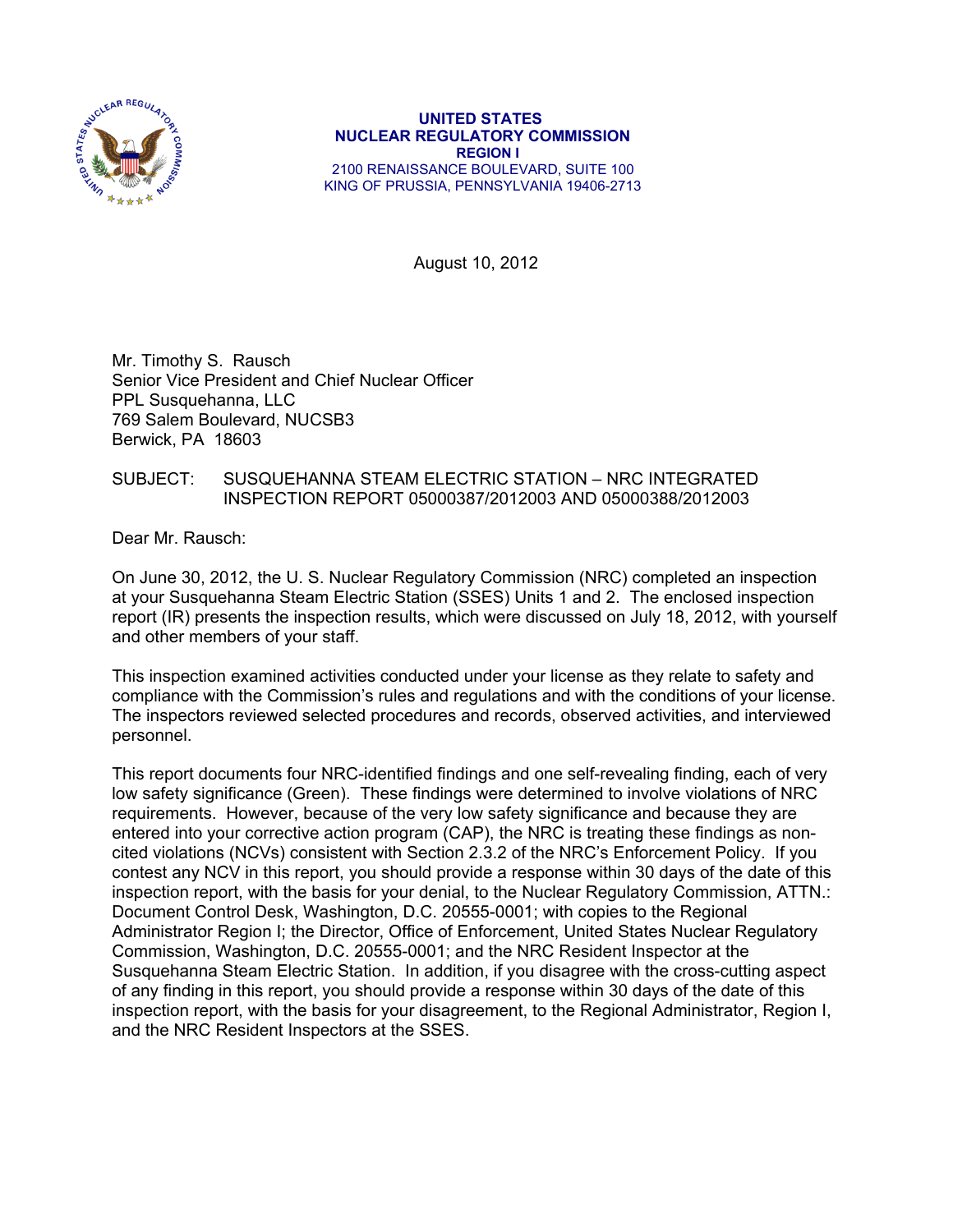In accordance with 10 CFR 2.390 of the NRC's "Rules of Practice," a copy of this letter, its enclosure, and your response (if any), will be available electronically for public inspection in the NRC Public Document Room or from the Publicly Available Records (PARS) component of the NRC's document system (ADAMS). ADAMS is accessible from the NRC Web site at http://www.nrc.gov/reading-rm/adams.html (the Public Electronic Reading Room).

Sincerely,

# **/RA/**

Paul G. Krohn, Chief Reactor Projects Branch 4 Division of Reactor Projects

Docket Nos. 50-387; 50-388 License Nos. NPF-14, NPF-22

- Enclosures: Inspection Report 05000387/2012003 and 05000388/2012003 w/Attachment: Supplemental Information
- cc w/encl: Distribution via ListServ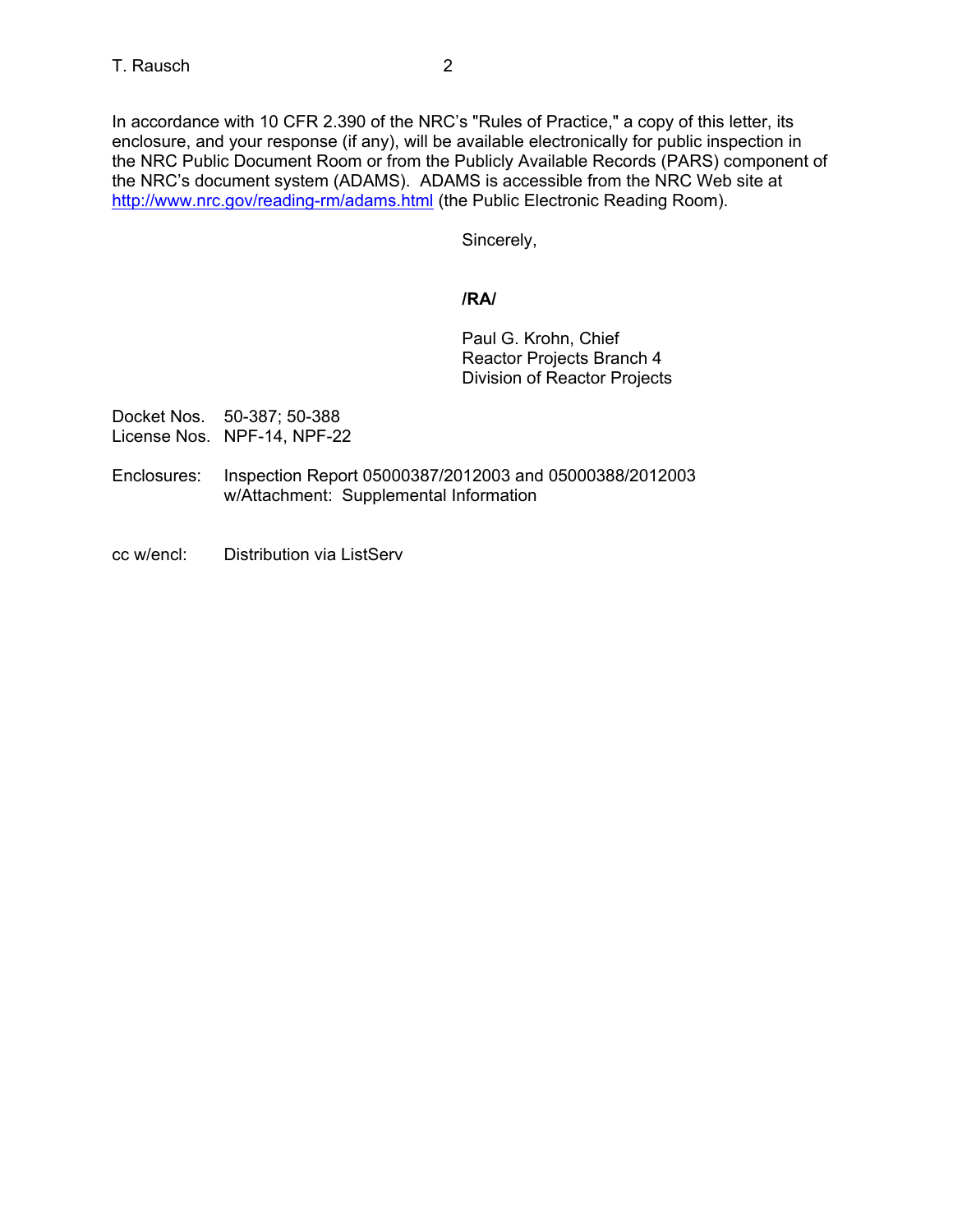Sincerely,

## **/RA/**

Paul G. Krohn, Chief Reactor Projects Branch 4 Division of Reactor Projects

Docket Nos. 50-387; 50-388 License Nos. NPF-14, NPF-22

- Enclosures: Inspection Report 05000387/2012003 and 05000388/2012003 w/Attachment: Supplemental Information
- cc w/encl: Distribution via ListServ

Distribution w/encl:(via e-mail) W. Dean, RA D. Lew, DRA D. Roberts, DRP J. Clifford, DRP C. Miller, DRS

P. Wilson, DRS P. Krohn, DRP S. McCarver, DRP S. Ibarrola, DRP E. Miller, DRP P. Finney, DRP, SRI J. Greives, DRP, RI

S. Ibarrola, DRP S. Farrell, DRP, AA S. Kennedy, RI OEDO RidsNrrPMSusquehanna Resource RidsNrrDorlLpl1-2 Resource ROPreports Resource

|  | DOCUMENT NAME: G:\DRP\BRANCH4\INSPECTION REPORTS\SUSQUEHANNA\2012\SUS2012 003 CR1.DOCX |  |
|--|----------------------------------------------------------------------------------------|--|
|  | ADAMS Accession No.: ML12223A154                                                       |  |

| ∇<br><b>SUNSI Review</b><br>mmt |                              | Non-Sensitive<br>Sensitive |               | <b>Publicly Available</b><br>Non-Publicly Available |  |
|---------------------------------|------------------------------|----------------------------|---------------|-----------------------------------------------------|--|
| l OFFICE                        | RI/DRP                       | RI/DRP                     | <b>RI/DRP</b> |                                                     |  |
| <b>NAME</b>                     | PFinney/ via email<br>for SM | SMcCarver/ SM              | PKrohn/PGK    |                                                     |  |
| DATE                            | 08/09/12                     | 08/09/12                   | 08/10/12      |                                                     |  |

## OFFICIAL RECORD COPY

NRC's document system (ADAMS). ADAMS is accessible from the NRC Web site at http://www.nrc.gov/reading-rm/adams.html (the Public Electronic Reading Room).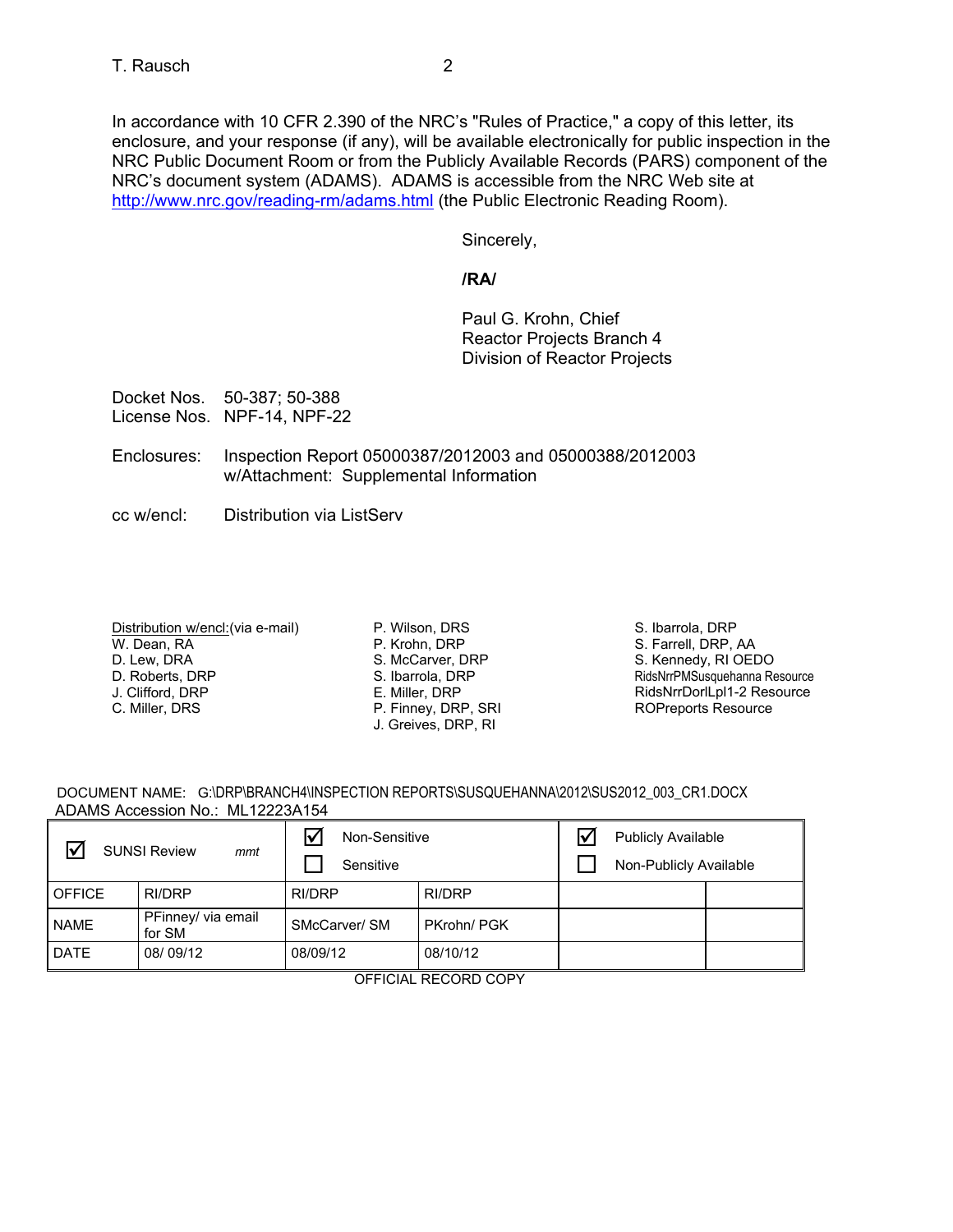# **U.S NUCLEAR REGULATORY COMMISSION**

# **REGION I**

| Docket No:   | 50-387, 50-388                                                                                                                                                                                                                           |
|--------------|------------------------------------------------------------------------------------------------------------------------------------------------------------------------------------------------------------------------------------------|
| License No:  | <b>NPF-14, NPF-22</b>                                                                                                                                                                                                                    |
| Report No:   | 05000387/2012003 and 05000388/2012003                                                                                                                                                                                                    |
| Licensee:    | PPL Susquehanna, LLC (PPL)                                                                                                                                                                                                               |
| Facility:    | Susquehanna Steam Electric Station, Units 1 and 2                                                                                                                                                                                        |
| Location:    | Berwick, Pennsylvania                                                                                                                                                                                                                    |
| Dates:       | April 1, 2012 through June 30, 2012                                                                                                                                                                                                      |
| Inspectors:  | P. Finney, Senior Resident Inspector<br>J. Greives, Resident Inspector<br>S. Hansell, SRI, Peach Bottom<br>T. Burns, Reactor Inspector<br>R. Rolph, Health Physicist<br>A. Bolger, Reactor Engineer<br>H. Gray, Senior Reactor Inspector |
| Approved By: | Paul G. Krohn, Chief<br>Reactor Projects Branch 4<br>Division of Reactor Projects                                                                                                                                                        |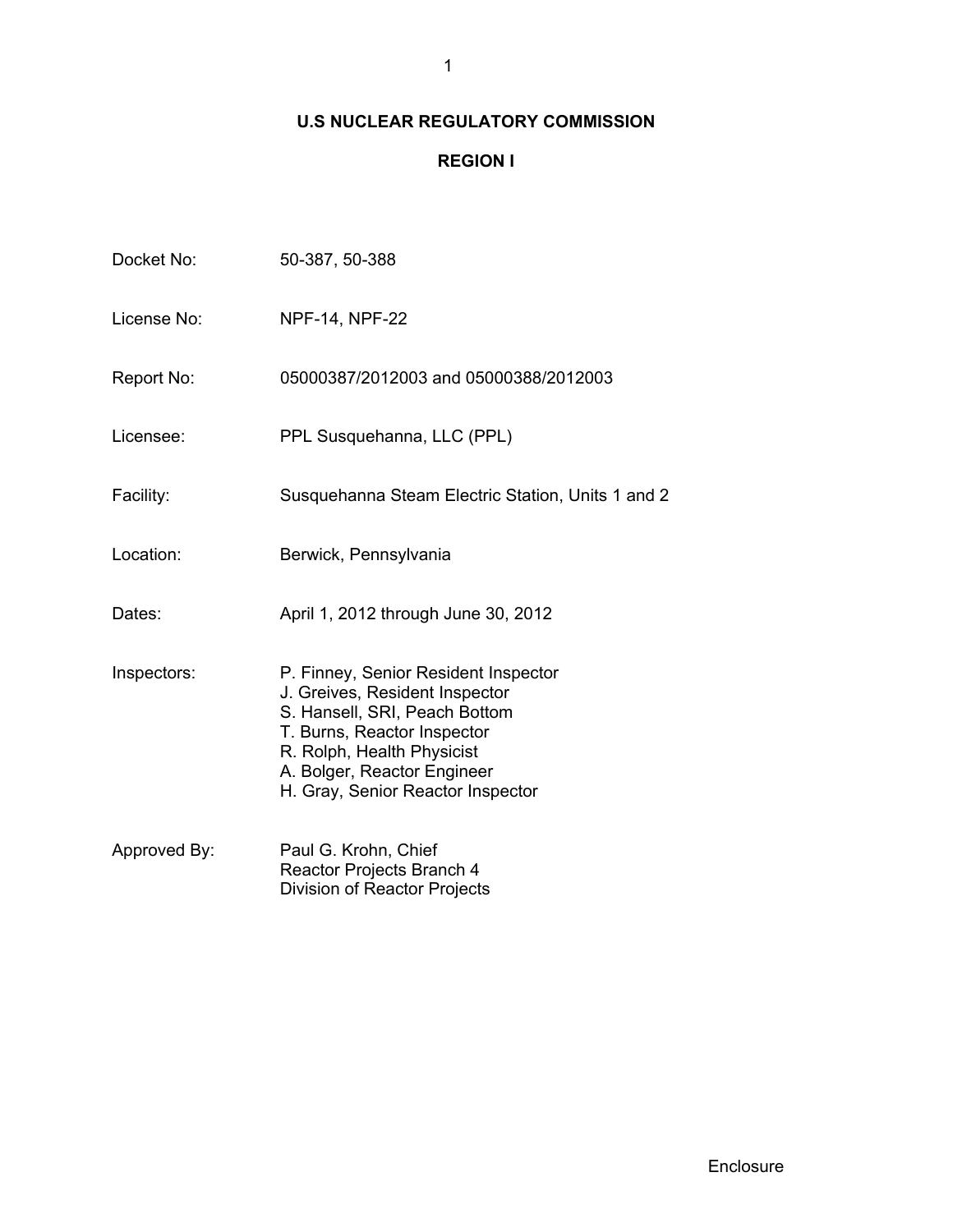# **TABLE OF CONTENTS**

| 1.               |  |
|------------------|--|
| 1R <sub>01</sub> |  |
| 1R04             |  |
| 1R05             |  |
| 1R06             |  |
| 1R07             |  |
| 1R <sub>08</sub> |  |
| 1R11             |  |
| 1R12             |  |
| 1R13             |  |
| 1R <sub>15</sub> |  |
| 1R18             |  |
| 1R19             |  |
| 1R <sub>20</sub> |  |
| 1R22             |  |
| 1EP4             |  |
| $2_{-}$          |  |
| <b>2RS1</b>      |  |
| <b>2RS2</b>      |  |
| 2RS3             |  |
| <b>2RS5</b>      |  |
| $\overline{4}$   |  |
| 40A1             |  |
| 4OA2             |  |
| 4OA3             |  |
| 40A5             |  |
| 4OA6             |  |
| 40A7             |  |
|                  |  |
|                  |  |
|                  |  |
|                  |  |
|                  |  |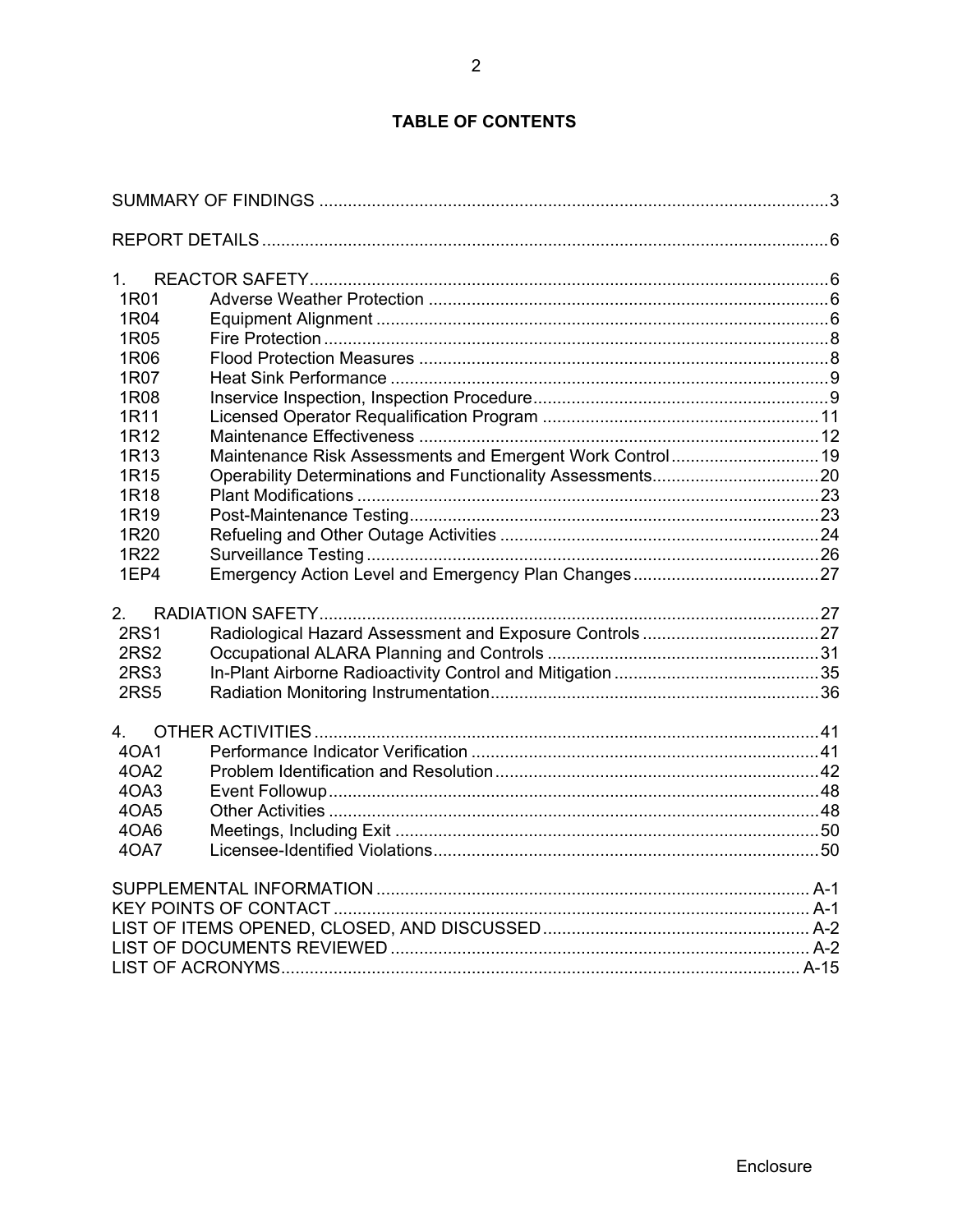## **SUMMARY OF FINDINGS**

IR 05000387/2012003, 05000388/2012003, 04/01/2012 – 06/30/2012; Susquehanna Steam Electric Station, Units 1 and 2; Maintenance Effectiveness, Operability Evaluations.

The report covered a three-month period of inspection by resident inspectors and announced inspections performed by regional inspectors. Inspectors identified four NCVs and one selfrevealing NCV of very low safety significance (Green). The significance of most findings is indicated by their color (Green, White, Yellow, Red) using Inspection Manual Chapter (IMC) 0609, "Significance Determination Process" (SDP). The cross-cutting aspects for the findings were determined using IMC 0310, "Components Within The Cross-Cutting Areas." Findings (FINs) for which the SDP does not apply may be Green, or be assigned a severity level after NRC management review. The NRC's program for overseeing the safe operation of commercial nuclear power reactors is described in NUREG-1649, "Reactor Oversight Process (ROP)," Revision 4, dated December 2006.

## **Cornerstone: Barrier Integrity**

 Green. The inspectors identified a Green NCV of 10 CFR Part 50, Appendix B, Criterion XVI, "Corrective Action," for PPL's failure to prevent recurrence of a significant condition adverse to quality (SCAQ) when secondary containment bypass leakage (SCBL) was in excess of its TS allowed value for two consecutive tests. In this case, the SCAQ, as defined by PPL procedure NDAP-QA-0702, "Action Request (AR) and Condition Report (CR) Process," was the same condition as reported in LER 05000387/2010-001 and actions taken in 2010 to prevent recurrence were inadequate because they did not fully consider all the penetrations that account for SCBL. PPL subsequently entered the issue into the CAP as CR 1582747.

The finding was determined to be more than minor because it was associated with the structures, systems and components (SSCs) and barrier performance attribute of the Barrier Integrity cornerstone and affected its objective to provide reasonable assurance that physical design barriers (fuel cladding, reactor coolant system, and containment) protect the public from radionuclide releases caused by accidents or events. The inspectors assessed the finding to be of very low safety significance (Green) because it did not represent a degradation of the barrier function of the control room, did not represent an actual open pathway in the physical integrity of reactor containment, and did not involve an actual reduction in function of hydrogen igniters in containment. This finding has a cross-cutting aspect in the area of Human Performance, Decision Making, because PPL did not use conservative assumptions in decision making and adopt a requirement to demonstrate that the proposed action is safe in order to proceed rather than a requirement to demonstrate that it is unsafe in order to disapprove the action. Specifically, the decisions to not rework valve HV151F016B or perform work on valve 141818A when leakage was at a value that potentially challenged the SCBL limit was not based on conservative assumptions. [H.1(b)] (Section 1R12)

 Green. An NRC-identified Green NCV of 10 CFR Part 50, Appendix B, Criterion XVI, "Corrective Action," was identified for PPL's failure to correct excessive seat leakage associated with the Unit 1 'D' outboard MSIV, HV141F028D, such that the leakage was in excess of the Technical Specification (TS) allowed value for two consecutive tests.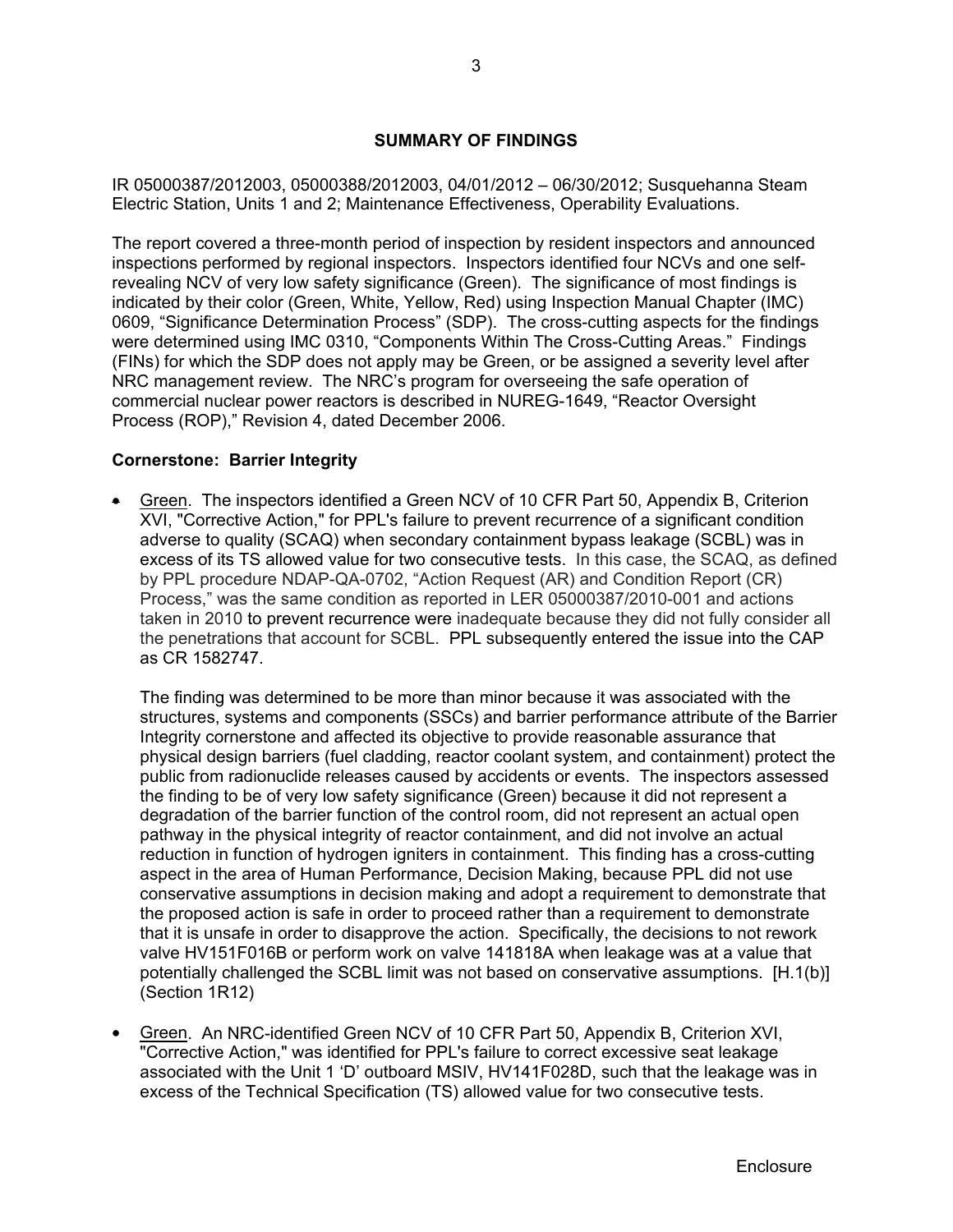Specifically, work instructions to perform maintenance and post-maintenance testing on the valve following a local leak rate test (LLRT) failure in 2010 were inadequate to ensure the CAQ was corrected. PPL subsequently entered the issue into the CAP as CRs 1554813 and 1590506.

The finding was determined to be more than minor because it was associated with the SSCs and barrier performance attribute of the Barrier Integrity cornerstone and affected its objective to provide reasonable assurance that physical design barriers (fuel cladding, reactor coolant system, and containment) protect the public from radionuclide releases caused by accidents or events. The inspectors assessed the finding to be of very low safety significance (Green) because it did not represent a degradation of the barrier function of the control room, did not represent an actual open pathway in the physical integrity of reactor containment, and did not involve the actual reduction in function of hydrogen igniters in containment. This finding has a cross-cutting aspect in the area of Human Performance, Resources, because PPL did not ensure that personnel, equipment, procedures, and other resources were available and adequate to assure nuclear safety. Specifically, the instructions used to perform maintenance and testing on the MSIVs were inadequate to ensure that excessive seat leakage was corrected. [H.2(c)] (Section 1R12)

 Severity Level IV. Inspectors identified a Severity Level (SL) IV NCV of 10 CFR Part 50.73 (a)(2(i)(B) for PPL's failure to submit a Licensee Event Report (LER) of a condition prohibited by plant TS associated with seat leakage from the Unit 1 'D' outboard main steam isolation valve (MSIV). On April 8, 2012, the 'D' outboard MSIV failed to pressurize during its LLRT indicating that leakage was in excess of its TS limit. The same MSIV had failed to pressurize during its LLRT in 2010. The inspectors determined there was firm evidence to indicate that seat leakage from the MSIV was in excess of the TS limits during the previous two operating cycles for greater than the allowed outage time of 20 hours, which constitutes a condition prohibited by TS 3.6.1.3. PPL entered the issue into the CAP as CR 1590506.

This finding was evaluated using the traditional enforcement process because the failure to accurately report events has the potential to impact or impede the regulatory process. The finding was determined to be a Severity Level (SL) IV NCV based on example 6.9.d.9 of the NRC Enforcement Policy. The significance of the associated performance deficiency was also screened against the ROP per the guidance of IMC 0612, Appendix B, "lssue Screening." No associated ROP finding was identified and no cross-cutting aspect was assigned. (Section 1R12)

 Green. A self-revealing Green NCV of TS 5.4.1, "Procedures," was identified regarding PPL's conduct of maintenance during a Unit 1 refueling outage which impacted the operating unit, Unit 2. Specifically, improperly performed maintenance on a Unit 1 main stop valve (MSV) and outboard main steam isolation valve (MSIV) affected safety-related equipment to include the standby gas treatment system (SGTS) and Unit 2 secondary containment in an unplanned manner.

PPL entered this issue in their CAP via CRs 1558764, 1558718, and 1560235 and performed a root cause analysis (RCA) on this.

Improperly performed MSIV and MSV maintenance was a performance deficiency within PPL's ability to foresee and correct. This finding was considered more than minor because it was similar to IMC 0612, Appendix E, Examples 3.j and 3.k, in that a physical plant condition and subsequent engineering calculation resulted in a condition where there was reasonable doubt on the operability of a system or component, in this case secondary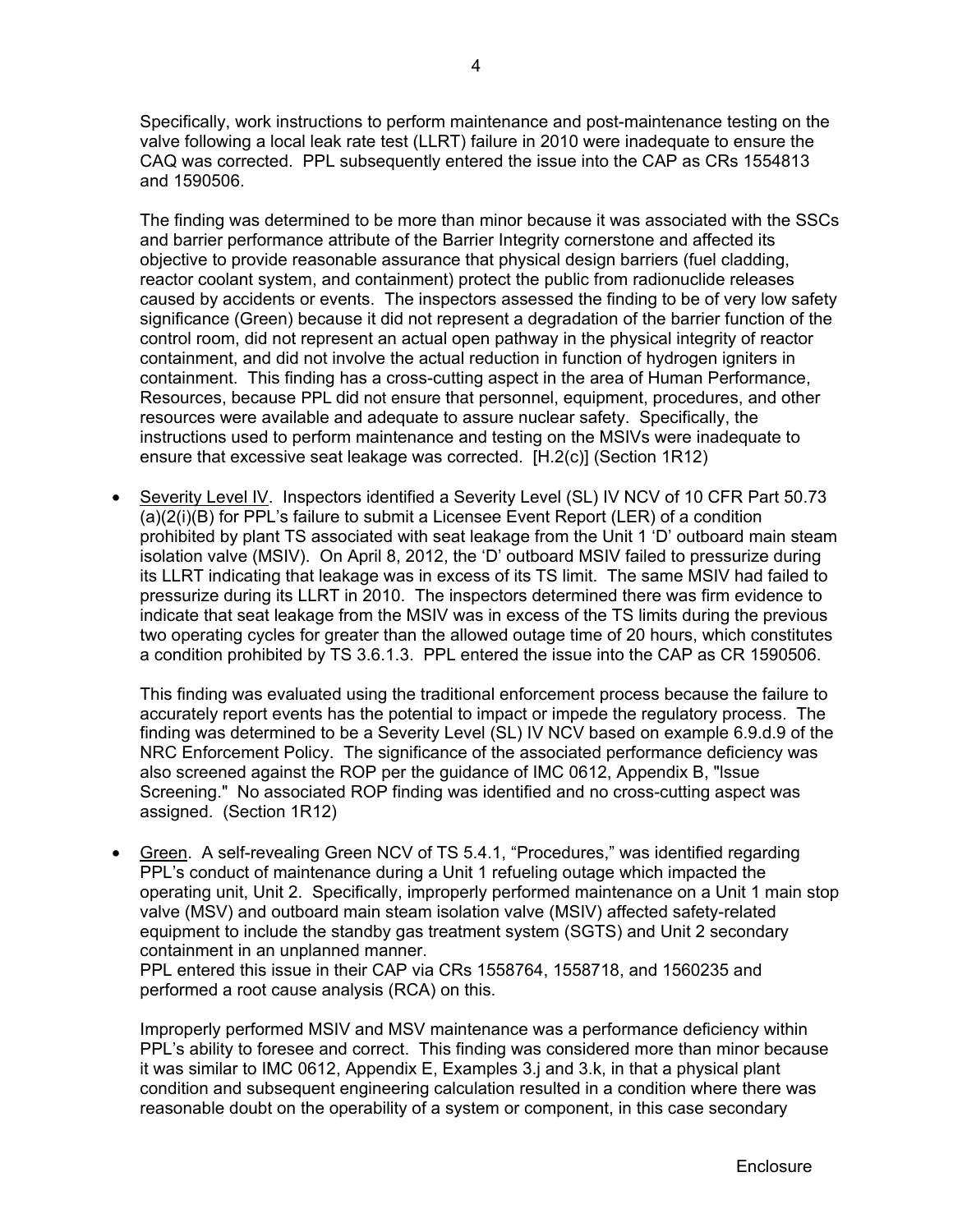containment. Further, the performance deficiency affected the procedure quality and SSC and barrier performance attributes of the Barrier Integrity cornerstone and its objective to provide reasonable assurance that physical design barriers protect the public from radionuclide releases caused by accidents or events. In this case, lack of coordination resulted in a loss of reasonable assurance that secondary containment was operable. The issue screened to Green via IMC 0609, Attachment 4, since it did not represent a degradation of the barrier function of the control room, did not represent an actual open pathway in the physical integrity of reactor containment, and did not involve the actual reduction in function of hydrogen igniters in containment. The issue was determined to have a cross-cutting aspect in the area of Human Performance to plan and coordinate work activities, consistent with nuclear safety. In this case, the MSV and MSIV work activities were not coordinated amongst various departments to address the operational impact of sequence changes on plant configuration. [H.3(b)] (Section 1R15)

## **Cornerstone: Radiation Safety**

 Green. The inspectors identified an NCV of TS 5.4.1.a, "Procedures," which requires that written procedures be implemented covering the activities in the applicable procedures recommended by Regulatory Guide (RG) 1.33, including procedures for the as low as reasonably achievable (ALARA) program. Specifically, the Station ALARA Committee (SAC) did not review the scaffold work prior to Refueling and Inspection Outage (RIO) 17 for Unit 1. Procedure NDAP-QA-1191, "ALARA Program," Appendix A, provides specific criteria for tasks that must be reviewed by the SAC. One of these criteria is to review job specific radiation work permit (RWPs) evolutions where the initial dose estimate is greater than 5 person-rem. All of the actions were not completed prior to the start of the refueling outage. Specifically, the SAC did not review the scaffold work inside the drywell even though the dose was estimated to be 7 person-rem. The performance deficiency could lead to additional unexpected personnel exposure without additional evaluation by and approval of the SAC. PPL subsequently entered the issue into the CAP as CR 1555458.

The finding is more than minor because it is associated with the Radiation Safety – Occupational Radiation Safety cornerstone attribute of the program, and the process affected the cornerstone objective of protecting worker health and safety from exposure to radiation. Specifically, PPL did not take the appropriate actions defined in the procedure to evaluate the activity and challenge the actions to reduce dose for the task. Using the IMC 0609, Appendix C, "Occupational Radiation Safety Significance Determination Process," the inspectors determined that the finding was of very low safety significance (Green) because even though it involved an ALARA issue, the site's three-year rolling average is less than 240 person-rem and it did not involve: (1) an overexposure, (2) a substantial potential for overexposure, or (3) an impaired ability to assess dose. This finding was caused by inadequate procedure compliance that resulted in a lack of planning and review of a risk significant task. Consequently, the cause of this deficiency had a cross-cutting aspect in the area of Work Controls. Specifically, PPL failed to appropriately plan the scaffold work activity by incorporating risk insights or radiological safety and the need for planned contingencies, compensatory actions, and abort criteria. [H.3(a)] (Section 2RS02)

## **Other Findings**

No findings were identified.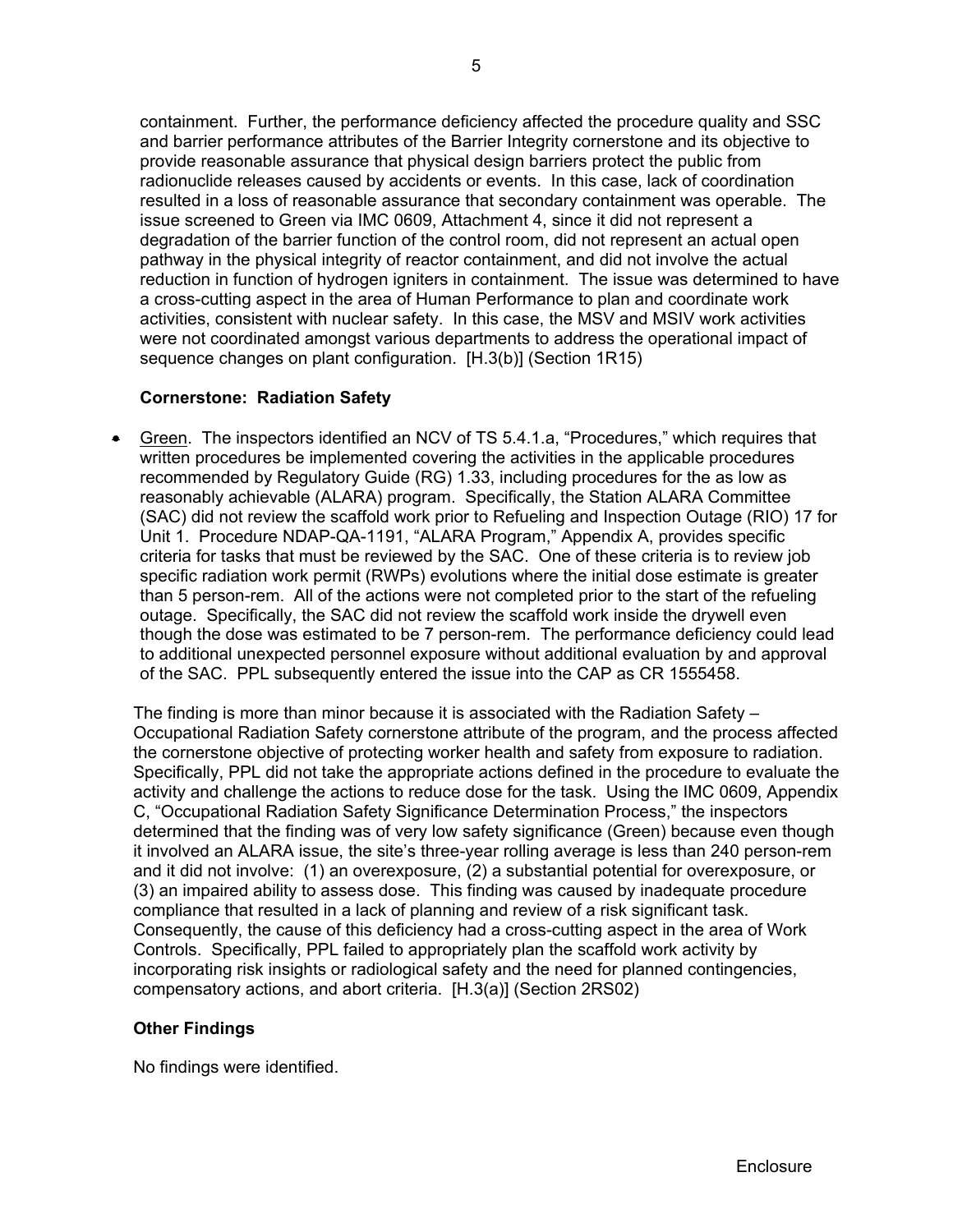## **REPORT DETAILS**

## Summary of Plant Status

Unit 1 began the inspection period shutdown in Mode 4 for a refueling outage. Unit 1 commenced a reactor startup on June 4 and reached 100 percent power on June 13. On June 19, the Unit was shut down due to an increasing unidentified leakage rate in the drywell that was later attributed to pressure boundary leakage from a recirculation loop decontamination connection. Unit 1 commenced a reactor startup from this forced outage on June 30 and ended the inspection period in Mode 2.

Unit 2 began the inspection period at 100 percent power. On May 29, Unit 2 was shut down for a maintenance outage to inspect low pressure main turbine blades. Unit 2 commenced a reactor startup on June 13, and reached 100 percent power on June 19. The unit remained at or near 100 percent power for the remainder of the inspection period

## **1. REACTOR SAFETY**

## **Cornerstones: Initiating Events, Mitigating Systems, and Barrier Integrity**

1R01 Adverse Weather Protection (71111.01 – 1 sample)

 Summer Readiness of Offsite and Alternating Current (AC) Power Systems (71111.01 – 1 sample)

a. Inspection Scope

 The inspectors performed a review of plant features and procedures for the operation and continued availability of the offsite and alternate AC power system to evaluate readiness of the systems prior to seasonal high grid loading. The inspectors reviewed PPL's procedures affecting these areas and the communications protocols between the transmission system operator and PPL. This review focused on changes to the established program and material condition of the offsite and alternate AC power equipment. The inspectors assessed whether PPL established and implemented appropriate procedures and protocols to monitor and maintain availability and reliability of both the offsite AC power system and the onsite alternate AC power system. The inspectors evaluated the material condition of the associated equipment by interviewing the responsible system manager, reviewing condition reports and open work orders, and walking down portions of the offsite and AC power systems including the 500 kilovolt (KV) and 230 KV switchyards.

b. Findings

No findings were identified.

- 1R04 Equipment Alignment
	- .1 Partial System Walkdowns (71111.04Q 5 samples)
	- a. Inspection Scope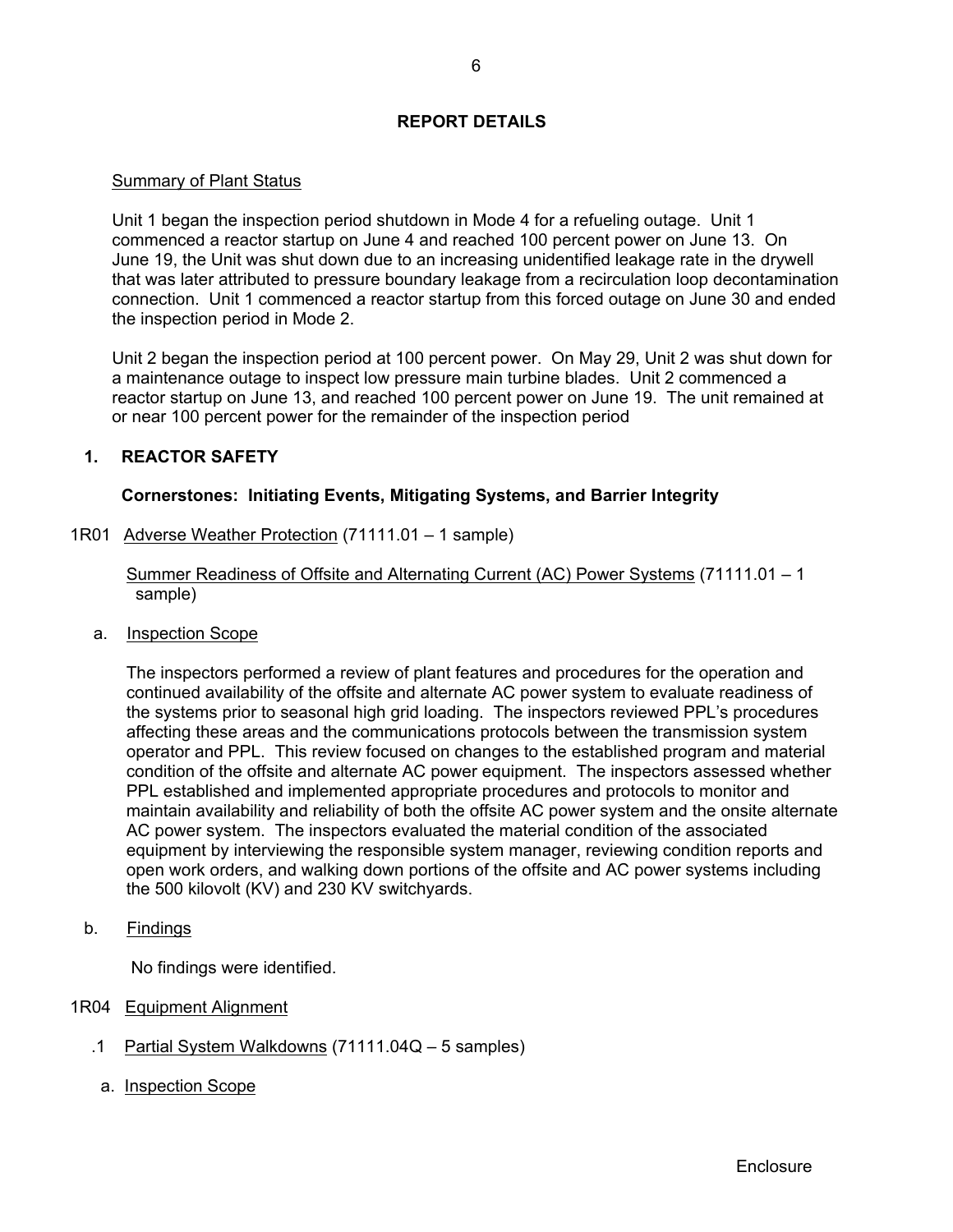The inspectors performed partial walkdowns of the following systems:

- Unit 1, supplemental decay heat removal (SDHR) to Unit 1 spent fuel pool (SFP) heat exchangers (HXs)
- Unit 1, secondary containment during operation with a potential for draining the reactor vessels (OPDRV)
- Unit 2, 'A' loop of residual heat removal (RHR) during maintenance of '2B' residual heat removal service water (RHRSW)
- Unit 2, Division II core spray
- Common, 'A' emergency diesel generator (EDG)

The inspectors selected these systems based on their risk-significance relative to the reactor safety cornerstones at the time they were inspected. The inspectors reviewed applicable operating procedures, system diagrams, the Updated Final Safety Analysis Report (UFSAR), TSs, work orders (WOs), CRs and the impact of ongoing work activities on redundant trains of equipment in order to identify conditions that could have impacted system performance of their intended safety functions. The inspectors also performed field walkdowns of accessible portions of the systems to verify system components and support equipment were aligned correctly and were operable. The inspectors examined the material condition of the components and observed operating parameters of equipment to verify that there were no deficiencies. The inspectors also reviewed whether PPL staff had properly identified equipment issues and entered them into the CAP for resolution with the appropriate significance characterization.

b. Findings

No findings were identified.

- .2 Full System Walkdown (71111.04S 1 sample)
- a. Inspection Scope

The inspectors performed a complete system walkdown of accessible portions of the Unit 1 Division I RHR system to verify the existing equipment lineup was correct. The inspectors reviewed operating procedures, surveillance tests, drawings, equipment lineup check-off lists, and the UFSAR to verify the system was aligned to perform its required safety functions. The inspectors also reviewed electrical power availability, component lubrication and equipment cooling, hanger and support functionality, and operability of support systems. The inspectors performed field walkdowns of accessible portions of the systems to verify system components and support equipment were aligned correctly and operable. The inspectors examined the material condition of the components and observed operating parameters of equipment to verify that there were no deficiencies. Additionally, the inspectors reviewed a sample of related CRs and WOs to ensure PPL appropriately evaluated and resolved any deficiencies.

Unit 1, Division I RHR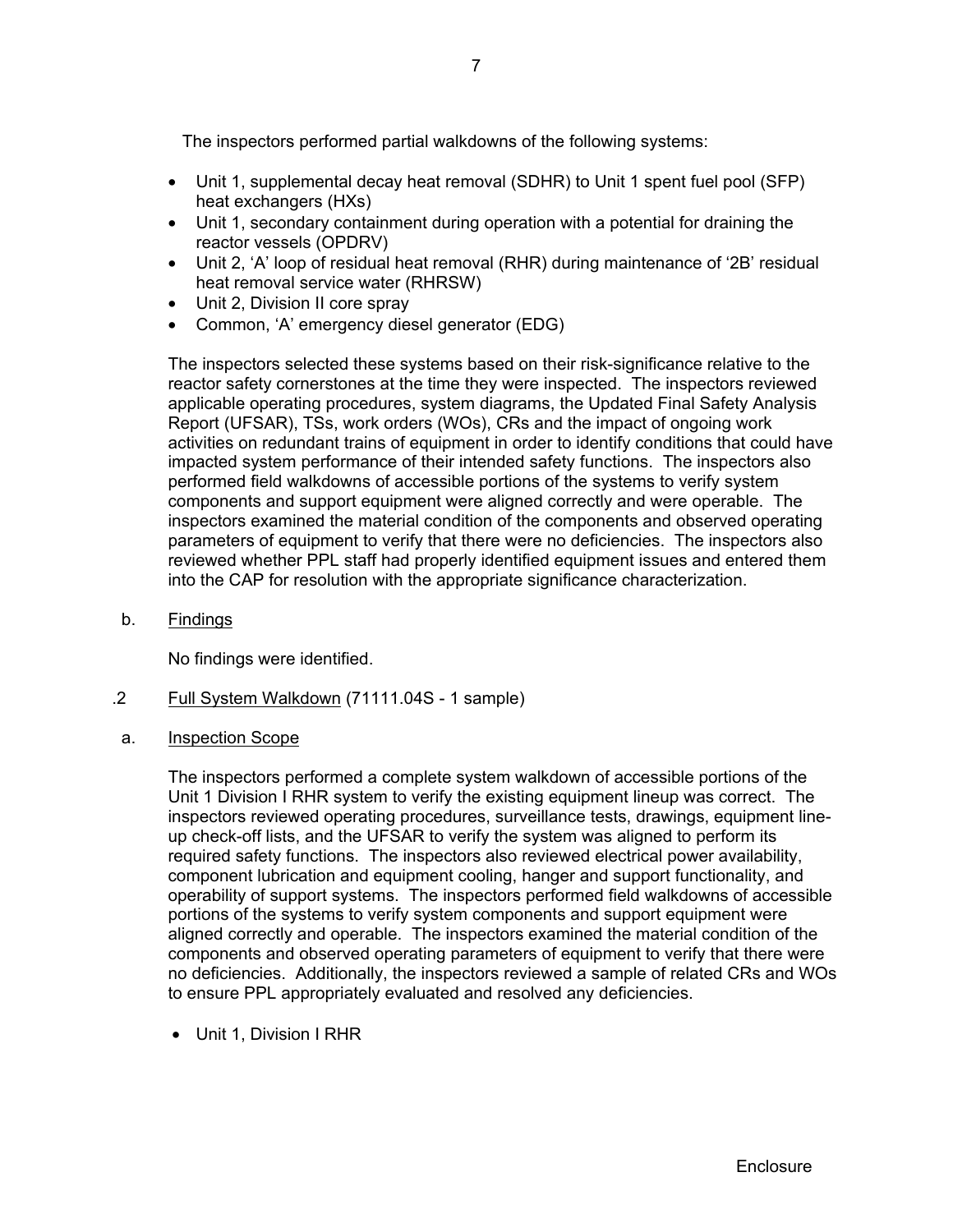### b. Findings

No findings were identified

- 1R05 Fire Protection
- .1 Resident Inspector Quarterly Walkdowns (71111.05Q 5 samples)
- a. Inspection Scope

The inspectors conducted tours of the areas listed below to assess the material condition and operational status of fire protection features. The inspectors verified that PPL controlled combustible materials and ignition sources in accordance with administrative procedures. The inspectors verified that fire protection and suppression equipment was available for use as specified in the area pre-fire plan, and passive fire barriers were maintained in good material condition. The inspectors also verified that station personnel implemented compensatory measures for out-of-service (OOS) degraded or inoperable fire protection equipment, as applicable, in accordance with procedures.

- Unit 1, 699' turbine building (Fire Zone 1-33C)
- Unit 1, drywell (Fire Zone 1-4F)
- Unit 2, elevation 719' reactor building (RB) (Fire Zones 1-4A-N, W, S and 2-4C)
- Unit 2, reactor core isolation cooling (RCIC) (Fire Zone 2-1D)
- Common, A-D emergency diesel generators (EDGs) (Fire Zones 0-41A, 0-41B, 0-41C, 0-41D)
- b. Findings

No findings were identified.

- 1R06 Flood Protection Measures (71111.06 1 sample)
- .1 Internal Flooding Review
- a. Inspection Scope

The inspectors reviewed the UFSAR, the site flooding analysis, and plant procedures to assess susceptibilities involving internal flooding. The inspectors also reviewed the corrective action program to determine if PPL identified and corrected flooding problems and whether operator actions for coping with flooding were adequate. The inspectors also focused on the Unit 2 reactor building 645' elevation (HPCI, RCIC, and core spray rooms) to verify the adequacy of equipment seals located below the flood line, floor and water penetration seals, watertight door seals, common drain lines and sumps, sump pumps, level alarms, control circuits, and temporary or removable flood barriers.

b. Findings

No findings were identified.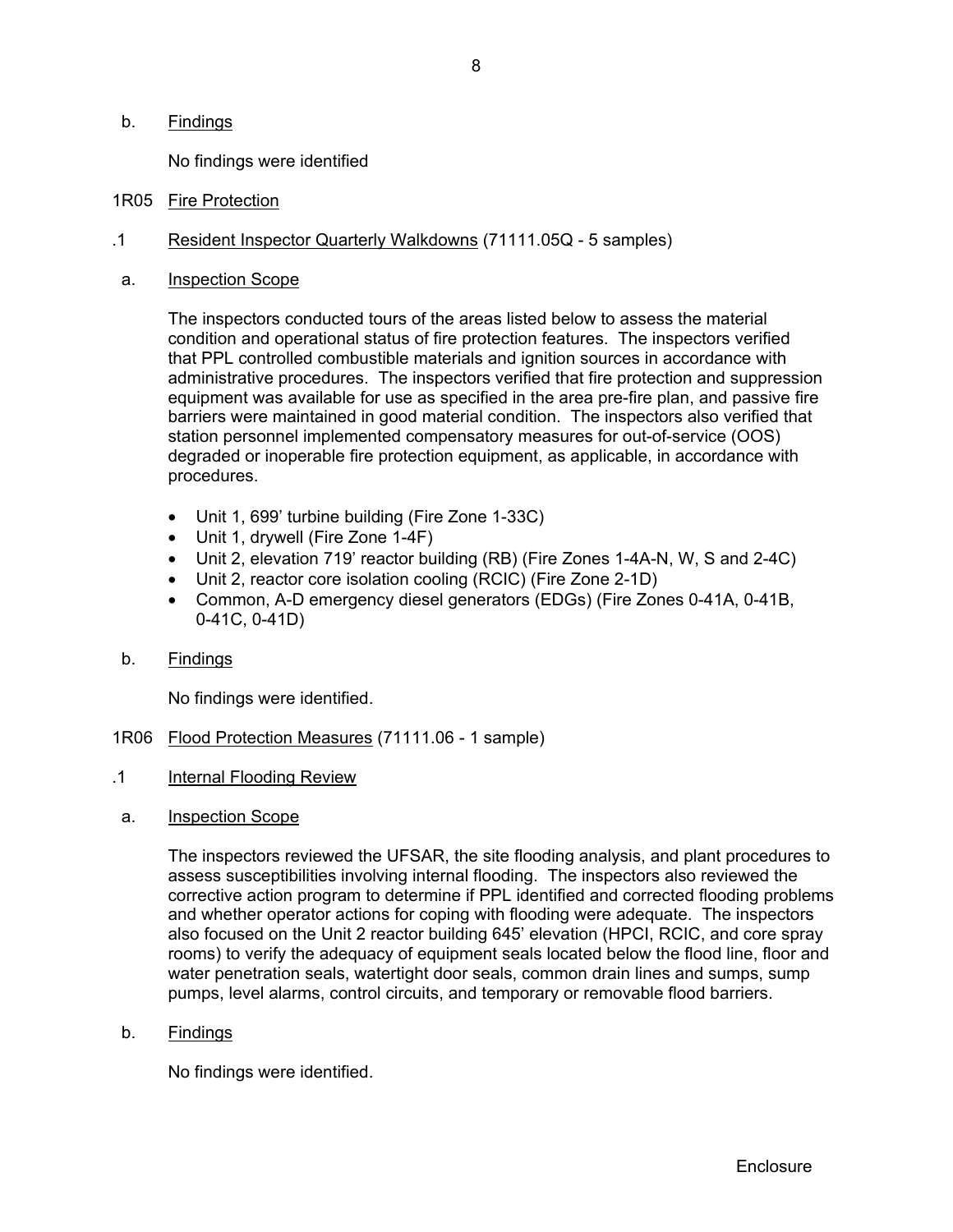#### 1R07 Heat Sink Performance

#### Heat Sink Annual Review (71111.07A – 1 sample)

#### a. Inspection Scope

The inspectors reviewed documents associated with maintenance for the Unit 1, '1B' RHR heat exchanger (HX). This review was performed to ensure the performance capability for the HX was consistent with design assumptions. Additionally, the inspectors reviewed the WOs associated with the latest as-found maintenance inspection for the HX to evaluate whether maintenance procedures were adequate to ensure the minimum assumed design heat removal capability. Documents reviewed are listed in the Attachment.

#### b. Findings

No findings were identified.

- 1R08 Inservice Inspection (71111.08 1 sample)
- a. Inspection Scope

The purpose of this inspection was to assess the effectiveness of PPL's Inservice Inspection (ISI) activities for monitoring degradation of reactor pressure vessel (RPV) internals, reactor coolant system boundary, risk significant piping system boundaries, and the containment boundary. The inspectors assessed the ISI activities using requirements and acceptance criteria for component examination specified in the American Society of Mechanical Engineers (ASME) Boiler and Pressure Vessel Code (Code), Section XI, and applicable NRC Regulatory Requirements.

The inspectors selected a sample of non-destructive examination (NDE) activities and observed the performance of those examinations to verify the test activities were in compliance with the requirements of ASME Section XI and applicable regulatory requirements. The sample selection was based on the inspection procedure objectives and risk priority of those components and systems where degradation could result in a significant increase in risk of core damage in the event of a loss of structural integrity or pressure retaining capability.

The inspectors verified by documentation review that test procedures and examiner qualifications were current and in accordance with the ASME Code requirements. Also, the inspectors reviewed examiner qualifications for use of the performance demonstration initiative (PDI) manual ultrasonic test (UT) procedures. The inspectors selected a sample of CRs and corrective actions for review of PPL's effectiveness in the identification and resolution of relevant indications discovered during ISI activities. The inspector's review of selected samples of NDE included the following:

- Manual UT examination of carbon steel pipe to elbow butt weld in the HPCI system using UT procedure NDE-UT-002, Revision 6. Examination was performed with WO 1320102 and results documented on Report No. UT-12-031.
- Magnetic particle test (MT) of three, 12 inch carbon steel pipe welds to core spray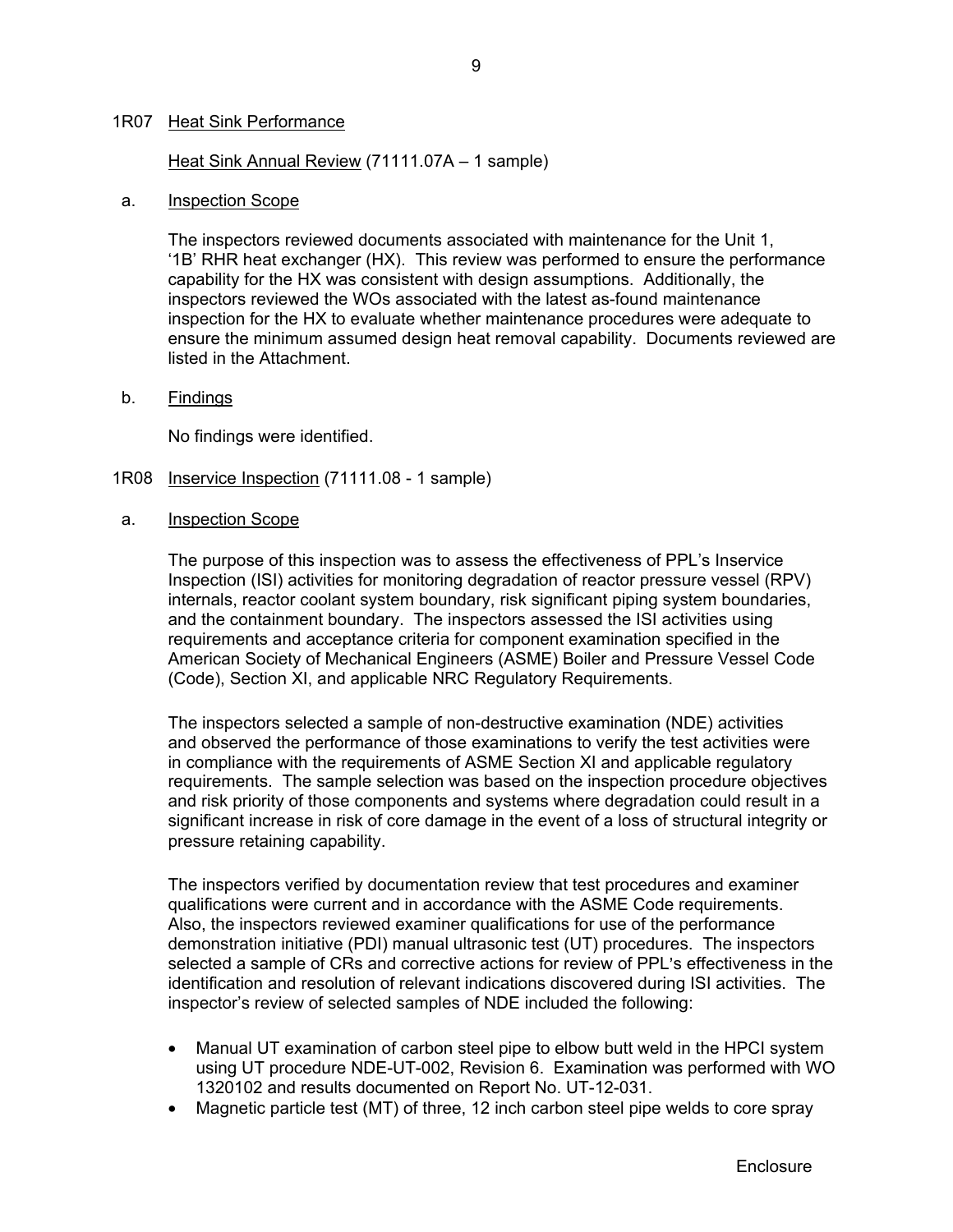(CS) pump 1DIP206A-361-4-6 system using MT procedure NDE-MT-001, Revision 5. Examination was performed with WO 1319705 and results documented on Report No. MT-12-001. No recordable indications were identified.

- Visual Examination (VT)-1 and VT-3 examination using NDE-VT-003, Revision 9, and VT-005, Revision 8, of reactor pressure valve internals consisting of jet pump (JP) main wedges, auxiliary wedges, steam dryer (structural members and lifting lugs,) and various welds of in-vessel CS piping and re-inspection of indications that were identified during the previous outage. Indications identified in that outage were selected for repeat VT and evaluation for indication growth or configuration/orientation change.
- Liquid penetrant test (PT) of four (4) integrally attached carbon steel lugs to the outside diameter of RCIC piping. Liquid penetrant test was performed using procedure NDE-LP-001, Revision 4, with WO 1320392.

The inspectors selected three ASME Section XI repair/replacement plans for review where welding was performed. The review was performed to confirm that appropriately qualified weld procedures and welders were assigned this work and that essential parameters were indicated as "hold points" on the weld traveler. The inspectors verified these "hold point" attributes were examined by inspection personnel and documented on the weld traveler. The inspectors reviewed base materials and weld filler metal specifications to verify they were in accordance with ASME Code requirements. Also, the inspectors reviewed documentation that the completed weld examinations were performed in accordance with the ASME Section XI code requirements. The three ASME Section XI repair/replacement activities reviewed were:

- WO 1408700. This WO governed repair of a steam leak on valve HV10111 in the Main Steam system (system 183). This repair consisted of performing an ASME Section XI "seal weld" on an existing packing leak-off plug. The existing plug was not replaced; it was "seal welded" to arrest the leakage. The repair activity was governed by ASME Section XI, safety class 2. Welding was performed by qualified welders using qualified welding procedures and weld filler materials meeting the requirements of ASME Section XI. Repair acceptance was based on satisfactory results of specified liquid PT, pressure test and visual surface examination. No recordable indications were identified and no leakage was noted.
- WO 1466113. This WO governed the installation of new gate valve and globe valve test connections at two locations in the RHR system (system 149) to establish a new SCBL barrier. Fabrication and installation instruction for pipe and valves were completed by welding in accordance with the requirements of ASME Section XI. The inspectors noted that appropriate verification "hold points" were established on the replacement work instruction. The welds were specified to be either magnetic particle or liquid penetrant tested. The work instruction specified post-work testing consisting of VT-2 for leakage during a system pressure test for final acceptance. No recordable indications were identified and no leakage was noted.
- WO 1372552. This WO governed the replacement of a portion of piping and an elbow which had developed a through-wall leak. This piping provides cooling water to the HPCI room cooler and the leak was discovered at the 1V209B cooler between T111174B and the 2RV-FP-1114B flow orifice. The leak was eliminated by removal of the failed piping and installation of a new spool piece. Installation of the spool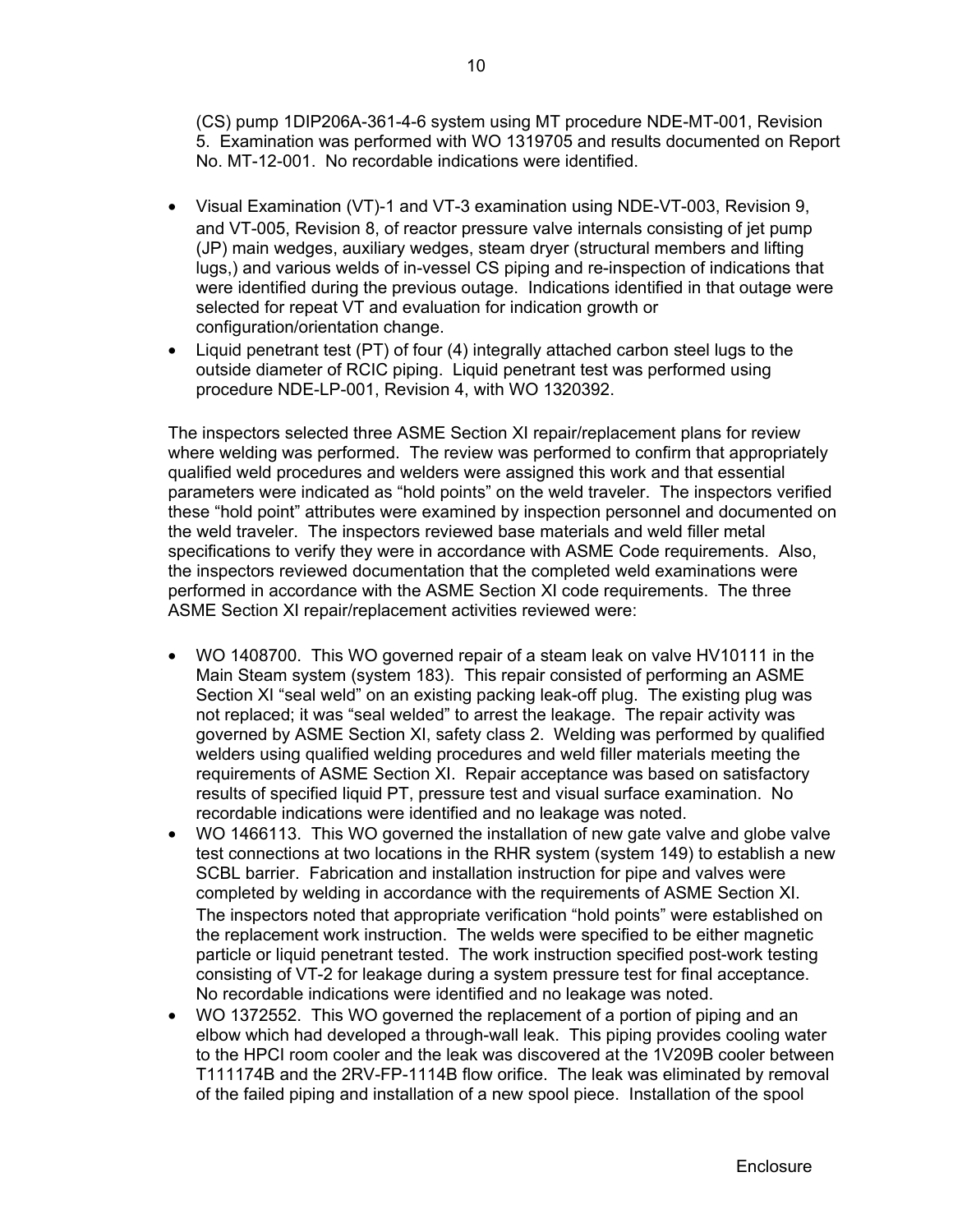piece was by welding in accordance with ASME Section XI. Welding was performed by qualified welders using qualified welding procedures and weld filler materials in accordance with ASME Section XI. The inspectors noted that appropriate verification "hold points" were established on the applicable work instructions to control the installation and welding process. The inspectors reviewed the welding procedure and procedure qualification record (PQR) to determine that the welding process, including welders, was appropriate in meeting the requirements of ASME Section XI.

The inspectors performed a walkdown to view portions of the primary containment and additional structural members attached to the liner for assessment of the condition of the protective coating. The inspectors performed this visual assessment of locations on elevations 719', 738', 752', and 767'. The assessment included the extent of any peeling, blistering, coating loss or other damage or degradation as a result of corrosion, foreign material impact or lack of maintenance. Also, the inspectors evaluated coating integrity at accessible locations where the primary containment liner intersects the containment floor using the requirements provided in ASME Section XI, IWE-3510.2 (VT-3).

b. Findings

No findings were identified.

- 1R11 Licensed Operator Requalification Program (71111.11 2 samples)
- .1 Quarterly Review of Licensed Operator Requalification Testing and Training
- a. Inspection Scope

The inspectors observed licensed operator simulator training on June 25, 2012, and evaluated operator performance during the simulated event in scenario OP002 12-04- 01A and verified completion of risk significant operator actions, including the use of abnormal and emergency operating procedures (EOPs). The inspectors assessed the clarity and effectiveness of communications, implementation of actions in response to alarms and degrading plant conditions, and the oversight and direction provided by the control room supervisor. The inspectors verified the accuracy and timeliness of the emergency classification made by the shift manager and the TS action statements entered by the shift technical advisor. Additionally, the inspectors assessed the ability of the crew and training staff to identify and document crew performance problems.

b. Findings

No findings were identified.

- .2 Quarterly Review of Licensed Operator Performance in the Main Control Room
- a. Inspection Scope

The inspectors observed control room operators perform a Unit 1 reactor startup on June 5, 2012, a period of heightened activity and risk. The inspectors observed the crew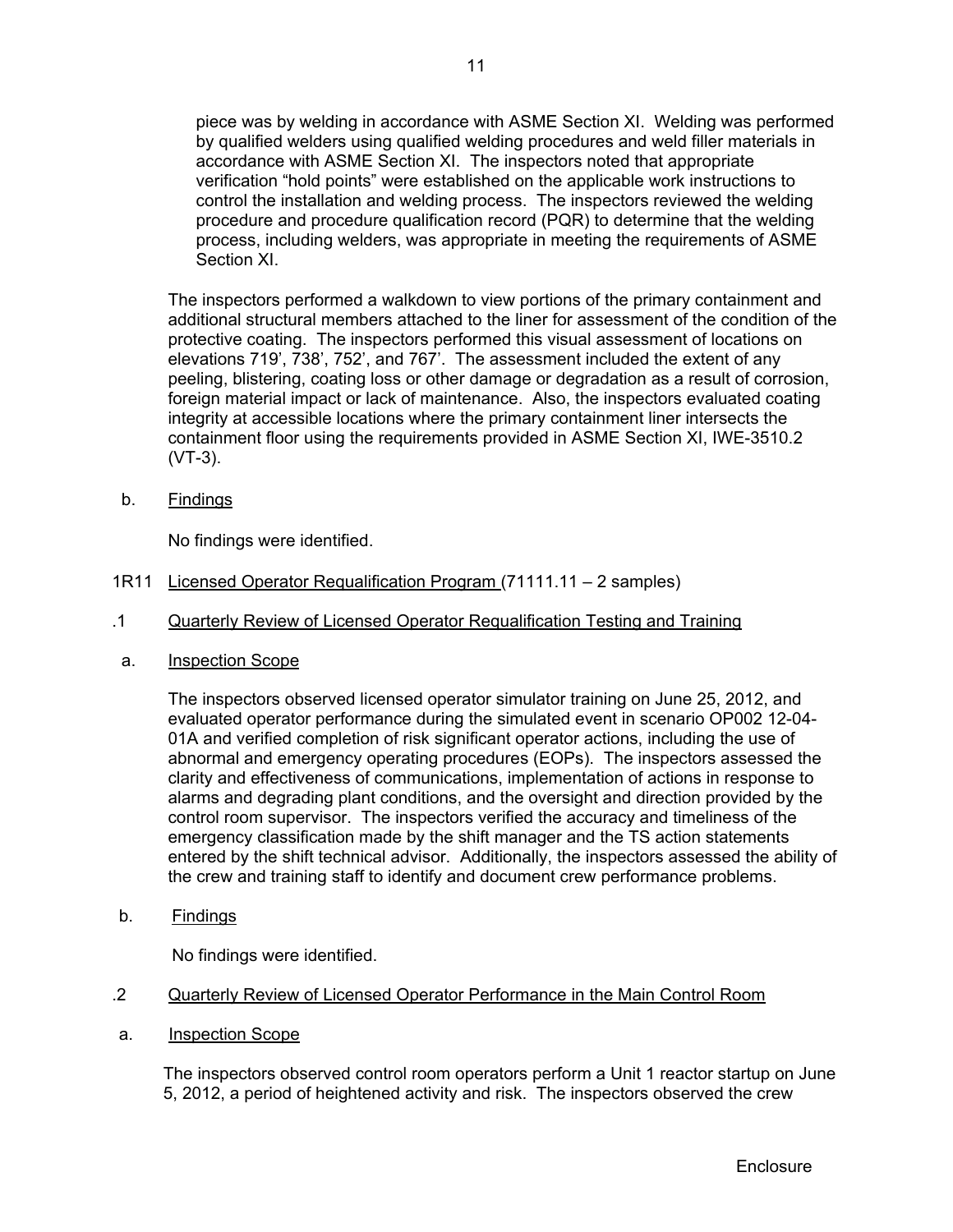during the evolution to verify that procedure use, crew communications, and coordination of activities in the control room met established expectations and standards. The inspectors observed the pre-evolution brief to ensure that the crew was ready to perform the evolution.

b. Findings

No findings were identified.

- 1R12 Maintenance Effectiveness (71111.12 2 samples)
- a. Inspection Scope

The inspectors reviewed the samples listed below to assess the effectiveness of maintenance activities on SSC performance and reliability. The inspectors reviewed system health reports, corrective action program documents, maintenance work orders, and maintenance rule basis documents to ensure that PPL was identifying and properly evaluating performance problems within the scope of the maintenance rule. For each sample selected, the inspectors verified that the SSC was properly scoped into the maintenance rule in accordance with 10 CFR 50.65 and verified that the (a)(2) performance criteria established by PPL staff was reasonable. As applicable, for SSCs classified as (a)(1), the inspectors assessed the adequacy of goals and corrective actions to return these SSCs to (a)(2). Additionally, the inspectors ensured that PPL staff was identifying and addressing common cause failures that occurred within and across maintenance rule system boundaries.

- Unit 1, repeat SCBL test failures and FW-10A failures during LLRTs
- Units 1 and 2, repetitive MSIV failures
- b. Findings
- .1 Introduction. The inspectors identified a Green NCV of 10 CFR Part 50, Appendix B, Criterion XVI, "Corrective Action," for PPL's failure to prevent recurrence of a significant condition adverse to quality (SCAQ) when secondary containment bypass leakage (SCBL) was in excess of its TS allowed value for two consecutive tests.

Description. On April 6, 2012, during a Unit 1 refueling outage, PPL determined that the as-found minimum pathway SCBL had exceeded its TS allowed value of 7,079 standard cubic centimeters per minute (sccm) as specified by TS SR 3.6.1.3.11. PPL submitted an eight hour report per 10 CFR 50.72 b(3)(ii)(A) based on the failure representing a degraded condition (ENS 47812).

In review of the failure, the inspectors determined that the previous evaluation for a SCBL failure in 2010 was narrowly focused such that it failed to look holistically at SCBL performance to ensure that corrective actions for individual valve failures were adequate. SCBL is calculated by summing the LLRT results for ten containment penetration pathways that could bypass secondary containment. In 2010, the as-found minimum pathway leakage was 7,977 sccm, in excess of the TS limit of 7,079 sccm. This condition represented a SCAQ, as specified in PPL procedure NDAP-QA-0702, "AR and CR Process," since it was "reportable via an LER where a quality-related/risk significant SSC could not perform its function" and was evaluated via a Level 1 apparent cause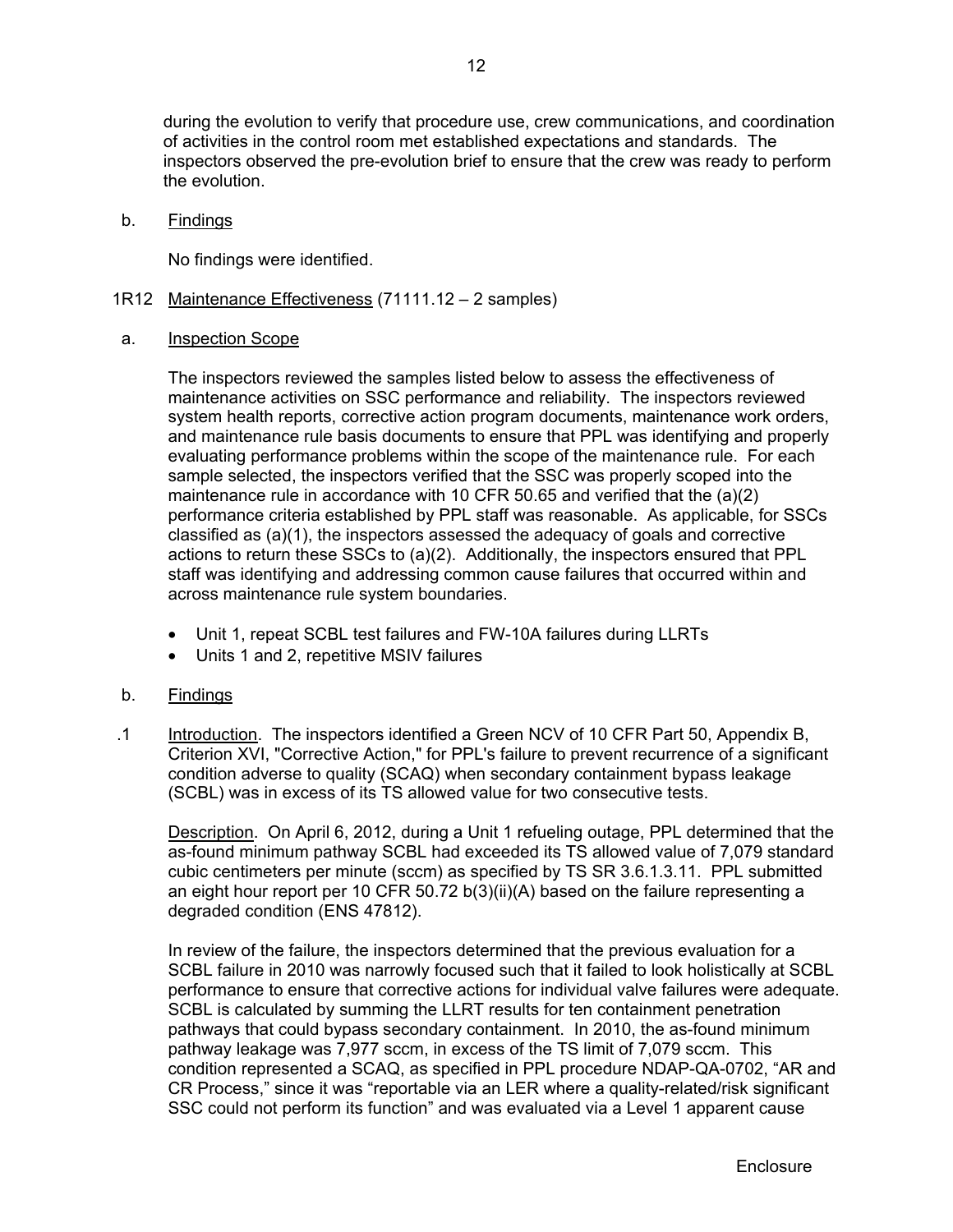evaluation (ACE) in CR 1243436. As reported by PPL in LER 05000387/2012-001, valve maintenance was performed and the as-left SCBL pathway met its TS limit. However, maintenance that was performed on HV151F016B (SCBL penetration X-39B) was marginally effective since the as-left leakage was 3,893 sccm, or roughly 55 percent of the TS limit. Inspector review of maintenance performed on this valve over the last three outages identified that the maintenance on this valve was usually much more effective at reducing leakage. Specifically, the as-found (pre-maintenance) and as-left (post-maintenance) values over the last three outages were:

|        | <b>LLRT Results (sccm)</b> |         |
|--------|----------------------------|---------|
| Outage | As-found                   | As-Left |
| 2006   | 12,700                     | 257     |
| 2008   | 2,178                      | 573     |
| 2010   | 4,515                      | 3,893   |

Despite being only a marginal improvement from the as-found results, rework was not performed on HV151F016B (SCBL penetration X-39B) to ensure that there was adequate margin to the TS limit for the next two-year operating cycle.

The inspectors determined that the ACE for the 2010 SCBL failure adequately evaluated and proposed permanent corrective actions to address repeat challenges to the TS limit from the X-39A and X-39B penetrations. However, the inspectors determined that interim corrective actions, necessary to ensure TS compliance until the long term corrective actions were implemented, were inadequate. Specifically, when looking holistically at SCBL performance over the past several outages, the inspectors determined that, although the X-39A and 39B penetrations routinely account for roughly 50 percent of

the TS limit each outage, the other 50 percent is routinely dominated by the feedwater penetrations, X-9A and X-9B. Each of these feedwater penetrations consists of three primary containment isolation valves (PCIVs) in series and each penetration's contribution to the SCBL measurement is the lowest leakage observed, or minimum pathway, of the three. At least one of these valves has consistently failed to pressurize each refueling outage, placing an over-reliance on performance of the remaining two valves.

In a review of the 2010 SCBL performance for the X-9A penetration, the inspectors identified that valve 141818A, one of the three PCIVs for this penetration and historically the best performer of the group, was as-found tested at 17,450 sccm. Despite this valve leakage being greater than its administrative limit of 12,000 sccm, no valve repair work was performed to reduce its leakage and the results were accepted use-as-is. NDAP-QA-0412, "Leakage Rate Test Program," Revision 14, Section 6.1.4.a(2), requires an evaluation be documented per the station's CAP if a valve exceeds its administrative limit. Additionally, the procedure requires that a cause for the failure be determined, corrective actions specified, and actions to prevent recurrence documented. Despite these requirements, no CAP evaluation was performed in 2010 to document the decision to accept the excessive leakage for the X-9A penetration, valve 141818A. Instead, an engineering work request (EWR 1240975), an action outside of the station's CAP, was written to document the acceptance of the LLRT result and stated that corrective actions were not required during the 2010 refueling outage because the other two valves, 141F010A and HV141F032A, in the X-9A penetration were being worked. Although this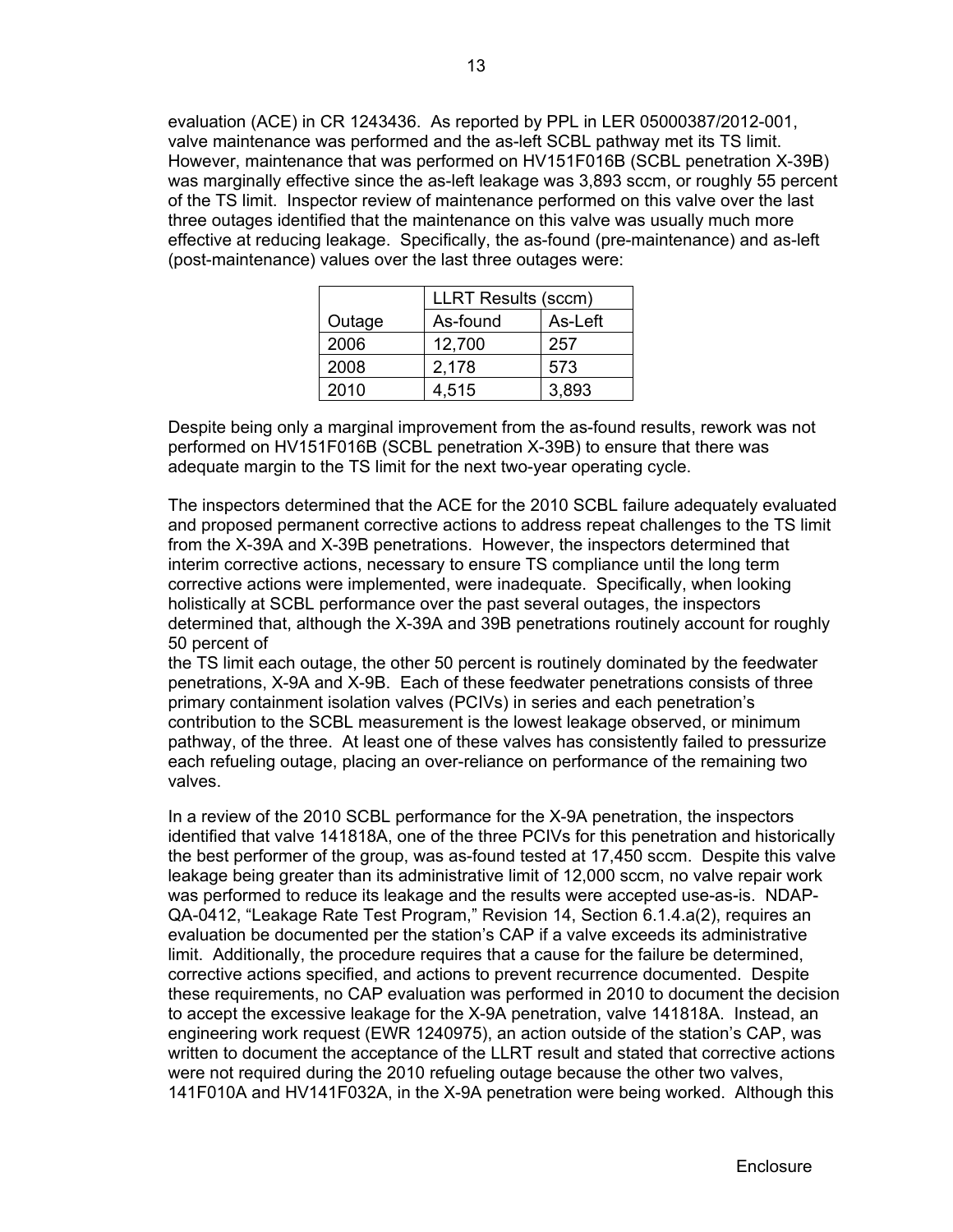justification appeared reasonable, an historical performance review of these two valves revealed that they routinely leaked in excess of their 10 CFR 50, Appendix J and SCBL TS requirements during as-found testing despite being scheduled and receiving maintenance every refueling outage.

The inspectors determined that the decision to accept leakage from feedwater valve 141818A at 17,450 sccm was non-conservative because it placed undue reliance on the performance of two historically less-reliable valves. On April 6, 2012, while testing the X-9A penetration, valves 141F010A and HV141F032A both failed to pressurize. This required the leakage from valve 141818A, the remaining valve in the penetration series, to be used for the as-found minimum pathway leakage SCBL results. As previously discussed, the expected, 2010 as-left value of 17,450 sccm would have been in excess of the SCBL limit of 7,079 sccm by itself. Despite the valve performing better than expected at 2,855 sccm, SCBL was determined to be in excess of the TS limit when summed with the remaining penetrations, which included the 3,893 sccm from the X-39B penetration.

The inspectors determined that the decisions to not perform rework on valve HV151F016B, for the X-39B penetration, and to not perform work on valve 141818A, for the X-9A penetration, were non-conservative such that insufficient margin was available to account for potential poor performance of other penetrations. Overall, inspectors determined that PPL did not take adequate corrective actions to prevent recurrence of the SCAQ. In this case, the SCAQ, as defined by NDAP-QA-0702, "AR and CR Process," was the same condition as reported in LER 05000387/2010-001 and actions taken in 2010 were inadequate because they did not holistically consider all of the penetrations that account for SCBL. PPL entered this issue in their CAP as CR 1582747.

Analysis. The failure to prevent recurrence of a SCAQ associated with SCBL in excess of its TS limit was a performance deficiency within PPL's ability to foresee and correct. The finding was determined to be more than minor because it was associated with the SSC and barrier performance attribute of the Barrier Integrity cornerstone and affected its objective to provide reasonable assurance that physical design barriers (fuel cladding, reactor coolant system, and containment) protect the public from radionuclide releases caused by accidents or events. The inspectors assessed the finding to be of very low safety significance (Green) because it did not represent a degradation of the barrier function of the control room, did not represent an actual open pathway in the physical integrity of reactor containment, and did not involve an actual reduction in function of hydrogen igniters in containment.

This finding has a cross-cutting aspect in the area of Human Performance, Decision Making, because PPL did not use conservative assumptions in decision making and adopt a requirement to demonstrate that the proposed action is safe in order to proceed rather than a requirement to demonstrate that it is unsafe in order to disapprove the action. [H.1.(b)]. Specifically, the decisions to not rework valve HV151F016B or perform work on valve 141818A, when leakage was at a value that potentially challenged the SCBL limit, was not based on conservative assumptions.

Enforcement. 10 CFR Part 50, Appendix B, Criterion XVI, "Corrective Action," requires, in part, that measures shall be established to assure that CAQ, such as failures, malfunctions, deficiencies, deviations, defective material and equipment, and non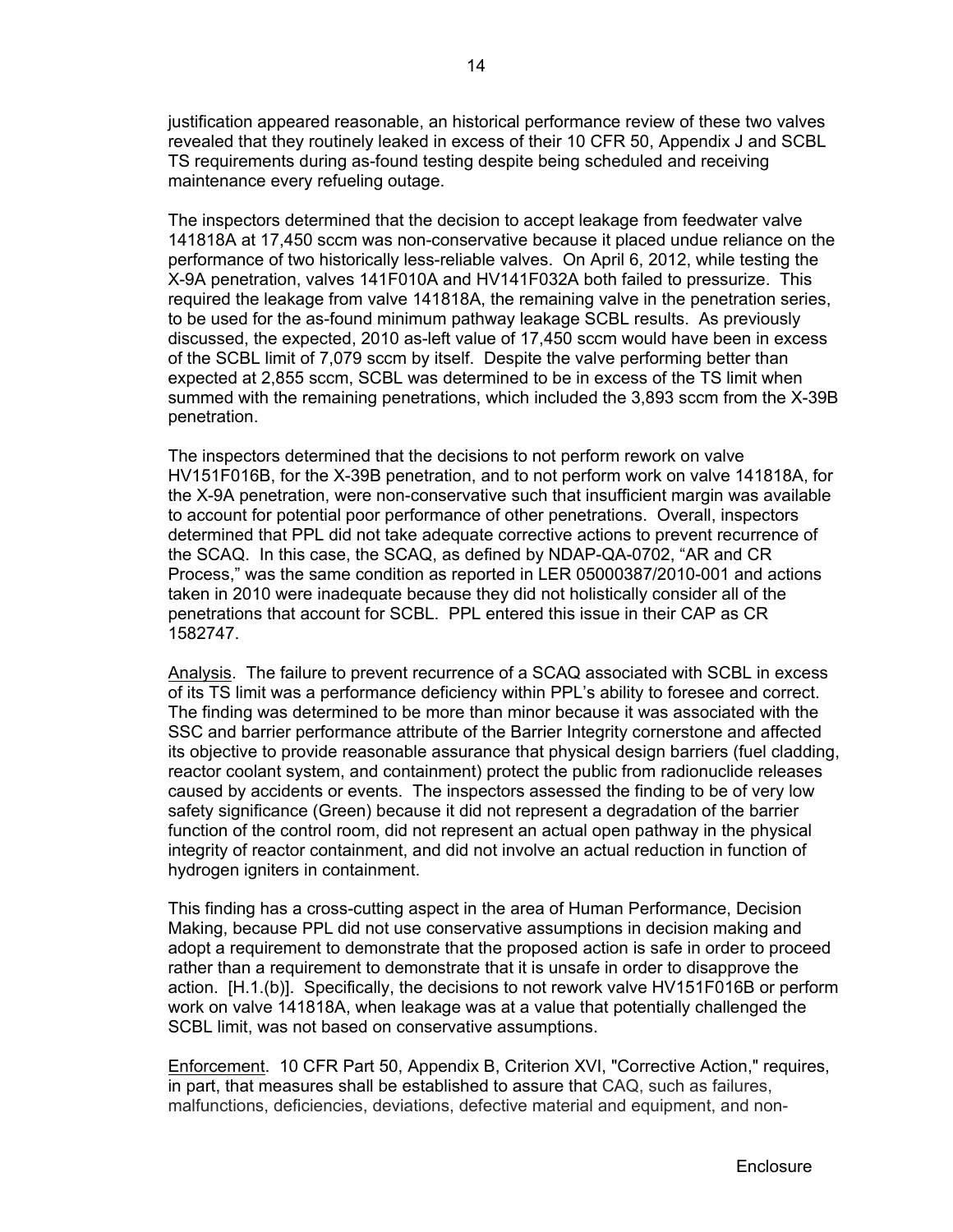conformances are promptly identified and corrected. Additionally, in the case of significant conditions adverse to quality, the measures shall assure that the cause of the condition is determined and corrective action taken to preclude repetition. Contrary to this, prior to April 6, 2012, PPL did not take adequate interim corrective actions to preclude repetition of a SCAQ, specifically Unit 1 SCBL in excess of its TS requirements. Because the finding is of very low safety significance and has been entered into PPL's CAP as CR 1582747, this violation is being treated as a non-cited violation, consistent with the NRC Enforcement Policy. (**NCV 05000387/2012003-01, Failure to Prevent Recurrence of Secondary Containment Bypass Leakage Significant Condition Adverse to Quality)**

 .2 Introduction. The inspectors identified a Green NCV of 10 CFR Part 50, Appendix B, Criterion XVI, "Corrective Action," for PPL's failure to correct excessive seat leakage associated with the Unit 1 'D' outboard MSIV, HV141F028D, such that the leakage was in excess of the TS allowed value for two consecutive tests.

Description. On April 28, 2012, the Unit 1 'D' outboard MSIV, HV141F028D, failed to pressurize during its as-found LLRT. Troubleshooting determined that leakage through this valve was greater than 150,000 sccm. This value was in excess of the TS required value of 47,187 sccm. PPL entered the condition into the CAP as CR 1554813. After performing a valve overhaul to correct the condition, a post-maintenance test (PMT) was performed. During the PMT penetration would not pressurize, indicating that the maintenance performed was inadequate. After performing rework on the 'D' MSIV, a satisfactory PMT was performed and the valve was left at 36,650 sccm leakage.

Inspectors reviewed the work performed and results of PPL's ACE into the failed LLRTs. PPL's ACE discussed that this was a repeat LLRT failure for this valve. PPL's ACE identified that maintenance performed in 2010 under WO 688216, in response to the previous LLRT failure, was inadequate which resulted in the failure in 2012. Specifically, the ACE identified that the maintenance instruction, MT-083-011, "MSIV Disassembly, Inspection and Reassembly (Longnose Poppet)," Revision 10, was inadequate. The procedural inadequacies resulted in improper boring bar set-up and machining of the seating surfaces. Additionally, the procedure did not ensure a proper valve inspection methodology was implemented. Inspectors determined that the results of PPL's ACE were reasonable.

During further review, inspectors identified that the PMT performed for the maintenance implemented via MT-083-011 did not provide sufficient data for plant personnel to appropriately judge the effectiveness of the maintenance performed on the Unit 1 'D' outboard MSIV, HV141F028D. Specifically, the PMT identified in the work instructions was performance of SE-159-024, "LLRT of 'D' MSIVs Penetration Number X-7D." This test pressurizes the volume between the inboard and outboard MSIVs, HV141F022D and HV141F028D respectively, to test pressure and determines leakage through the combination of the valves. When performed as a PMT for maintenance on the outboard MSIV, this test functions as both the as-found LLRT for the inboard MSIV as well as the as-left LLRT for the outboard MSIV. Though this test methodology is consistent with the requirements of 10 CFR 50, Appendix J, "Containment Leak Rate Testing," inspectors determined that it did not provide an adequate measure of the effectiveness of the maintenance performed on the Unit 1 'D' outboard MSIV, HV141F028D. PSP-29, "Post-Maintenance Testing Matrix," Revision 11, step 1.1.1, states that "postmaintenance testing shall accomplish the following: a. demonstrate that the problem has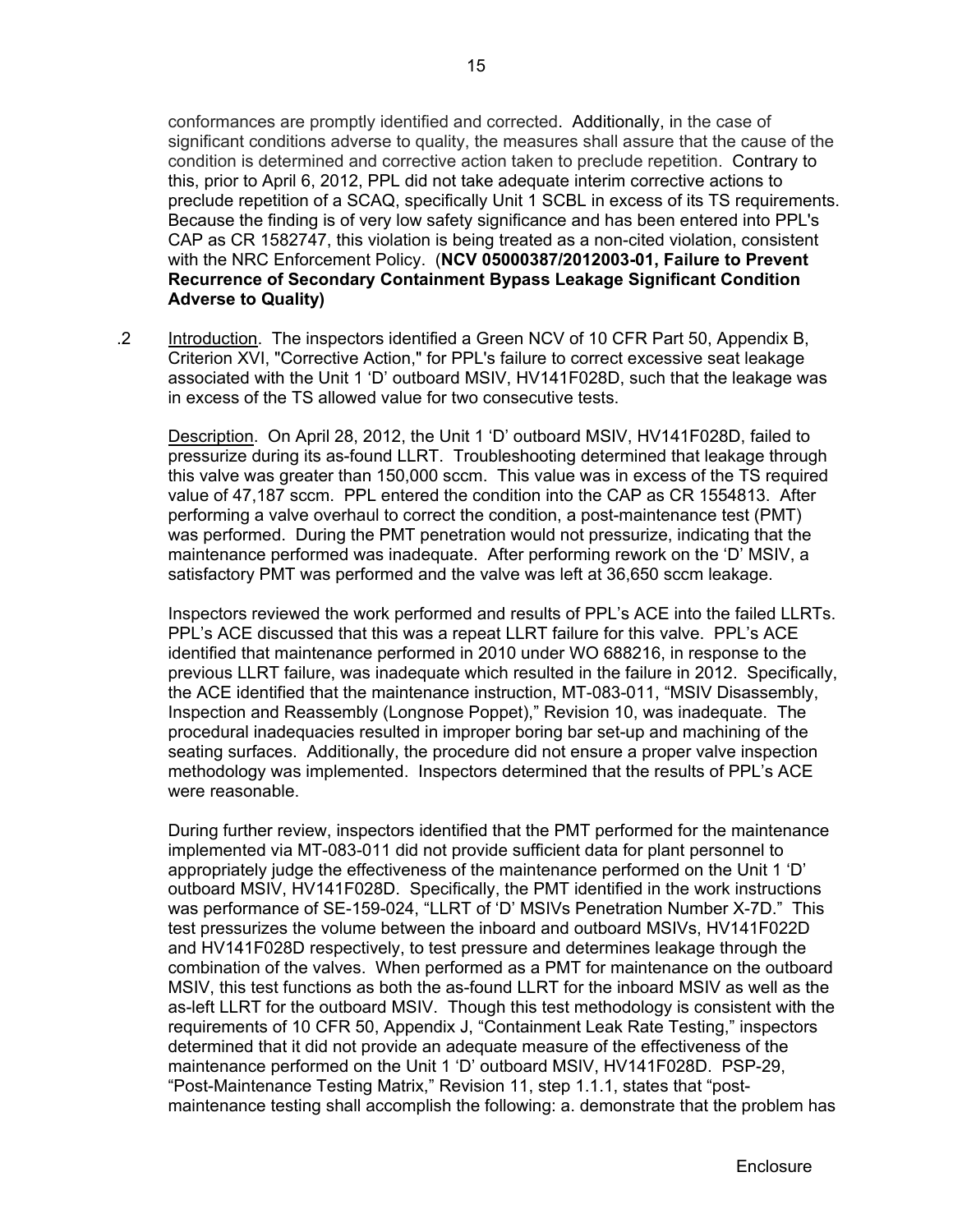been corrected. b. has not caused a new problem." In this case, the inadequate set-up of the boring bar and improper machining of the seating surfaces on the Unit 1 'D' outboard MSIV, HV141F028D, should have been identified during the PMT. However, since the PMT tested both valves, PPL attributed all the post-maintenance leakage to the inboard MSIV. Though this is conservative with regard to a containment leak rate testing methodology, it did not provide the necessary data to ensure that the issue with the outboard MSIV was corrected and that no new problems were induced. While PPL's ACE identified inadequate maintenance's contribution to the issue, NRC identification of inadequate PMT added value and therefore made this issue NRC-identified. PPL entered this issue into their CAP as CR 1590506.

Analysis. The failure to correct a CAQ associated with seat leakage on the 'D' outboard MSIV, HV141F028D, was a performance deficiency. The finding was determined to be more than minor because it was associated with the SSC and barrier performance attribute of the Barrier Integrity cornerstone and affected its objective to provide reasonable assurance that physical design barriers (fuel cladding, reactor coolant system, and containment) protect the public from radionuclide releases caused by accidents or events. The inspectors assessed the finding to be of very low safety significance (Green) because it did not represent a degradation of the barrier function of the control room, did not represent an actual open pathway in the physical integrity of reactor containment, and did not involve the actual reduction in function of hydrogen igniters in containment.

This finding has a cross-cutting aspect in the area of Human Performance, Resources, because PPL did not ensure that personnel, equipment, procedures, and other resources were available and adequate to assure nuclear safety [H.2.(c)]. Specifically, the instructions used to perform maintenance on the MSIVs were inadequate regarding the set-up of the boring bar and improper machining of the seating surfaces on the Unit 1 'D' outboard MSIV, HV141F028D, to ensure that excessive seat leakage was corrected.

 Enforcement. 10 CFR Part 50, Appendix B, Criterion XVI, "Corrective Action," requires, in part, that measures shall be established to assure that conditions adverse to quality, such as failures, malfunctions, deficiencies, deviations, defective material and equipment, and non-conformances are promptly identified and corrected. Contrary to this requirement, prior to April 28, 2012, PPL did not perform adequate maintenance and testing on the Unit 1 'D' outboard MSIV following a failed 2010 LLRT to ensure that the condition was corrected. Because the finding is of very low safety significance and has been entered into PPL's CAP as CRs 1554813 and 1590506, this violation is being treated as a non-cited violation, consistent with the NRC Enforcement Policy. **(NCV 05000387/2012003-02, Failure to Correct MSIV Seat Leakage)** 

 .3 Introduction. Inspectors identified a SL IV NCV of 10 CFR 50.73 (a)(2(i)(B) for PPL's failure to submit an LER for a condition prohibited by TSs associated with seat leakage from the Unit 1 'D' outboard MSIV.

Description. On April 8, 2012, the Unit 1 'D' outboard MSIV, HV141F028D, failed to pressurize during its LLRT indicating that leakage was in excess of its TS limit. Troubleshooting determined that leakage through this valve was greater than 150,000 sccm. At the time, Unit 1 was in Mode 5 and TS 3.6.1.3, "Primary Containment Isolation Valves," was not applicable. TS SR 3.6.1.3.12 states: "Verify leakage rate through each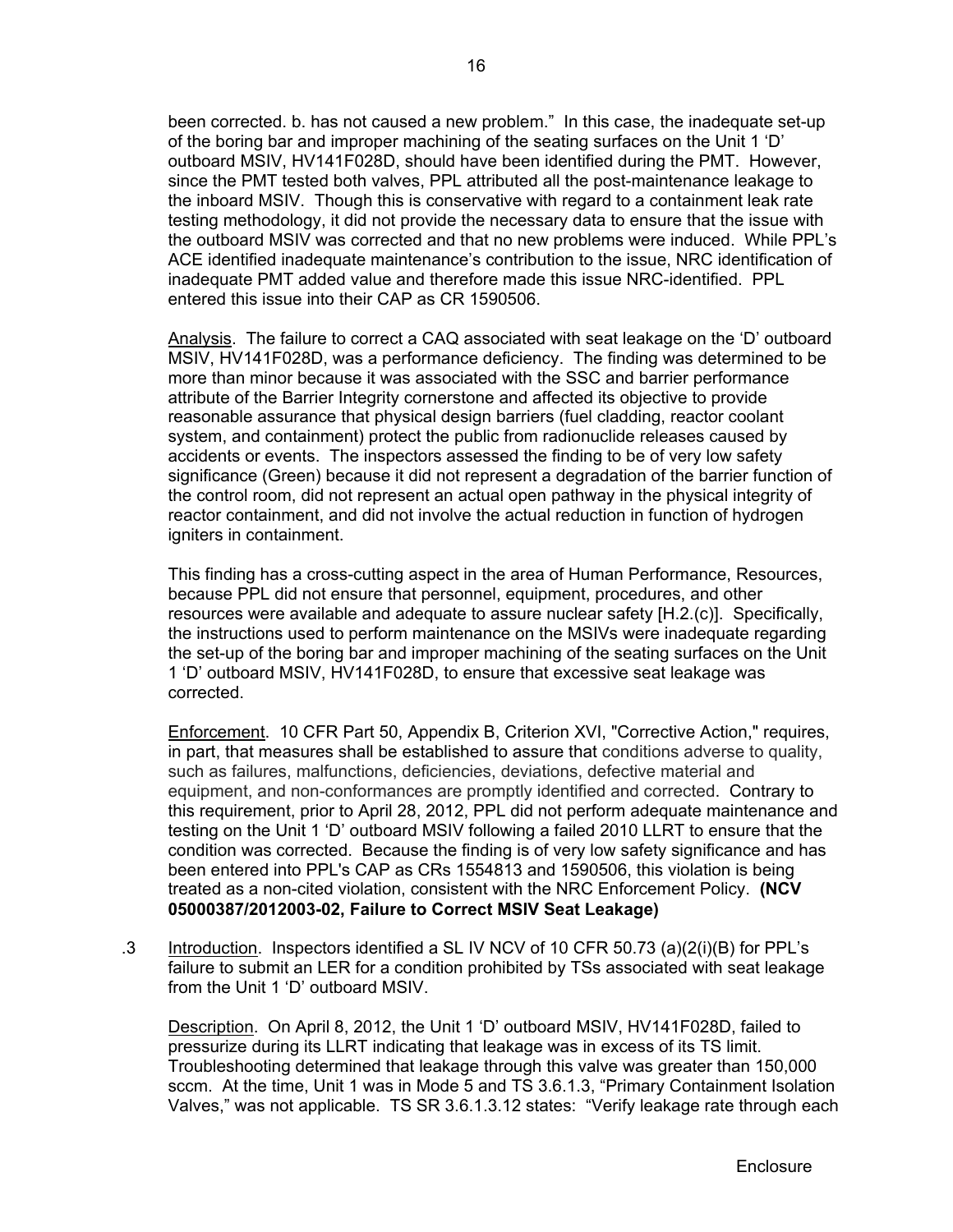MSIV is ≤ 100 standard cubic feet per hour (scfh) and ≤ 300 scfh for the combined leakage." The UFSAR Chapter 15 analyses are based on these specified leakage rates.

A Level 2 ACE (CR 1554813) was performed to evaluate the LLRT failure and determined that excessive leakage of the 'D' outboard MSIV was "due to inadequate maintenance of the MSIV seating surfaces" performed in 2010. Specifically, as discussed in NCV 05000387/2012003-002 above, the ACE identified that the maintenance instructions, MT-083-011, "MSIV Disassembly, Inspection and Reassembly (Longnose Poppet)," were inadequate and resulted in improper boring bar set up and machining of the seating surfaces. This maintenance directly led to the excessive leakage observed on April 8, 2012.

During additional reviews of valve performance, the inspectors identified that this was the second consecutive outage that HV141F028D had failed its as-found LLRT. Specifically, in 2010, the as-found LLRT would not pressurize. A Level 3 ACE (CR 1242099) determined the cause of that LLRT failure was failure to perform maintenance on the valve in the previous outage (2008) due to an adverse trend in leakage. Despite the 2008 as-found LLRT leakage value being ~97 percent of the TS limit and the trend showing strong evidence that the subsequent LLRT would exceed the TS limit, no valve maintenance was performed to restore margin.



Based on the results of these ACEs, inspectors questioned whether an LER was required in accordance with 10 CFR 50.73 (a)(2(i)(B) for a condition prohibited by TSs. This requirement is amplified in NUREG-1022, "Event Reporting Guidelines 10 CFR 50.72 and 50.73," Revision 2, section 3.2.2, which states that for the purpose of evaluating the reportability of a discrepancy found during surveillance testing that is required by the TSs:

"For testing that is conducted within the required time (i.e., the surveillance interval plus any allowed extension), it should be assumed that the discrepancy occurred at the time of its discovery unless there is firm evidence, based on a review of relevant information such as the equipment history and the cause of failure, to indicate that the discrepancy existed previously."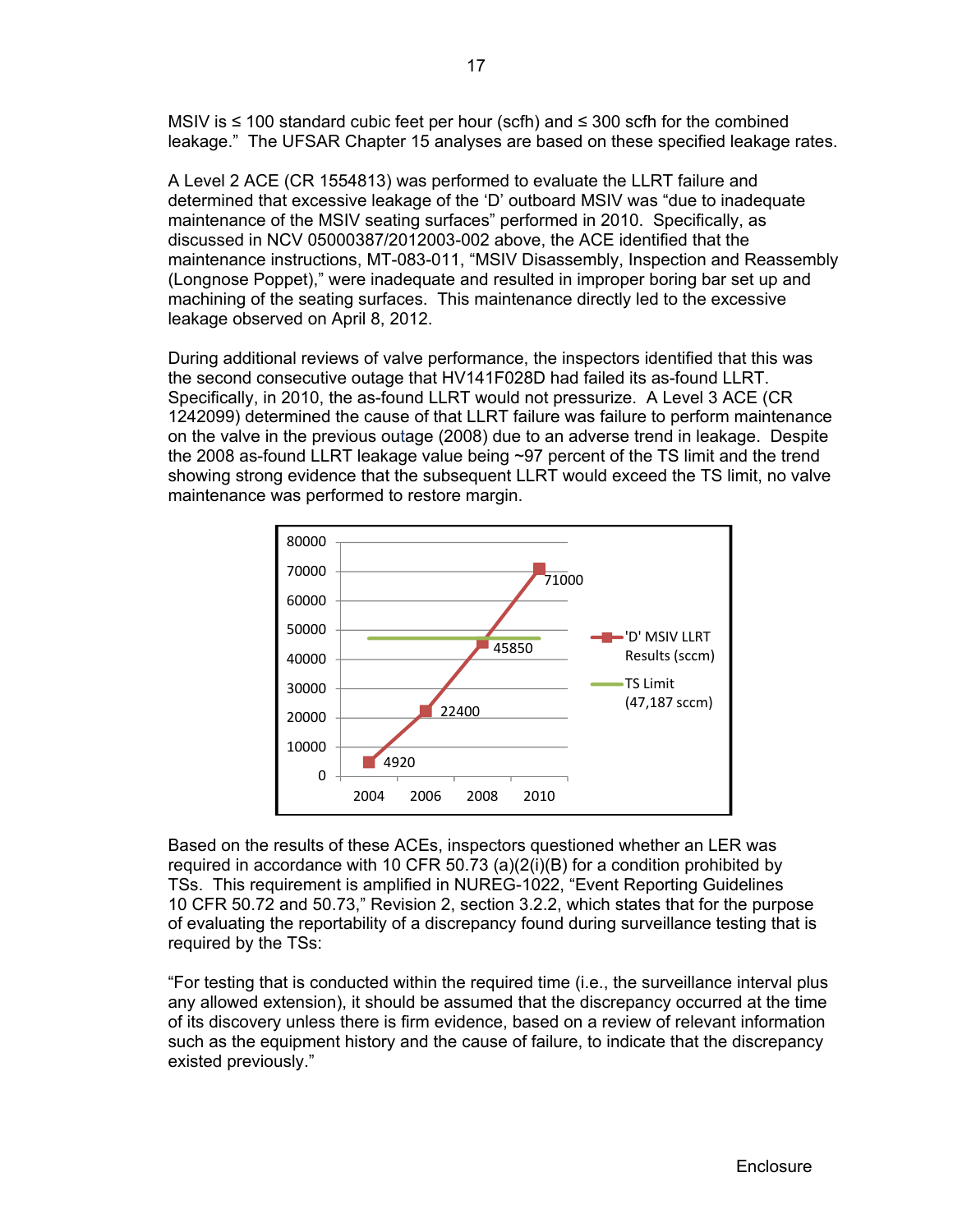Based on this information, inspectors determined there was firm evidence to indicate that seat leakage from HV141F028D was in excess of the TS limits during the previous two operating cycles for greater than the allowed outage time of 20 hours, which constitutes a condition prohibited by TS 3.6.1.3.

In discussion with the inspectors, PPL plant engineers presented that MSIV degradation likely occurs in discrete events (i.e., when a valve stroke occurs) vice continuously over the operating cycle. PPL proposed that since the MSIV passed its LLRT in 2008, it could have maintained adequate performance until the next LLRT two years later. Because the safety function is valve closure with steam in the lines, thereby cushioning the closure, PPL contended that it is possible that no additional degradation would occur during this closure and that while the trend provides data that it could have failed during the operating cycle, it was not "firm" evidence. Upon review of this information, the inspectors agreed that discrete-event degradation was reasonable and re-examined the data. The 2008 LLRT performed on March 12, 2008 resulted in 45,850 sccm (~97.2 percent of TS limit). The inspectors reviewed operating logs and discovered that during the time period between LLRT performance and reactor startup, the 'D' outboard MSIV was slow-closed with spring force twice and fast closed with air, which is the type of stroke most likely to cause degradation, six additional times. Following unit startup, the valve remained open until it was stroked closed prior to the 2010 LLRT. This LLRT was performed on March 10, 2010 and exceeded the TS limit at 71,000 sccm (~150 percent of TS limit). The inspectors concluded that the number of discrete closure events provided additional evidence that the minimal margin that remained following the LLRT in 2008 was insufficient to ensure that the TS limit was met throughout the operating cycle. Contrary to the requirements of 10 CFR 50.73(a)(2)(i)(B), PPL failed to submit a 60-day report in 2010. For the 2012 failure, based upon inspector questioning, PPL was able to submit an LER prior to the 60-day requirement (ML12195A019).

During interviews with plant personnel, the inspectors identified that the event was not reported, in part, because of specific guidance in NDAP-QA-0720, "Station Report Matrix and Reportability Evaluation Guidance," Revision 18, Attachment R which states:

"If it is discovered that any of the below limits have been exceeded an immediate and/or written report to the NRC is required."

| Test                                                                                            | Limits                                                                                                                  | Calculation<br>Method | Other<br>References   |
|-------------------------------------------------------------------------------------------------|-------------------------------------------------------------------------------------------------------------------------|-----------------------|-----------------------|
| <b>MSIVs</b>                                                                                    | 300 scfh                                                                                                                |                       |                       |
| (includes MSIVs,<br><b>MSL Drains, HPCI</b><br>Steam Supply and<br><b>RCIC Steam</b><br>Supply) | <b>NOTE: Tech Specs</b><br>also specify a limit<br>of 100 scfh per valve;<br>exceeding this limit is<br>not reportable. | Minimum<br>Pathway    | <b>FSAR</b><br>15.6.5 |

The inspectors determined that the inclusion of the note was a correction to PPL submittals of Emergency Notification System (ENS) reports associated with single MSIV failures in the 1990s and early 2000s. Though inspectors agreed that there is likely no 50.72 report for a single MSIV failure, since the successful stroking of the redundant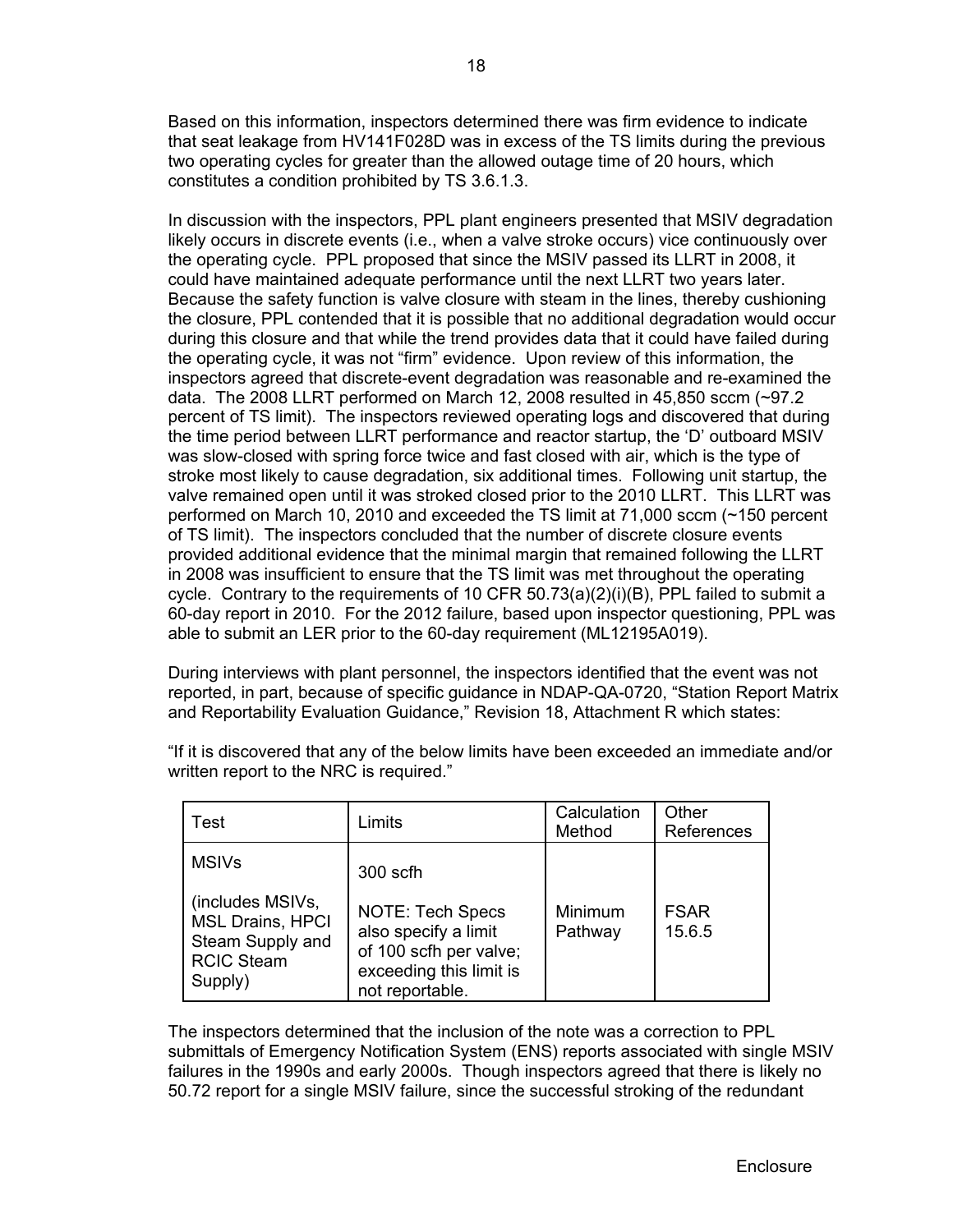valve ensured the safety function was met and that there was no significant degraded or unanalyzed condition, the note prevented the station from considering other potential 10 CFR 50.73 reportable conditions. PPL agreed that this note was not specific enough for its intended purpose and generated CR 1590506 to evaluate and correct the deficiency in the NDAP, to evaluate the missed LER, and evaluate the extent of condition.

Analysis. The inspectors determined that PPL's failure to report a condition prohibited by TSs in 2010 was a performance deficiency and impacted the NRC's ability to perform its regulatory function. This finding was evaluated using the traditional enforcement process because the failure to accurately report events has the potential to impede or impact the regulatory process. The finding was determined to be a SL IV violation based on example 6.9.d.9 of the NRC Enforcement Policy.

The significance of the associated performance deficiency was also screened against the ROP per the guidance of IMC 0612, Appendix B, and the inspectors determined it to be minor because it was not similar to Appendix E examples, was not a precursor to a significant event, did not cause a PI to exceed a threshold, did not adversely affect cornerstone objectives, and if left uncorrected would not have lead to a more significant safety concern. As such, no ROP finding was identified and no cross-cutting aspect was assigned.

 Enforcement. 10 CFR 50.73(a)(2)(i)(B) requires, in part, that "any operation or condition which was prohibited by the plant's TSs" is reportable. Contrary to this requirement, in 2010, PPL failed to report an instance where an MSIV failed TS surveillance testing in accordance with TS SR 3.6.1.3.12 and was inoperable. Because this violation was of very low safety significance, was not repetitive or willful, and was entered into PPL's CAP (CR 1590506), this violation is being treated as an NCV consistent with the NRC Enforcement Policy. (**NCV 05000387/2012003-03, Violation of 10 CFR 50.73(a)(2)(i)(B), Failure to Report Condition Prohibited by TSs**)

- 1R13 Maintenance Risk Assessments and Emergent Work Control (71111.13 6 samples)
- a. Inspection Scope

The inspectors reviewed station evaluation and management of plant risk for the maintenance and emergent work activities listed below to verify that PPL performed the appropriate risk assessments prior to removing equipment for work. The inspectors selected these activities based on potential risk significance relative to the reactor safety cornerstones. As applicable for each activity, the inspectors verified that PPL personnel performed risk assessments as required by 10 CFR 50.65(a)(4) and that the assessments were accurate and complete. When PPL performed emergent work, the inspectors verified that operations personnel promptly assessed and managed plant risk. The inspectors reviewed the scope of maintenance work and discussed the results of the assessment with the station's probabilistic risk analyst to verify plant conditions were consistent with the risk assessment. The inspectors also reviewed the technical specification requirements and inspected portions of redundant safety systems, when applicable, to verify risk analysis assumptions were valid and applicable requirements were met:

 Unit 1, limiting condition of operation (LCO) 3.0.4 risk assessment due to 'B' control structure (CS) chiller inoperability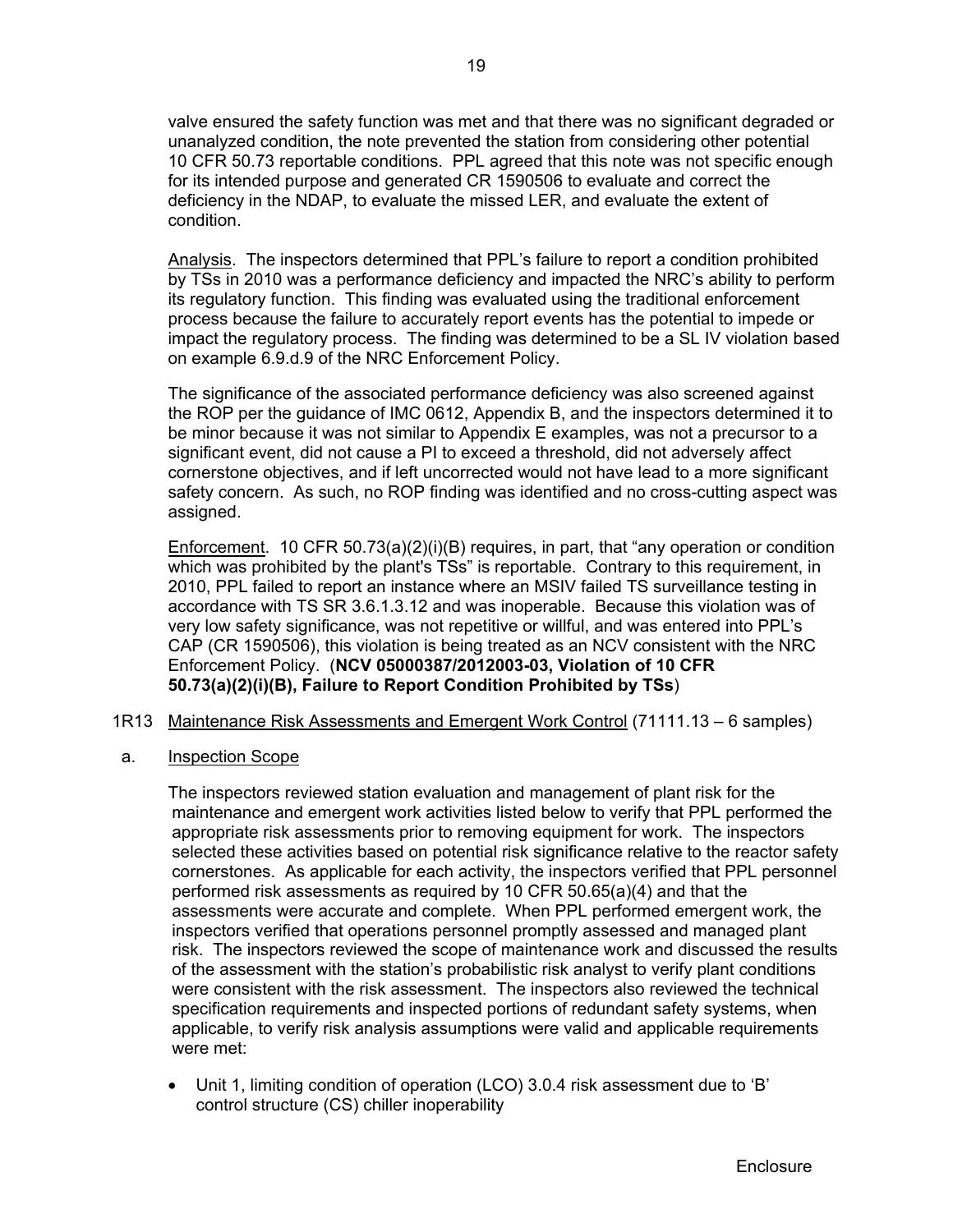- Unit 1, JP removal/repair and associated OPDRVs
- Unit 1, LCO 3.0.4 requirements during OPDRVs
- Unit 2, 0ATS526 replacement
- Common, RHRSW valves 112061 and 212061 replacement
- Common, 1A201 4kV bus during multiple spurious operation (MSO) modification

## b. Findings

No findings were identified.

## 1R15 Operability Determinations and Functionality Assessments (71111.15 – 9 samples)

a. Inspection Scope

The inspectors reviewed operability determinations for the following degraded or nonconforming conditions:

- Unit 1, N1 plug installation
- Unit 1, elevated suppression pool (SP) level due to diving evolution
- Unit 1, disconnected supports on SP cooling line in SP
- Unit 1, '1B' RRP suction valve failed to close
- Unit 1, RCIC steam pressure indicator failed during surveillance
- Unit 1, elevated drywell radiation levels and unidentified leakage
- Unit 2, secondary containment during MSIV maintenance
- Common, 'B' EDG greater than 10 seconds to rated frequency
- Common, TS compliance during modifications to Engineering Safeguard System (ESS) buses

The inspectors selected these issues based on the risk significance of the associated components and systems. The inspectors evaluated the technical adequacy of the operability determinations to assess whether technical specification operability was properly justified and the subject component or system remained available such that no unrecognized increase in risk occurred. The inspectors compared the operability and design criteria in the appropriate sections of the technical specifications and UFSAR to PPL's evaluations to determine whether the components or systems were operable. Where compensatory measures were required to maintain operability, the inspectors determined whether the measures in place would function as intended and were properly controlled by PPL. The inspectors determined, where appropriate, compliance with bounding limitations associated with the evaluations.

b. Findings

 Introduction. A self-revealing Green NCV of TS 5.4.1, "Procedures," was identified regarding PPL's conduct of maintenance during a Unit 1 refueling outage which impacted the operating unit, Unit 2. Specifically, improperly performed maintenance affected safety-related equipment to include the SGTS and secondary containment in an unplanned manner.

Description. During the 2012 refueling outage on Unit 1, PPL applied status control tags on the main stop valves to preclude breaches of secondary containment in response to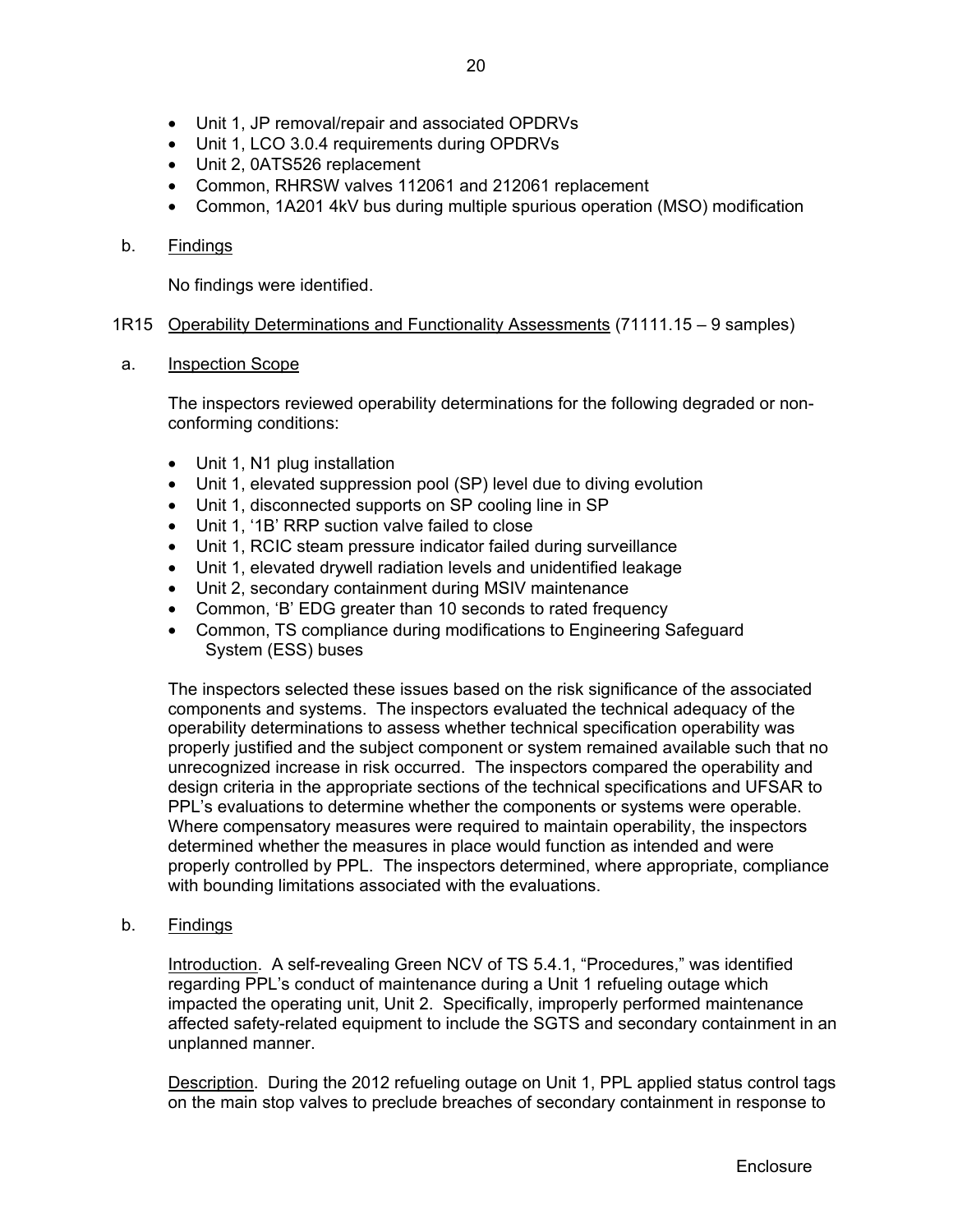the NRC's EGM 11-003, "Operations with Potential to Drain the Reactor Vessel (OPDRV)." On April 2, 2012, main turbine work that also included the #2 main stop valve (MSV) was released prior to the planned date on the outage schedule. The associated MSV work order did not reference the requirements of TS 3.6.4.1, "Secondary Containment," and was not intended to be released until Zone 1 (Unit 1 RB heating, ventilation and air conditioning (HVAC)) secondary containment was no longer required.

On April 9, 2012, the Unit 1 'D' outboard MSIV failed to pressurize and meet its LLRT acceptance criteria. Four days later, the 'D' MSIV was released for repair work. On April 17, 2012, maintenance technicians were working on the 'D' outboard MSIV in the RB. When the technicians removed the valve poppet at 5:44 a.m., positive air flow came from the valve. Around 9:00 a.m., the resident inspectors contacted the Outage Control Center and inquired as to whether PPL would incorporate the air flow into their drawdown calculations and whether the ongoing MSV work was the source of the flow path. At 3:30 p.m., Operations staff determined that the source of the air was from the #2 MSV in the turbine building that had been opened for maintenance. PPL declared secondary containment inoperable, entered TS 3.6.4.1 for Units 1 and 2, and cleared the LCO at 4:45 p.m. after realigning secondary containment. PPL submitted ENS 47844 per 10 CFR  $50.72(b)(3)(v)(c)$  for an event or condition that could have prevented the fulfillment of a safety function, specifically control or release of radioactive material. PPL also conducted a Human Performance Event evaluation and reset the site event clock. Finally, PPL noted that a similar event had occurred in 2001 when air migration occurred from the disassembled Unit 1 #1 MSV to the 'B' outboard MSIV (OM 333189).

While secondary containment was not required for Unit 1 at this time, the Unit 1 RB (HVAC Zone I) was connected with the online, operating Unit 2's RB (HVAC Zone II) and the common refueling floor (HVAC Zone III) via the recirculation plenum. Therefore, Unit 1 secondary containment was established. When secondary containment is established, it is maintained at a minimum of 0.25" water vacuum. When the 'D' outboard MSIV poppet was removed, a ventilation pathway was created from the Unit 1 turbine building to the Unit 1 RB. In an accident scenario, the SGTS would have to draw down all three zones to greater than or equal to 0.25" water vacuum. The additional opening in Unit 1 secondary containment via the MSIV-MSV pathway would cause the SGTS to incur additional time to drawdown the zones to that criterion. Subsequent to the issue, PPL performed a calculation, under CR 1559808, that determined that with the additional opening in secondary containment, the SGTS system drawdown time was 390 seconds. Based on PPL calculation, EC-RADN-1170, "DBA-LOCA Dose Analysis," this value was less than 600 seconds which was a pre-established value to ensure that offsite dose consequences did not exceed 10 CFR 50.67 limits. Based on this, PPL retracted the ENS.

The inspectors reviewed the CR and noted that 390 seconds exceeded TS R 3.6.4.1.4 requirements. SR 3.6.4.1.4 requires that a single train of the SGTS system be able to drawdown the secondary containment configuration in the times allotted in the TS bases. The TS bases table for SR 3.6.4.1.4 designates 300 seconds as the maximum time for the combination of Zones I, II, and III. Since PPL's calculated value of 390 seconds exceeded the SR 3.6.4.1.4 value of 300 seconds, the SR was not met and secondary containment should have been considered inoperable per TS SR 3.0.1. After the inspectors made PPL aware of this issue, PPL revised their calculation and determined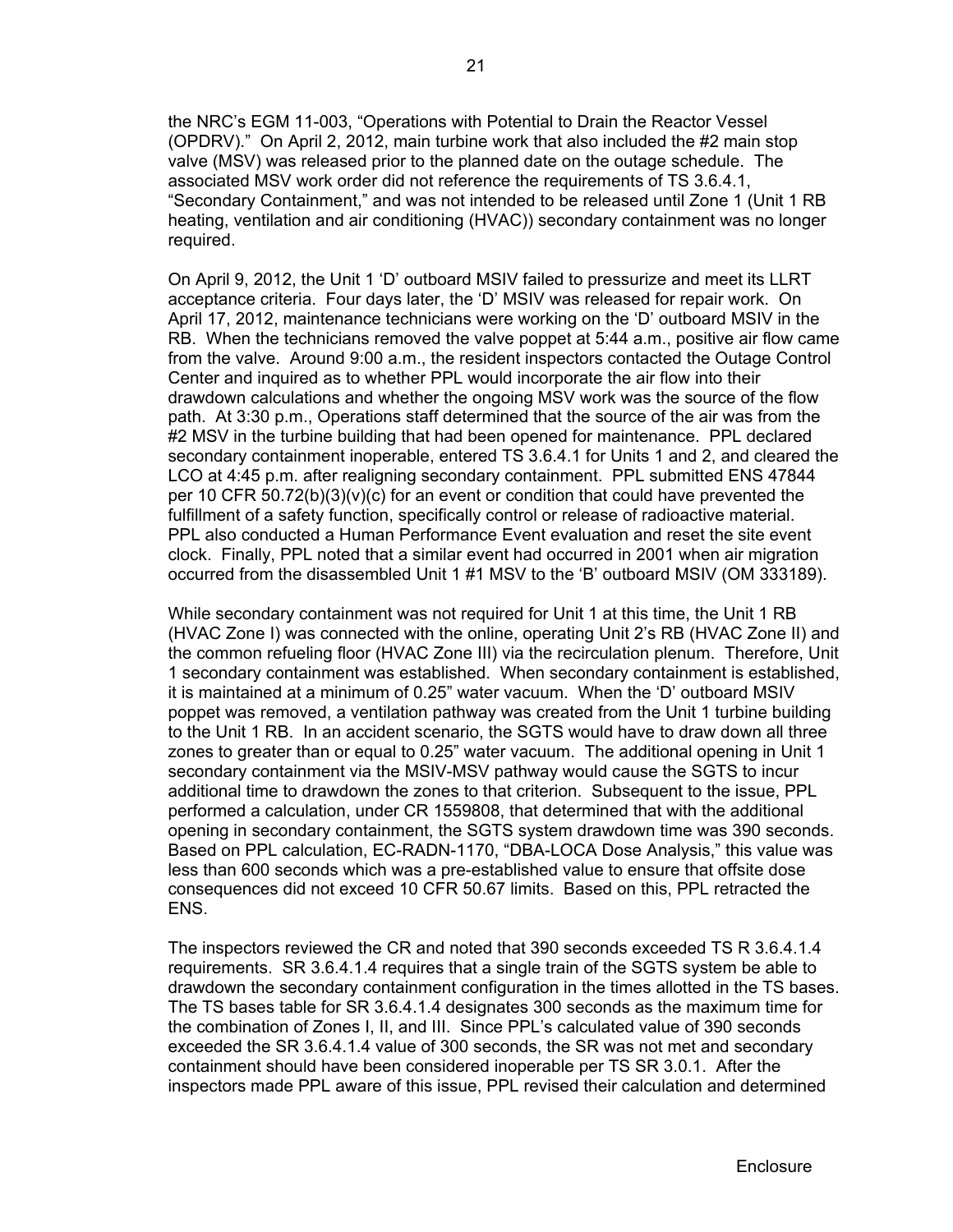that a single train of SGTS system would have drawn down the secondary containment in approximately 255 seconds.

The inspectors determined that improperly performing maintenance that affected safetyrelated equipment to include the SGTS and secondary containment was a performance deficiency. PPL entered this issue in their CAP via CRs 1558764, 1558718, and 1560235 and performed a RCA on this issue as well as another recent secondary containment issue. PPL's RCA associated its root causes with the safety culture aspect of H.2(c), Human Performance - Resources. While the inspectors agreed that H.2(c) was the most appropriate aspect common to the root causes, they determined that Human Performance - Coordination, H.3(b), was the most appropriate safety culture aspect specific to the MSIV-MSV issue. PPL agreed with this determination.

Analysis. Improperly performed MSIV and MSV maintenance was a performance deficiency within PPL's ability to foresee and correct. The finding was not subject to Traditional Enforcement because the issue was not willful, did not impact the regulatory process, or have actual safety consequence. This finding was considered more than minor because it was similar to IMC 0612, Appendix E, examples 3.j and 3.k in that a physical plant condition and subsequent engineering calculation resulted in a condition where there was reasonable doubt on the operability of a system or component, in this case secondary containment. Further, the performance deficiency affected the procedure quality and SSC and barrier performance attributes of the Barrier Integrity cornerstone and its objective to provide reasonable assurance that physical design barriers protect the public from radionuclide releases caused by accidents or events. In this case, lack of coordination resulted in a loss of reasonable assurance that secondary containment was operable. The issue screened to Green via IMC 0609, Attachment 4, since it did not represent a degradation of the barrier function of the control room, did not represent an actual open pathway in the physical integrity of reactor containment, and did not involve the actual reduction in function of hydrogen igniters in containment.

The issue was determined to have a cross-cutting aspect in the area of Human Performance to plan and coordinate work activities, consistent with nuclear safety. In this case, the MSV and MSIV work activities were not coordinated amongst various departments to address the operational impact of sequence changes on plant configuration. [H.3(b)]

Enforcement. TS 5.4.1, "Procedures," require, in part, that "written procedures shall be established, implemented, and maintained covering the following activities: a. the applicable procedures recommended in RG 1.33, Revision 2, Appendix A." RG 1.33, Revision 2, Appendix A, Section 9.a, "Procedures for Performing Maintenance," states in part, that "maintenance that can affect the performance of safety-related equipment should be properly pre-planned and performed in accordance with written procedures, documented instructions, or drawings appropriate to the circumstances." Contrary to this, during the 2012 refueling outage on Unit 1maintenance was not properly preplanned and performed in that an unforeseen affect on safety-related equipment performance occurred which impacted the operating unit, Unit 2. Since this issue was entered into PPL's CAP as CR 1560235, it is being treated as an NCV in accordance with the NRC's Enforcement Policy. **(05000387;388/2012003-04, Improperly Performed Maintenance Impacts Secondary Containment)**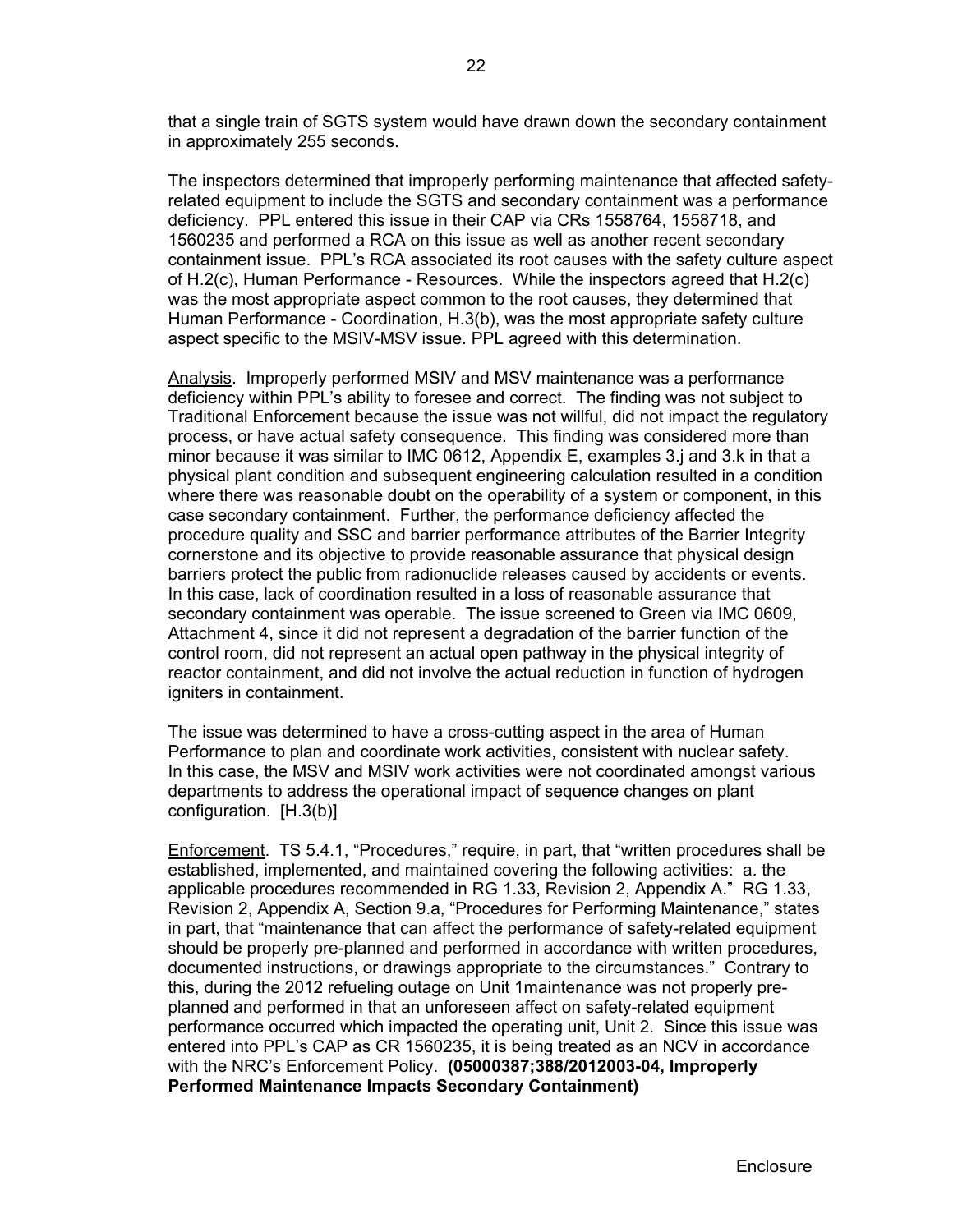#### 1R18 Plant Modifications

#### .1 Temporary Modifications (71111.18 – 1 sample)

#### a. Inspection Scope

The inspectors reviewed the temporary modification listed below to determine whether the modification affected the safety functions of systems that are important to safety. The inspectors reviewed 10 CFR 50.59 documentation and post-modification testing results, and conducted field walkdowns of the modifications to verify that the temporary modifications did not degrade the design bases, licensing bases, and performance capability of the affected systems.

Units 1 and 2, SDHR supplied to both units' fuel pool cooling (FPC) HXs

#### b. Findings

No findings were identified.

- .2 Permanent Plant Modifications (2 samples)
- a. Inspection Scope

The inspectors evaluated the permanent plant modifications listed below to determine whether the changes adversely affected system or support system availability, or adversely affected a function important to plant safety. The inspectors reviewed the associated system design bases, including the FSAR, TSs, and assessed the adequacy of the safety determination screenings and evaluations. The inspectors also assessed configuration control of the changes by reviewing selected drawings and procedures to verify whether appropriate updates had been made. The inspectors compared the actual installations to the permanent modification documents to determine whether the implemented changes were consistent with the approved documents. The inspectors reviewed selected post-installation test results to evaluate whether the actual impact of the changes had been adequately demonstrated by the test. Documents reviewed are listed in the Attachment.

- Unit 1, installation of seismic island associated with SCBL penetration
- Unit 1, Reactor recirculation decontamination flange modification

#### b. Findings

No findings were identified.

- 1R19 Post-Maintenance Testing (71111.19 8 samples)
- a. Inspection Scope

The inspectors reviewed the post-maintenance tests for the maintenance activities listed below to verify that procedures and test activities ensured system operability and functional capability. The inspectors reviewed the test procedure to verify that the procedure adequately tested the safety functions that may have been affected by the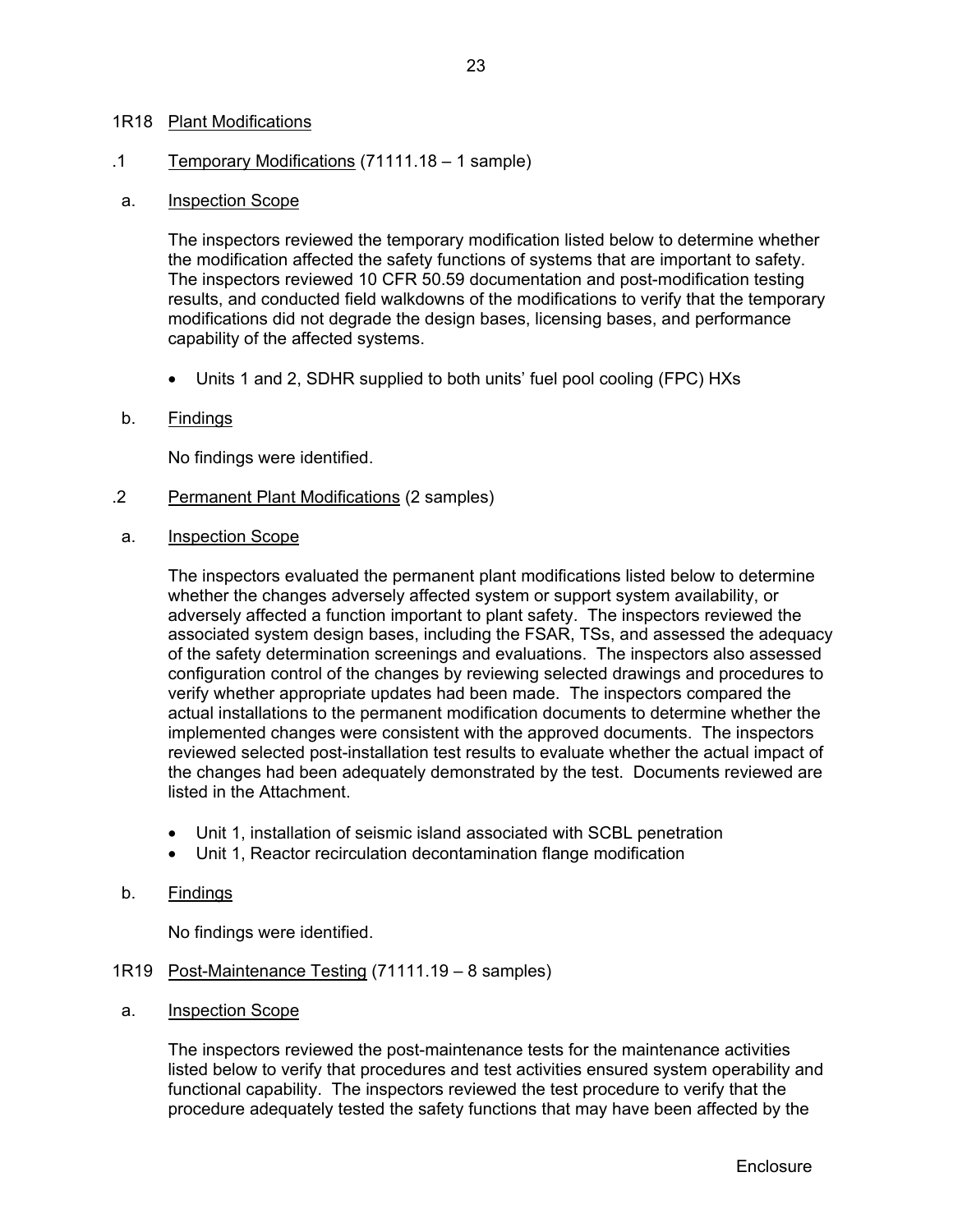maintenance activity, that the acceptance criteria in the procedure was consistent with the information in the applicable licensing basis and/or design basis documents, and that the procedure had been properly reviewed and approved. The inspectors also witnessed the test or reviewed test data to verify that the test results adequately demonstrated restoration of the affected safety functions.

- Unit 1, '1B' RHR pump motor replacement
- Unit 1, reactor cavity to drywell seal extruded
- Unit 1, swap of breaker 1D62513
- Unit 1, '1A' RRP motor generator (MG) set drive motor replacement
- Unit 1, pressure test of '1A' reactor recirculation loop
- Unit 2, RHR F008 valve restoration following MSO modification
- Unit 2, 'B' EDG restoration following MSO modification and relay work
- Unit 2, '2B' 4kV bus restoration following MSO modification
- b. Findings

No findings were identified.

- 1R20 Refueling and Other Outage Activities (71111.20 3 samples)
- .1 Unit 1 Refuel Outage (RFO)
- a. Inspection Scope

The inspectors reviewed the station's work schedule and outage risk plan for the Unit 1 refueling outage (1R17), which was conducted March 31 through June 7, 2012. The inspectors reviewed PPL's development and implementation of outage plans and schedules to verify that risk, industry experience, previous site-specific problems, and defense-in-depth were considered. During the outage, the inspectors monitored controls associated with the following outage activities:

- Configuration management, including maintenance of defense-in-depth, commensurate with the outage plan for the key safety functions and compliance with the applicable technical specifications when taking equipment out of service
- Implementation of clearance activities and confirmation that tags were properly hung and that equipment was appropriately configured to safely support the associated work or testing
- Installation and configuration of reactor coolant pressure, level, and temperature instruments to provide accurate indication and instrument error accounting
- Status and configuration of electrical systems and switchyard activities to ensure that technical specifications were met
- Monitoring of decay heat removal operations
- Impact of outage work on the ability of the operators to operate the spent fuel pool cooling system
- Reactor water inventory controls, including flow paths, configurations, alternative means for inventory additions, and controls to prevent inventory loss
- Activities that could affect reactivity
- Maintenance of secondary containment as required by technical specifications
- Refueling activities, including fuel handling and fuel receipt inspections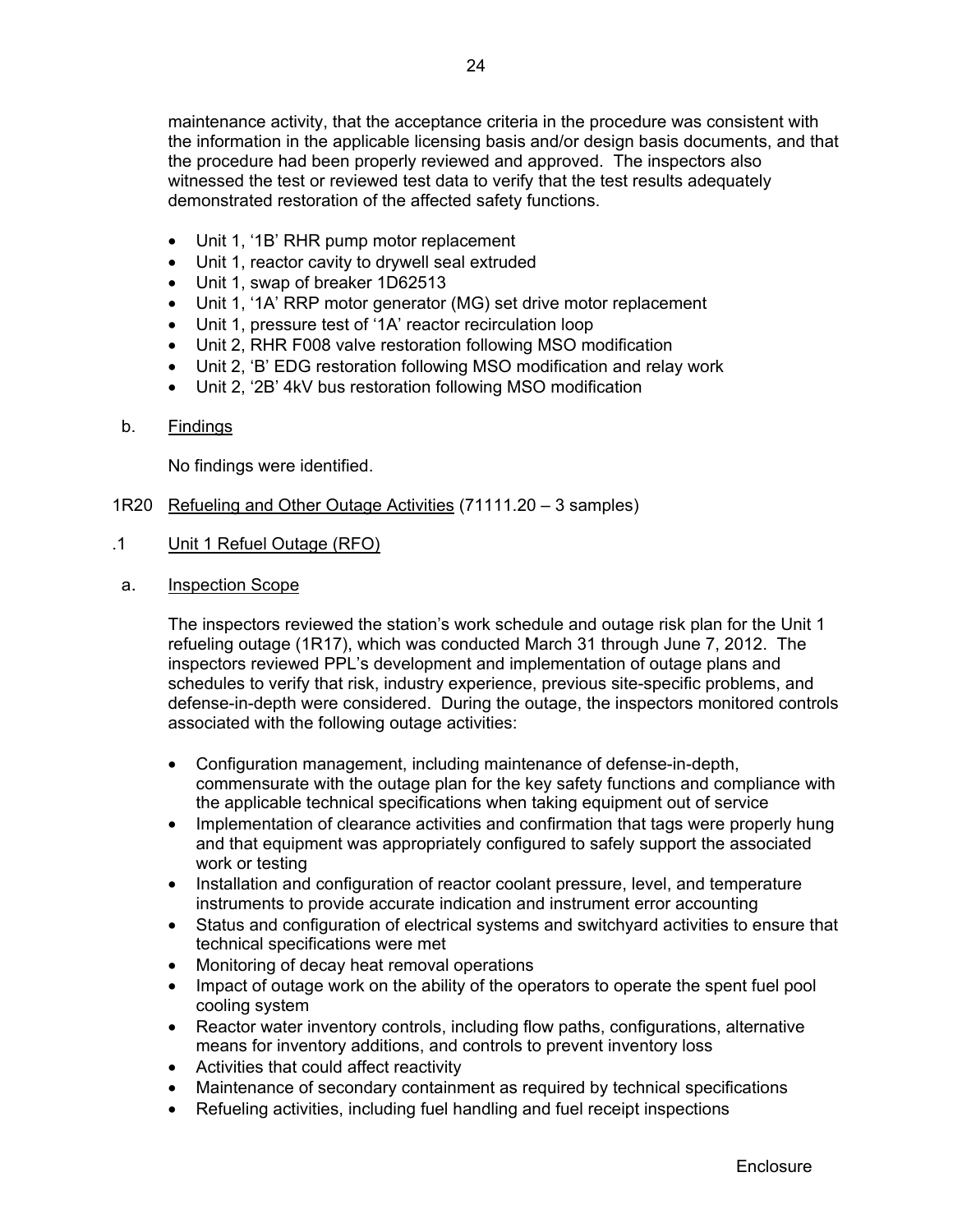- Fatigue management
- Identification and resolution of problems related to refueling outage activities

## b. Findings

No findings were identified.

## .2 Unit 2 Maintenance Outage

## a. Inspection Scope

The inspectors reviewed the station's work schedule and outage risk plan for the Unit 2 maintenance outage, which was conducted May 29 through June 15, 2012. The inspectors reviewed PPL's development and implementation of outage plans and schedules to verify that risk, industry experience, previous site-specific problems, and defense-in-depth were considered. During the outage, the inspectors observed portions of the shutdown and cooldown processes and monitored controls associated with the following outage activities:

- Configuration management, including maintenance of defense-in-depth, commensurate with the outage plan for the key safety functions and compliance with the applicable technical specifications when taking equipment out of service
- Implementation of clearance activities and confirmation that tags were properly hung and that equipment was appropriately configured to safely support the associated work or testing
- Installation and configuration of reactor coolant pressure, level, and temperature instruments to provide accurate indication and instrument error accounting
- Status and configuration of electrical systems and switchyard activities to ensure that technical specifications were met
- Monitoring of decay heat removal operations
- Reactor water inventory controls, including flow paths, configurations, alternative means for inventory additions, and controls to prevent inventory loss
- Activities that could affect reactivity
- Maintenance of secondary containment as required by technical specifications
- Fatigue management
- Identification and resolution of problems related to refueling outage activities
- b. Findings

No findings were identified.

## .3 Unit 1 Forced Outage for RCS Leakage

a. Inspection Scope

On June 15, 2012, Unit 1 drywell unidentified leakage began to increase. On June 19, Unit 1 commenced a shutdown to conduct an inspection to identify the source of the leak. The leakage had increased from 0.13 gallons per minute (gpm) to 1.62 gpm over a 4 day period. PPL identified a leak in the weld for a 4-inch decontamination pipe connection on the 28 inch diameter '1A' reactor recirculation loop and determined that the cause of the leak was vibration induced fatigue of the weld. The connection is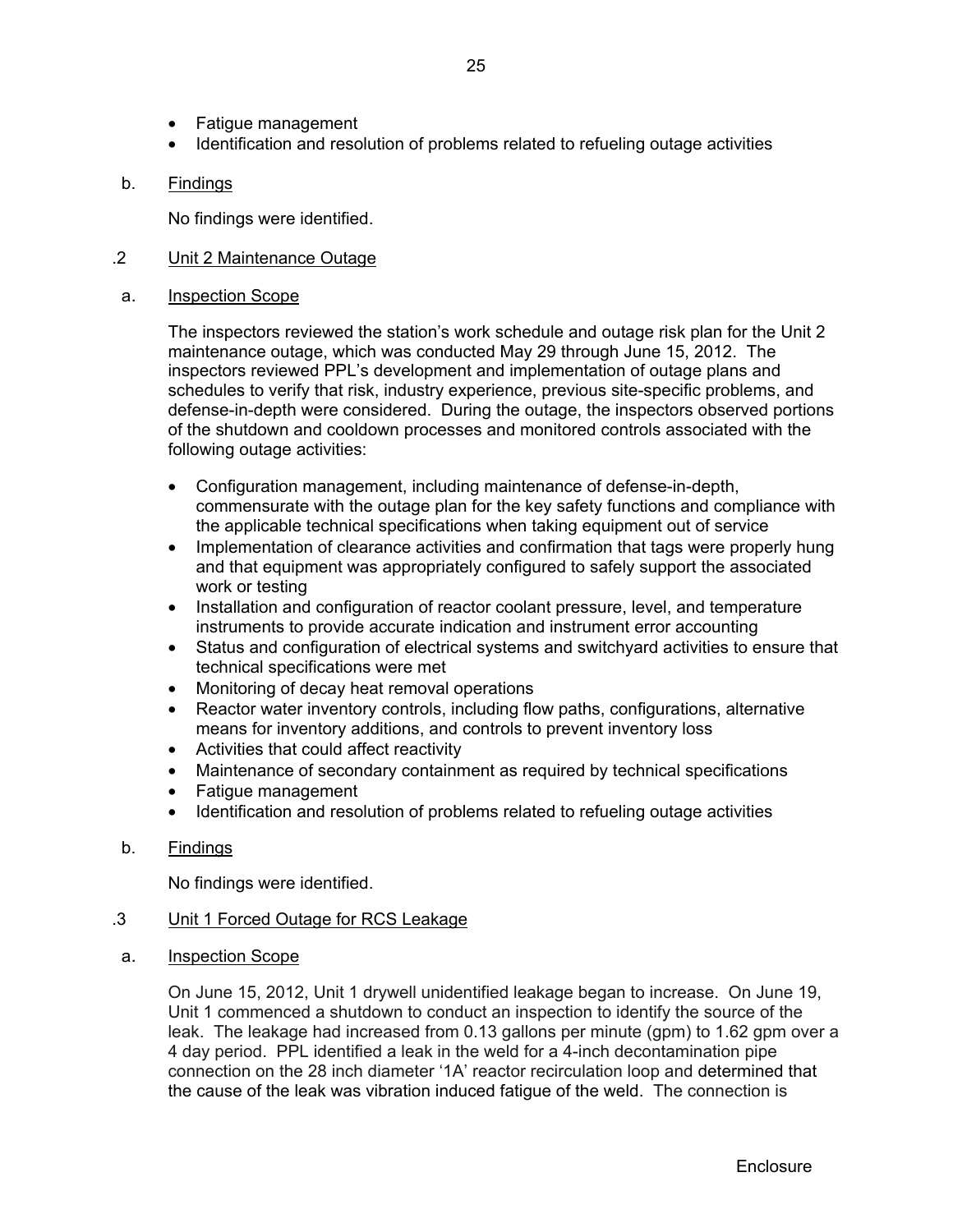designed to be used on an infrequent basis during outage periods to decontaminate the reactor coolant system piping. The vibration resulted from harmonic frequencies associated with reactor recirculation pump operation. PPL repaired the cracked weld and also shortened the length of the decontamination connection pipe on both recirculation pump loops to remove the pipes' susceptibility to the recirculation pump harmonics. Additionally, PPL conducted an extent of condition review and did not identify similar issues. The resident inspectors and a regional specialist reviewed the circumstances surrounding the event. The resident inspectors monitored the shutdown, repair activities, and PPL's immediate corrective actions. The inspectors reviewed PPL's evaluation of the cause of the cracked weld as well as corrective actions taken, and concluded the plant was safe for restart. On June 30, PPL performed a reactor startup of Unit 1 and connected to the grid on July 2. During the outage and through reactor startup, as appropriate, inspectors performed the activities below to verify PPL's controls over outage activities:

- Shutdown activities monitored the shutdown, cooldown and transfer to the shutdown cooling mode of decay heat removal;
	- Outage activity control monitored or verified the following:
		- 1) Clearance activities
			- 2) RCS Instrumentation
			- 3) Electrical power
			- 4) Decay heat removal and spent fuel pool cooling
			- 5) Inventory and reactivity control
			- 6) Containment closure
			- 7) Fatigue management
- Drywell walkdowns after shutdown;
- Monitoring of Heatup and Startup Activities, and
- Identification and Resolution of Problems reviewed CAP entries to verify an adequate threshold for issues and appropriate corrective actions.

During the conduct of the inspection activities, the inspectors reviewed the associated documentation to ensure that the tasks were performed safely and in accordance with plant TS requirements and operating procedures.

b. Findings

No findings were identified.

- 1R22 Surveillance Testing (71111.22 9 samples)
- a. Inspection Scope

The inspectors observed performance of surveillance tests and/or reviewed test data of selected risk-significant SSCs to assess whether test results satisfied technical specifications, the UFSAR, and PPL procedure requirements. The inspectors verified that test acceptance criteria were clear, tests demonstrated operational readiness and were consistent with design documentation, test instrumentation had current calibrations and the range and accuracy for the application, tests were performed as written, and applicable test prerequisites were satisfied. Upon test completion, the inspectors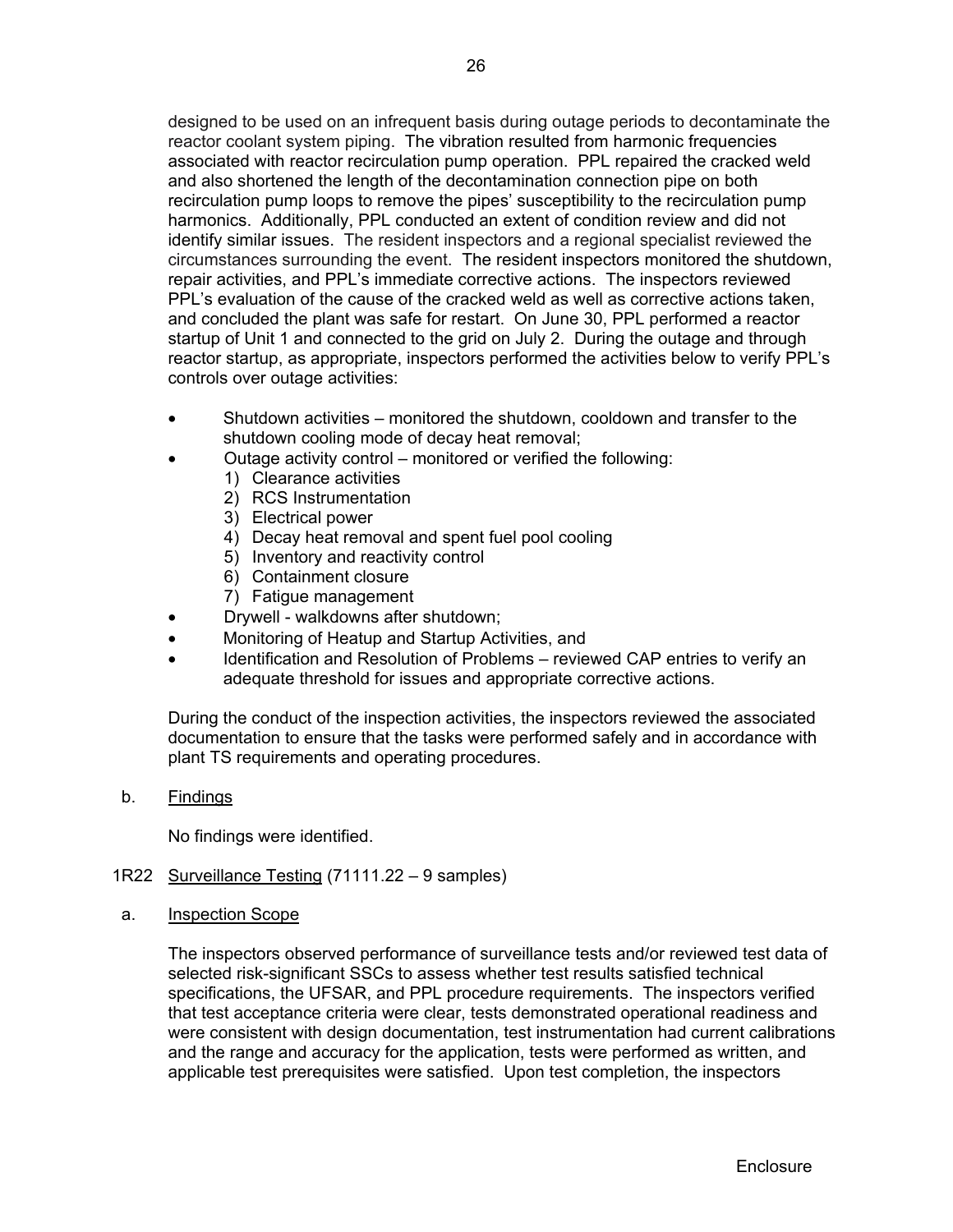considered whether the test results supported that equipment was capable of performing the required safety functions. The inspectors reviewed the following surveillance tests:

- Unit 1, feedwater valves 10A(B) LLRT (PCIV)
- Unit 1, 'D' outboard MSIV as-found LLRT (PCIV)
- Unit 1, SE-100-007 emergency service water (ESW)/RHRSW functional test at 1C201B
- Unit 2, quarterly calibration of drywell pressure channels PS-E11-2N011A,B,C,D
- Unit 2, quarterly SBLC flow surveillance
- Unit 2, MSIV stroke time testing
- Unit 2, quarterly RHRSW flow surveillance, Division I
- Common, 'E' EDG monthly surveillance
- Common, 'B' EDG monthly surveillance
- b. Findings

No findings were identified.

## **Cornerstone: Emergency Preparedness**

- 1EP4 Emergency Action Level and Emergency Plan Changes (71114.04)
- a. Inspection Scope

 The Nuclear Security and Incident Response (NSIR) headquarters staff performed an inoffice review of the latest revisions of various Emergency Plan Implementing Procedures (EPIPs) located under the ADAMS accession number ML12108A039, as listed in the **Attachment** 

 PPL transmitted the EPIP revisions to the U.S. Nuclear Regulatory Commission (NRC) pursuant to the requirements of 10 CFR 50, Appendix E, Section V, "Implementing Procedures." The NRC review was not documented in a safety evaluation (SE) report and did not constitute approval of licensee-generated changes; therefore, this revision is subject to future inspection. The specific documents reviewed during this inspection are listed in the Attachment.

b. Findings

No findings were identified.

## **2. RADIATION SAFETY**

## **Cornerstone: Occupational/Public Radiation Safety (PS)**

- 2RS1 Radiological Hazard Assessment and Exposure Controls (71124.01)
- .1 Radiological Hazard Assessment
- a. Inspection Scope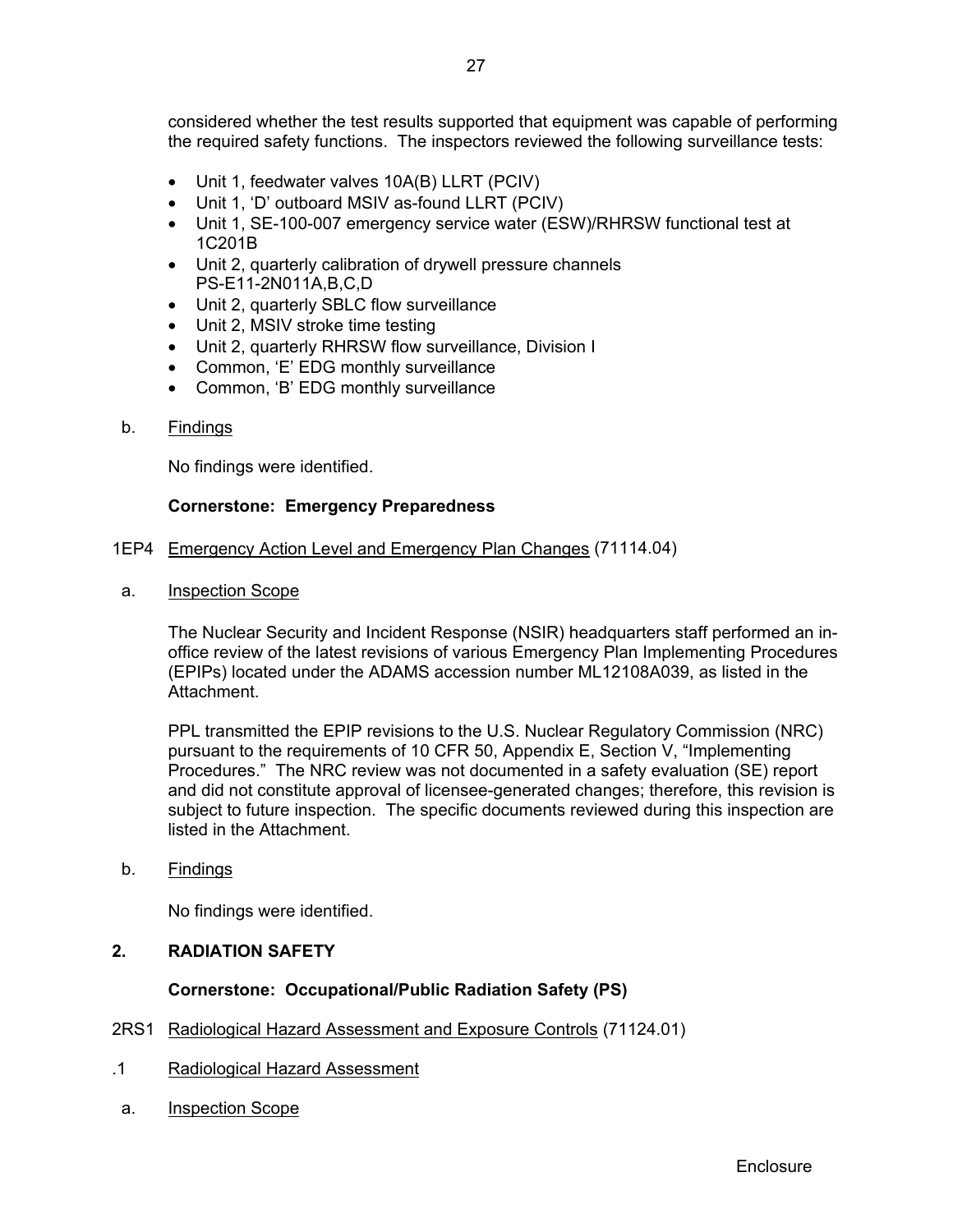This area was inspected to: (1) review and assess PPL's performance in assessing the radiological hazards in the workplace associated with licensed activities and the implementation of appropriate radiation monitoring and exposure control measures for both individual and collective exposures, (2) verify PPL is properly identifying and reporting Occupational Radiation Safety cornerstone performance indicators, and (3) identify those performance deficiencies that were reportable as a performance indicator and which may have represented a substantial potential for overexposure of the worker.

During the inspection on April 2, 3, and 10 through 13, 2012, the inspectors interviewed the radiation protection manager (RPM), radiation protection supervisors, and radiation workers. The inspectors performed walkdowns of various portions of the plant, performed independent radiation dose rate measurements, observed work activities in radiological control areas (RCAs) and reviewed PPL documents. The inspectors used the requirements in 10 CFR Part 20 and guidance in RG 8.38, "Control of Access to High and Very High Radiation Areas (VHRAs) for Nuclear Plants," the TSs, and PPL's procedures required by TSs as criteria for determining compliance.

The inspectors conducted walkdowns and independent radiation measurements in the facility, including radioactive waste processing, storage, and handling areas to evaluate material and radiological conditions.

The inspectors selected the following radiologically risk-significant work activities that involved exposure to radiation:

- Refuel activities on RB 818'
- Control rod drive (CRD) change out under vessel
- In Service Inspection (ISI) work inside the drywell

For these work activities, the inspectors assessed whether the pre-work surveys performed were appropriate to identify and quantify the radiological hazard and to establish adequate protective measures. The inspectors evaluated the radiological survey program to determine if radiological hazards were properly identified (e.g., discrete radioactive hot particles, alpha emitters contamination, transuranics and hard to detect nuclides in air samples, transient dose rates, and large gradients in radiation dose rate).

The inspectors observed work in potential airborne areas and evaluated whether the air samples from abrasive prep work inside the drywell, pressure safety valve (PSV) breach on the '1A' LOOP of RHR, and preparation of a pipe end during the SCBL modification, were representative of the breathing air zone and were properly evaluated. The inspectors evaluated whether continuous air monitors (CAMs) (e.g., particulate, iodine and noble gas (SPING) monitors), were located in areas with low background to minimize false alarms and were representative of actual work areas. The inspectors evaluated PPL's program for monitoring levels of loose surface contamination in areas of the plant with the potential for the contamination to Instructions to Workers.

The inspectors reviewed the following RWPs used to access high radiation areas (HRA) and evaluated if the specified work control instructions and control barriers were consistent with TS requirements for HRAs.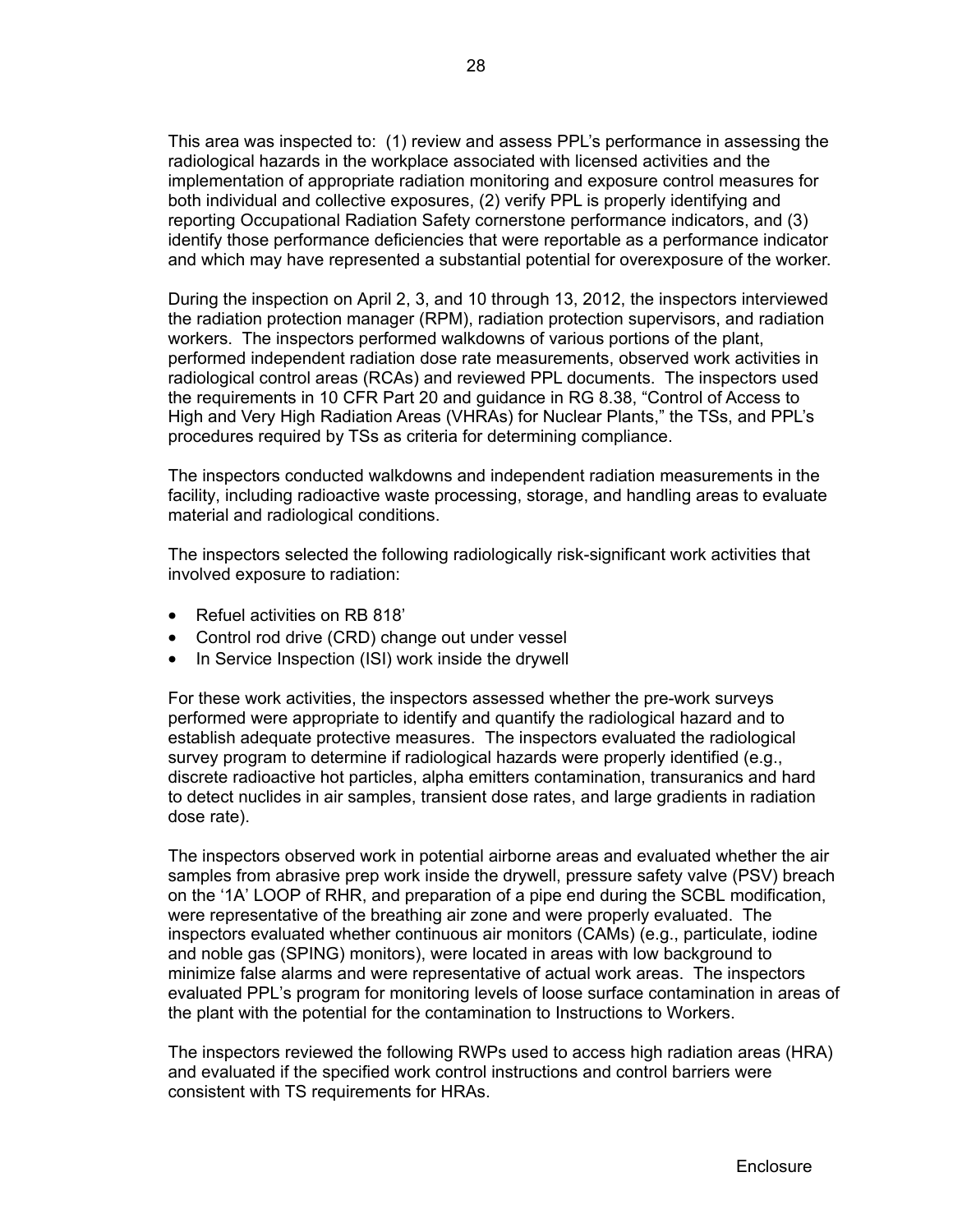- 20121372 ISI: Piping/Hangers/Erosion Corrosion outside of bioshield (nozzle) doors and N9 Nozzle inside drywell, estimated dose - 9.14 person-rem
- 20121002 ISI: (In vessel, Dryer, Separator); control rod blades (CRB), and low power range monitors (LPRM) exchange activities, estimated dose – 8.516 personrem
- 20121320: Scaffolding work in the drywell, estimated dose 7.83 person-rem

For these RWPs, the inspectors assessed whether allowable stay times or permissible dose for radiologically significant work under each RWP were clearly identified. The inspectors evaluated whether electronic personal dosimeter (EPD) alarm setpoints were in conformance with survey indications and plant procedural requirements.

 The inspectors reviewed three occurrences where a worker's EPD noticeably malfunctioned or alarmed.

- Scaffold foreman working on 738' elevation in the drywell
- ISI worker working on 704' elevation in the RB (reactor water clean-up (RWCU) line)
- Scaffold worker working on 704' elevation in the drywell

The inspectors evaluated whether workers responded appropriately to the off-normal condition (ON). The inspectors assessed whether the issue was included in the CAP and whether compensatory dose evaluations were conducted as appropriate.

For work activities that could suddenly and severely increase radiological conditions, the inspector assessed PPL's means to inform workers of these changes that could significantly impact their occupational dose.

## Contamination and Radioactive Material Control

The inspectors observed Units 1 and 2 control point locations where PPL monitors potentially contaminated material leaving the RCA and inspected the methods used for control, survey, and release from these areas. The inspectors observed the performance of personnel surveying and releasing material for unrestricted use and evaluated whether the work was performed in accordance with plant procedures. The inspectors assessed whether the radiation monitoring instrumentation used for equipment release and personnel contamination surveys had appropriate sensitivity for the type(s) of radiation present.

The inspectors reviewed PPL's criteria for the survey and release of potentially contaminated material. The inspectors evaluated whether there was guidance on how to respond to an alarm that indicates the presence of licensed radioactive material.

#### Radiological Hazards Control and Work Coverage

The inspectors evaluated ambient radiological conditions and performed independent radiation measurements during the walkdown of the facility. The inspectors assessed whether the conditions were consistent with applicable posted surveys, RWPs, and associated worker briefings.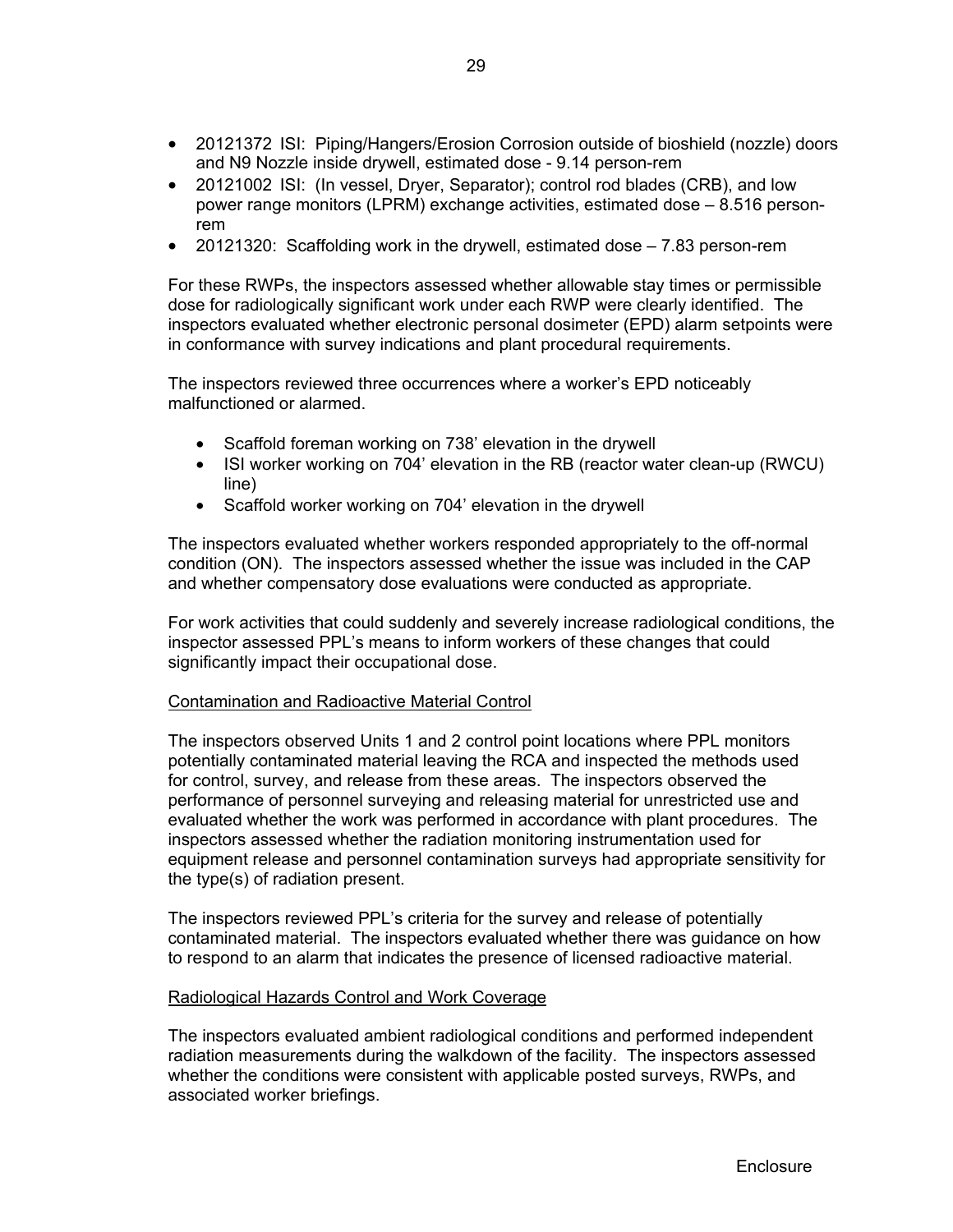The inspectors evaluated the adequacy of radiological controls, such as required surveys, radiation protection job coverage and contamination controls. The inspectors evaluated PPL's use of EPDs in high noise areas that were also high radiation areas.

The inspectors assessed whether radiation monitoring devices were placed on the individual's body consistent with PPL procedures. The inspectors assessed whether the dosimeter was placed in the location of highest expected dose or that PPL properly implemented an NRC-approved method of determining effective dose equivalent.

The inspectors reviewed the application of dosimetry to effectively monitor exposure to personnel in high-radiation work areas with significant dose rate gradients.

The inspectors reviewed the following RWPs for work within airborne radioactivity areas with the potential for individual worker internal exposures.

- 20121120 abrasive preparation work for ISI
- 20121101 breach and decontamination HV151F024A valve
- 20121404 prepare pipe ends on SCBL modification
- 20121401 pressure safety valve breach (on '1A' LOOP RHR)

For these RWPs, the inspectors evaluated airborne radioactive controls and monitoring, including potential for significant airborne levels. The inspectors assessed applicable containment barrier integrity and the operation of temporary high-efficiency particulate air ventilation systems.

The inspectors examined the posting and physical controls for selected HRAs and VHRAs to verify conformance with the occupational performance indicator.

b. Findings

No findings were identified.

#### .2 Risk-Significant High Radiation Area and VHRA Control

Radiation Worker Performance

a. Inspection Scope

 The inspectors observed radiation worker performance with respect to stated radiation protection work requirements. The inspectors assessed whether workers were aware of the radiological conditions in their workplace and the RWP controls/limits in place, and whether their behavior reflected the level of radiological hazards present.

The inspectors reviewed CR 1554733, 1551403, 1552201, and 1552204 radiological problem reports since the last inspection that found the cause of the event to be human performance errors. The inspectors evaluated whether there was an observable pattern traceable to a similar cause. The inspectors assessed whether this perspective matched the corrective action approach taken by PPL to resolve the reported problems.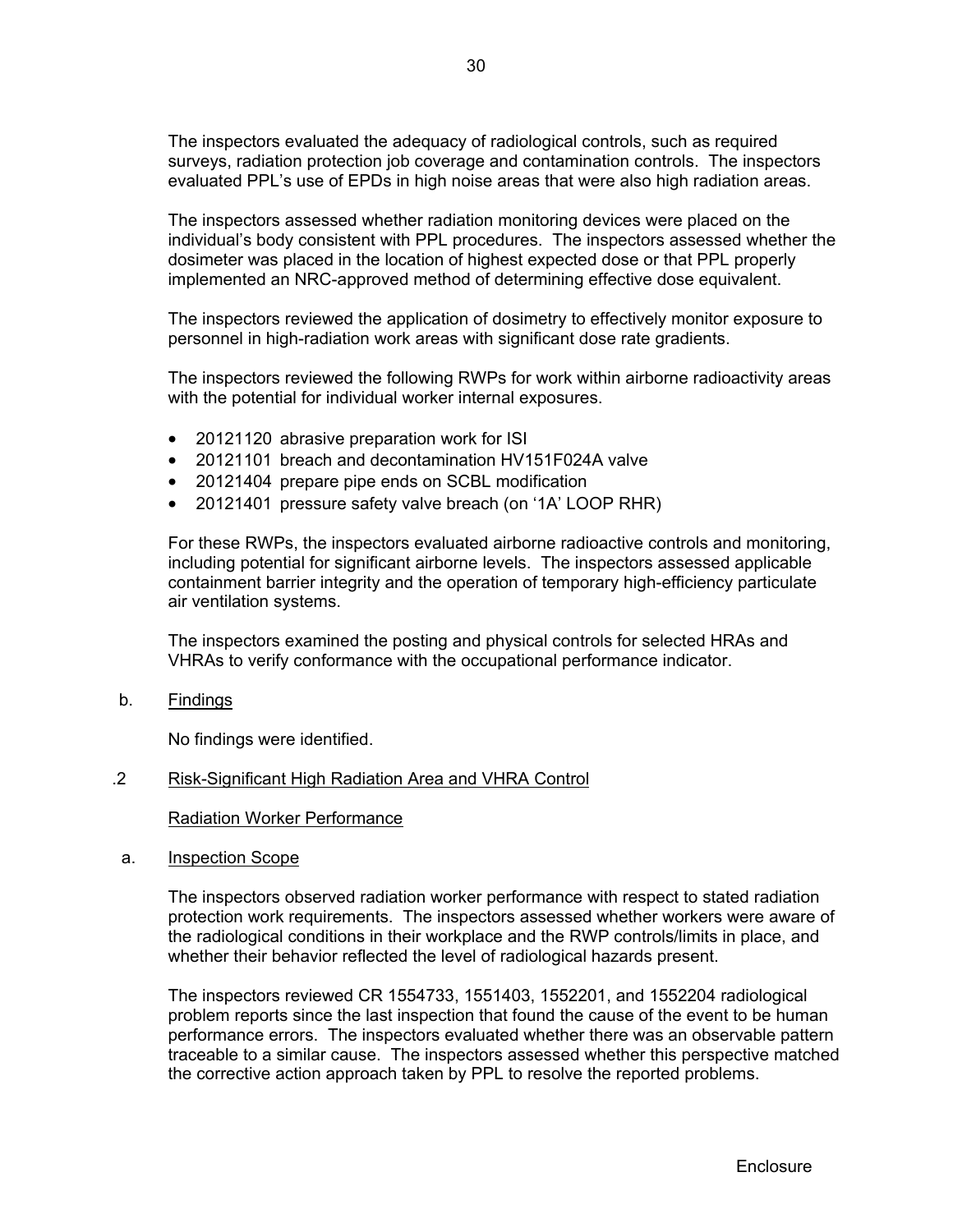## Radiation Protection Technician Proficiency

The inspectors observed the performance of the radiation protection technicians with respect to radiation protection work requirements. The inspectors evaluated whether technicians were aware of the radiological conditions in their workplace and the RWP controls/limits, and whether their behavior was consistent with their training and qualifications with respect to the radiological hazards and work activities.

The inspectors reviewed CR 1551799, 1551854, and 1555998 radiological problem reports since the last inspection that found the cause of the event to be radiation protection technician error. The inspectors evaluated whether there was an observable pattern traceable to a similar cause. The inspectors assessed whether this perspective matched the corrective action approach taken by PPL to resolve the reported problems.

## Problem Identification and Resolution

 The inspectors evaluated whether problems associated with radiation monitoring and exposure control were being identified by PPL at an appropriate threshold and were properly addressed for resolution in PPL's CAP. The inspectors assessed the appropriateness of the corrective actions for a selected sample of problems documented by PPL that involve radiation monitoring and exposure controls. The inspectors assessed PPL's process for applying operating experience (OE) to their plant.

b. Findings

No findings were identified.

## 2RS2 Occupational ALARA Planning and Controls (71124.02 – 1 sample)

This area was inspected during April 2, 3, and 10 through 13, 2012, to assess performance with respect to maintaining occupational individual and collective radiation exposures ALARA. The inspectors used the requirements in 10 CFR Part 20, guidance in RG 8.8, "Information Relevant to Ensuring that Occupational Radiation Exposures at Nuclear Power Plants will be ALARA," RG 8.10, "Operating Philosophy for Maintaining Occupational Radiation Exposure ALARA," the TSs, and PPL's procedures required by TSs as criteria for determining compliance.

- .1 Inspection Planning
- a. Inspection Scope

 The inspectors reviewed pertinent information regarding Susquehanna collective dose history, current exposure trends, and ongoing or planned activities in order to assess current performance and exposure challenges. The inspectors reviewed the site's three year rolling average collective exposure.

The inspectors compared the site-specific trends in collective exposures against the industry average values and those values from similar vintage reactors. In addition, the inspectors reviewed any changes in the radioactive source term by reviewing the trend in average contact dose rate with reactor recirculation piping. The inspectors reviewed site-specific procedures associated with maintaining occupational exposures ALARA,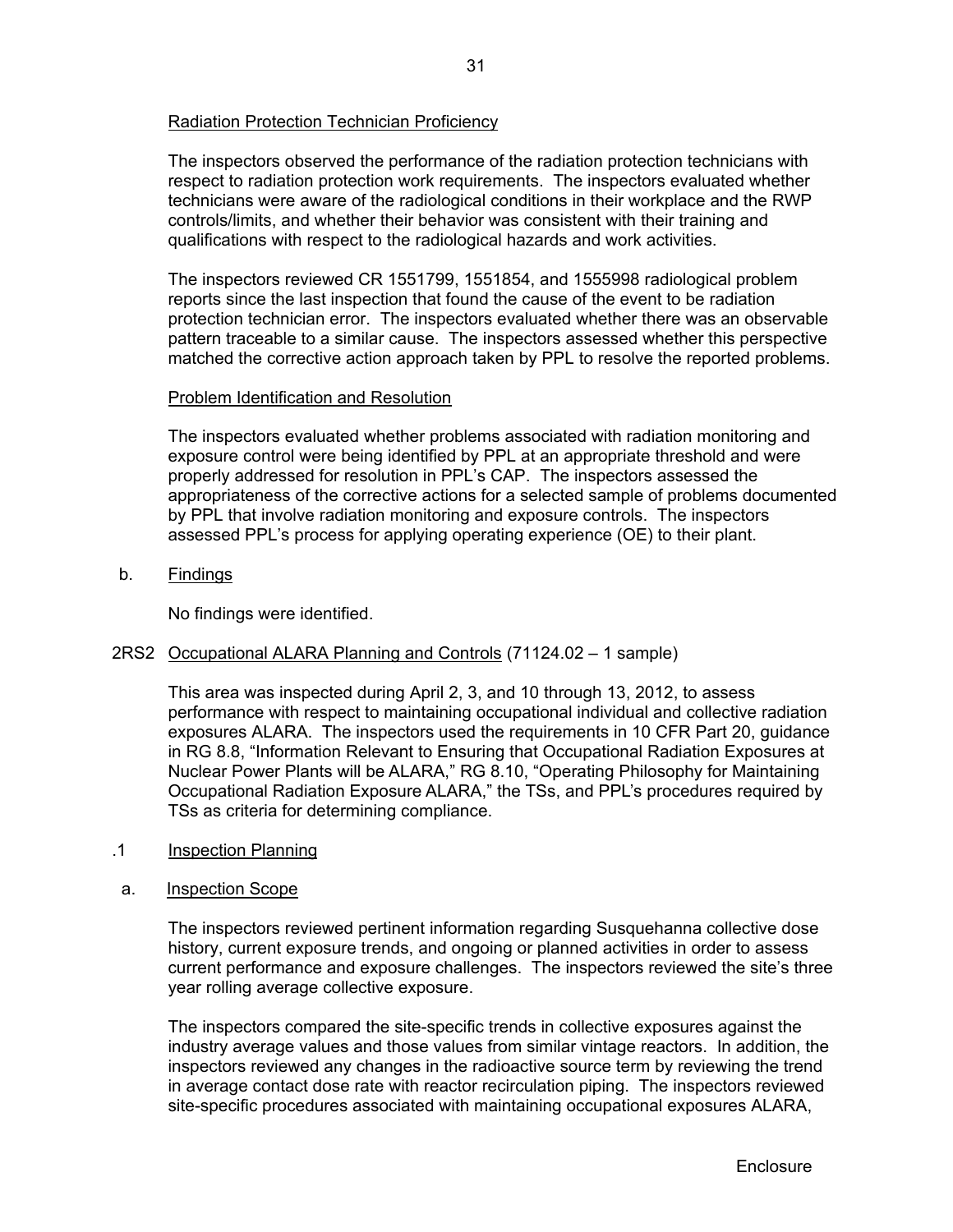which included a review of processes used to estimate and track exposures from specific work activities.

b. Findings

No findings were identified.

.2 Radiological Work Planning

#### a. Inspection Scope

The inspectors selected the following work activities that had the highest exposure significance.

- 20121372 ISI: Piping/Hangers/Erosion Corrosion outside of bioshield (nozzle) doors and N9 Nozzle inside Dry Well, estimated dose – 9.14 person-rem
- 20121002 ISI: (In vessel, Dryer, Separator); CRB, and LPRM exchange activities, estimated dose – 8.516 person-rem
- 20121320: Scaffolding work in the drywell, estimated dose 7.83 person-rem

The inspectors reviewed the ALARA work activity evaluations, exposure estimates, and exposure reduction requirements. The inspectors determined whether PPL reasonably grouped the radiological work into work activities, based on historical precedence, industry norms, and/or special circumstances.

The inspectors assessed whether PPL's planning identified appropriate dose reduction techniques; considered alternate dose reduction features; and estimated reasonable dose goals. The inspectors evaluated whether PPL's ALARA assessment had taken into account decreased worker efficiency from use of respiratory protective devices and/or heat stress mitigation equipment. The inspectors determined whether PPL's work planning considered the use of remote technologies as a means to reduce dose and the use of dose reduction insights from industry OE and plant-specific lessons learned. The inspectors assessed the integration of ALARA requirements into work procedure and RWP documents.

b. Findings

 Introduction. The inspectors identified a Green NCV of T.S. 5.4.1.a, "Procedures," involving PPL's failure to implement radiation protection procedures when the SAC reviewed work packages for the Unit 1,  $17<sup>th</sup>$  Refueling and Inspection Outage (U117RIO). Specifically, the SAC failed to review the work package for the scaffold work inside the drywell.

Description. On January 30, 2012, the SAC met and determined the U117RIO presentations that they would review. The review is performed by SAC to challenge work groups to lower dose and ensure all aspects of the work include risk insights or radiological safety and the need for planned contingencies, compensatory actions, and abort criteria. The committee selected from a list of RWP work activities that included all tasks greater than one (1) person-rem. The committee selected the refuel floor, ISI, and operations for review in February, and the CRD/under vessel, snubbers, and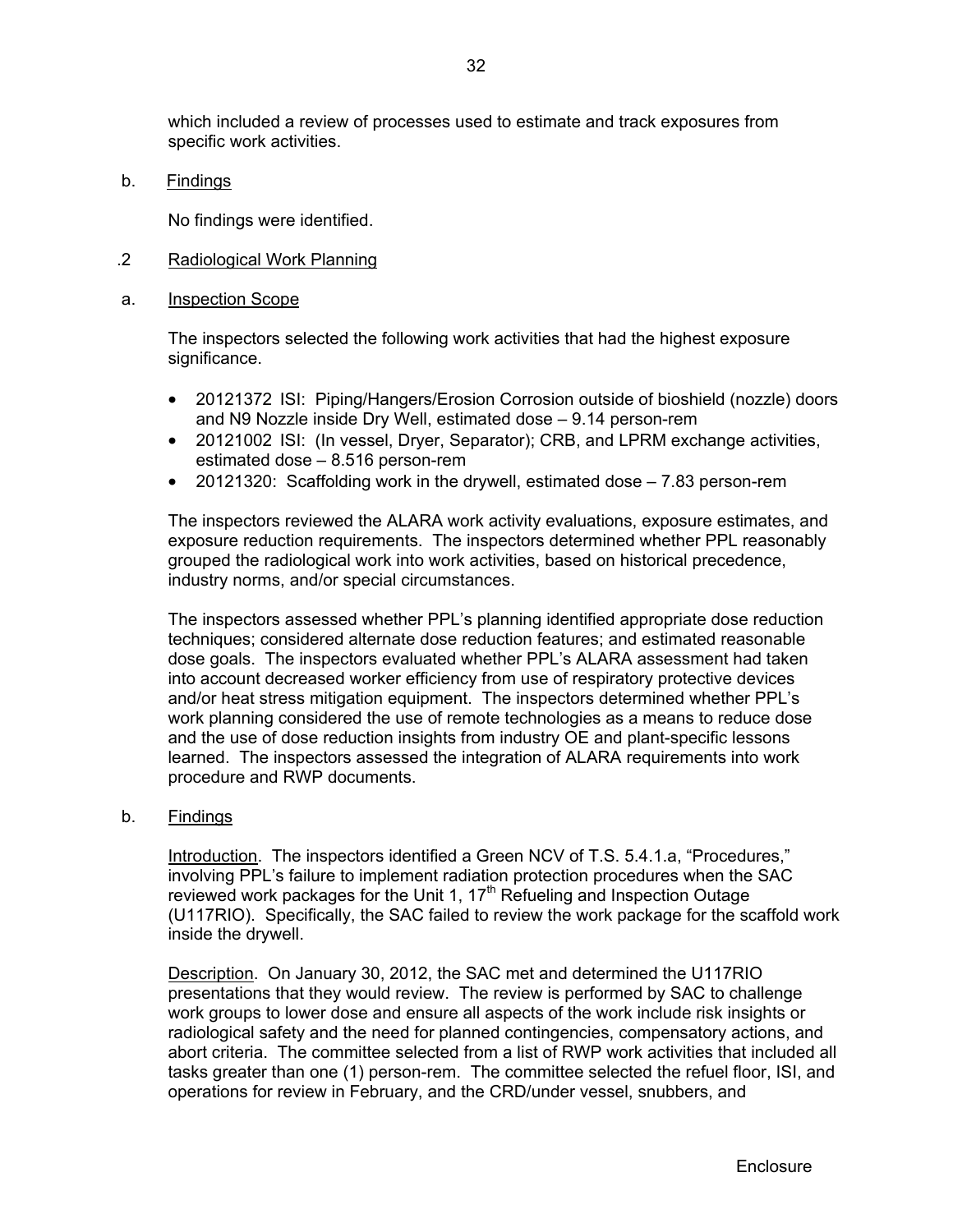suppression pool diving for review in March. The scaffold work inside the drywell was on the list and was not selected. The scaffold work inside the drywell was estimated to be 7.200 person-rem. Susquehanna Procedure NDAP-QA-1191, "ALARA Program and Policy," Appendix A, Section 3.9(b) requires the SAC to review job specific RWP evolutions where the initial dose estimate is greater than 5 person-rem (for outage work). The scaffold work was never reviewed by the SAC.

Analysis. The failure to complete the actions of NDAP-QA-1191, Appendix A, is a performance deficiency. Specifically, Procedure NDAP-QA-1191, Appendix A, step 3.9 (b), requires the SAC to review job specific RWP evolutions where the initial dose estimate is greater than 5 person-rem (for outage work). This performance deficiency was within PPL's ability to foresee and correct, and should have been prevented. This issue is not subject to traditional enforcement in that it did not have actual safety consequence, it was not an issue that had the potential to impact NRC's ability to perform its regulatory function, and there were no willful aspects.

The finding is more than minor, because it affects the Radiation Safety - Occupational Radiation Safety cornerstone objective of protecting worker health and safety from exposure to radiation and the attribute of program and process. Specifically, PPL did not review the ALARA approach defined in the RWP prior to the U117RIO. The lack of review could have missed opportunities to reduce worker exposures.

Using the Occupational Radiation Safety SDP, the inspectors determined that the finding screened as very low safety significance (Green) because even though it was an ALARA issue, the site's three year rolling average is less than 240 person-rem and it did not involve: (1) an overexposure, (2) a substantial potential for overexposure, or (3) an impaired ability to assess dose. This finding was caused by personnel not complying with the procedure requirements that resulted in a lack of planning and review of a risk significant task. Consequently, the cause of this deficiency had a cross-cutting aspect in the area of Human Performance - Work Controls (H.3(a)). Specifically, PPL failed to appropriately plan the scaffold work activity by incorporating risk insights or radiological safety and the need for planned contingencies, compensatory actions, and abort criteria.

Enforcement. TS 5.4.1.a., "Procedures," requires that the licensee establish, implement, and maintain procedures specified in RG 1.33, Revision 2, Appendix A. RG 1.33, Appendix A, section 7(e), requires that procedures for the ALARA program shall be established and implemented. Procedure NDAP-QA-1191, "ALARA Program and Policy," Appendix A, step 3.9 (b), requires the SAC review job specific RWP evolutions where the initial dose estimate is greater than 5 person-rem (for outage work). Contrary to this requirement, prior to the Unit 1,  $17<sup>th</sup>$  Refueling and Inspection Outage, the SAC did not review the RWP evolution for scaffold work inside the drywell where the initial dose estimate was 7.200 person-rem (greater than 5 person-rem). Because this finding is of very low safety significance and has been entered into PPL's CAP as CR 1555458, this violation is being treated as an NCV, consistent with NRC Enforcement Policy. (**NCV 05000387/2012003-05, Failure to Follow Radiation Protection Procedures)** 

## .3 Verification of Dose Estimates and Exposure Tracking Systems

a. Inspection Scope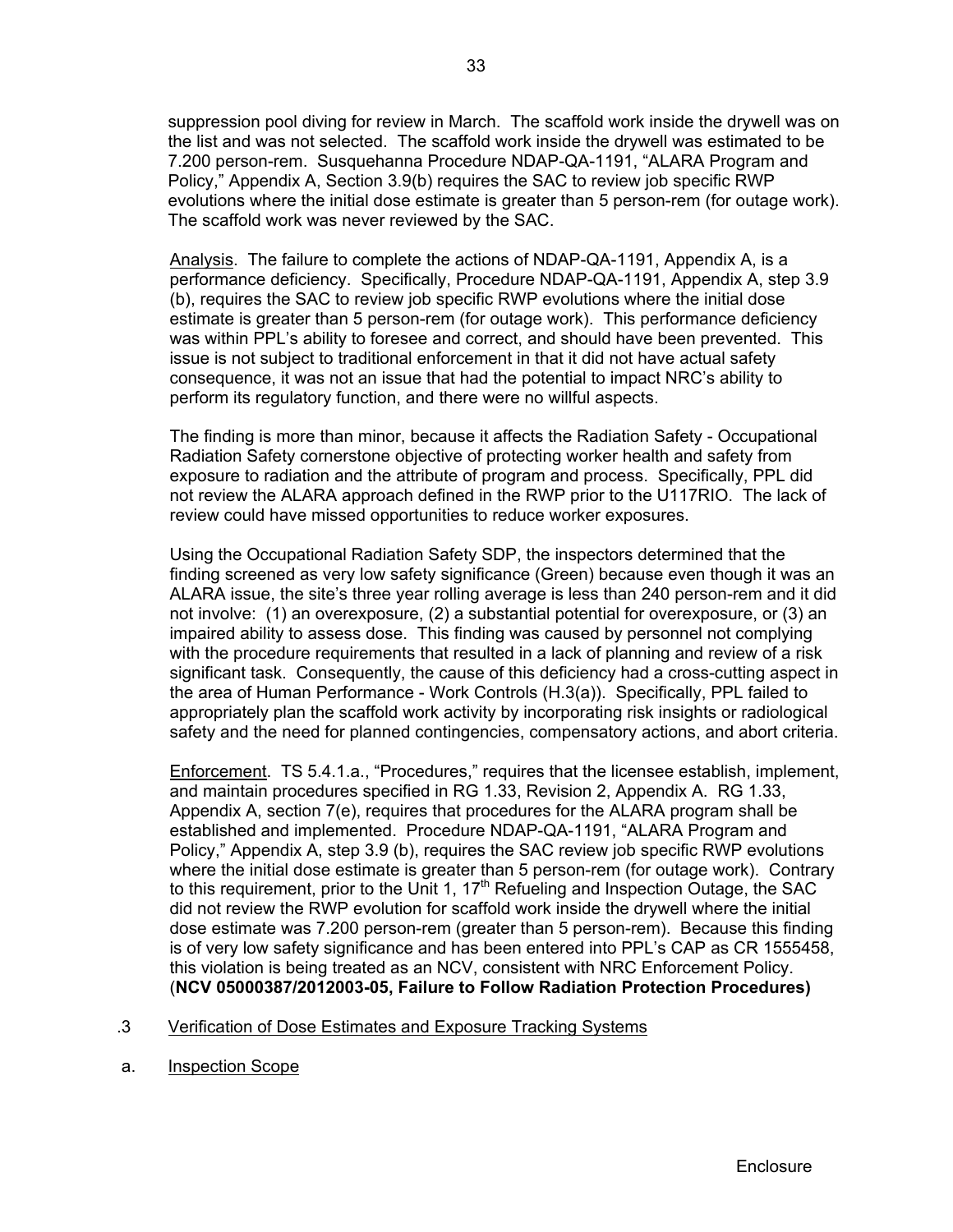The inspectors reviewed the assumptions and basis for the current annual collective exposure estimate for accuracy. The inspectors reviewed applicable procedures to determine the methodology for estimating exposures from specific work activities and for department and station dose goals.

The inspectors evaluated whether PPL had established measures to track, trend, and if necessary, to reduce occupational doses for ongoing work activities. The inspectors assessed whether dose threshold criteria were established to prompt additional reviews and/or additional ALARA planning and controls.

The inspectors evaluated PPL's method of adjusting exposure estimates, or re-planning work, when unexpected changes in scope or emergent work were encountered. The inspectors assessed whether adjustments to exposure estimates were based on sound radiation protection and ALARA principles or if they were just adjusted to account for failures to plan/control the work.

b. Findings

No findings were identified.

- .4 Source Term Reduction and Control
- a. Inspection Scope

 The inspectors used PPL records to determine the historical trends and current status of plant source term known to contribute to elevated facility collective exposure. The inspectors assessed whether PPL had made allowances or developed contingency plans for expected changes in the source term as the result of changes in plant fuel performance issues or changes in plant primary chemistry.

b. Findings

No findings were identified.

## .5 Radiation Worker Performance

a. Inspection Scope

The inspectors observed radiation worker and radiation protection technician performance during work activities being performed in radiation areas, airborne radioactivity areas, or high radiation areas. The inspectors evaluated whether workers demonstrated the ALARA philosophy in practice (e.g., workers are familiar with the work activity scope and tools to be used, workers used ALARA low-dose waiting areas) and whether there were any procedure compliance issues.

b. Findings

No findings were identified.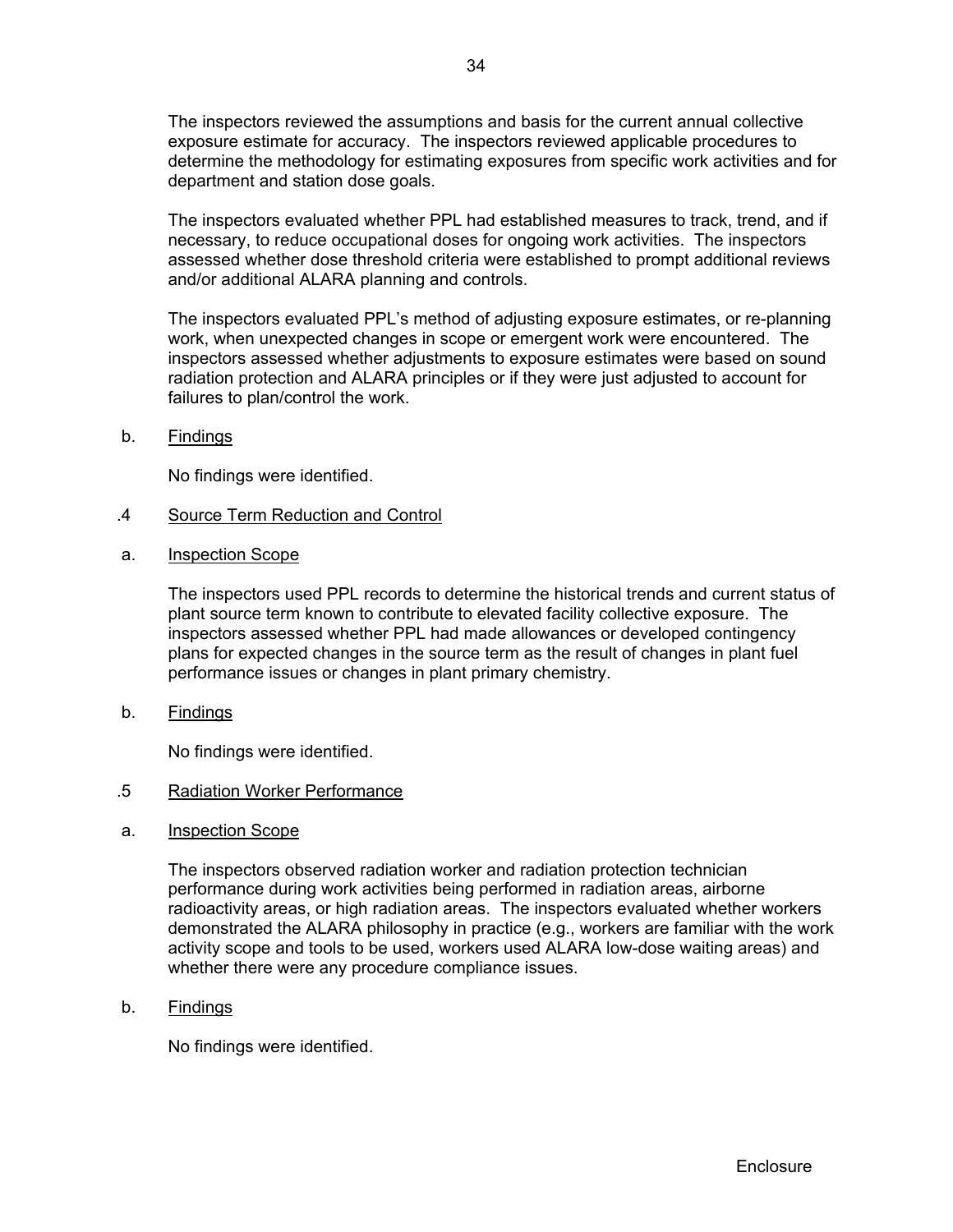## .6 Problem Identification and Resolution

## a. Inspection Scope

The inspectors evaluated whether problems associated with ALARA planning and controls are being identified by PPL at an appropriate threshold and were properly addressed for resolution in its CAP.

b. Findings

No findings were identified.

## 2RS3 In-Plant Airborne Radioactivity Control and Mitigation (71124.03 – 1 sample)

a. Inspection Scope

The inspectors reviewed the FSAR to identify areas of the plant designed as potential airborne radiation areas and any associated ventilation systems or airborne monitoring instrumentation. This review included instruments used to identify changing airborne radiological conditions such that actions to prevent an overexposure may be taken. The review included an overview of the respiratory protection program and a description of the types of devices used. The inspectors reviewed the FSAR, TSs, and emergency preparedness (EP) documents to identify location and quantity of respiratory protection devices stored for emergency use. Inspectors reviewed PPL's procedures for maintenance, inspection, and use of respiratory protection equipment including selfcontained breathing apparatus (SCBA), as well as procedures for air quality maintenance.

The inspectors reviewed reported performance indicators to identify any related to unintended dose resulting from intakes of radioactive material.

b. Findings

No findings were identified.

- .1 Engineering Controls
- a. Inspection Scope

The inspectors reviewed PPL's use of permanent and temporary ventilation to determine whether PPL uses ventilation systems as part of its engineering controls to control airborne radioactivity. The inspectors reviewed procedural guidance for use of installed plant systems to reduce dose and assessed whether the systems are used, to the extent practicable, during high-risk activities.

The inspectors selected one installed ventilation system used to mitigate the potential for airborne radioactivity, and evaluated whether the ventilation system operating parameters, were consistent with maintaining concentrations of airborne radioactivity in work areas below the concentrations of an airborne area to the extent practicable.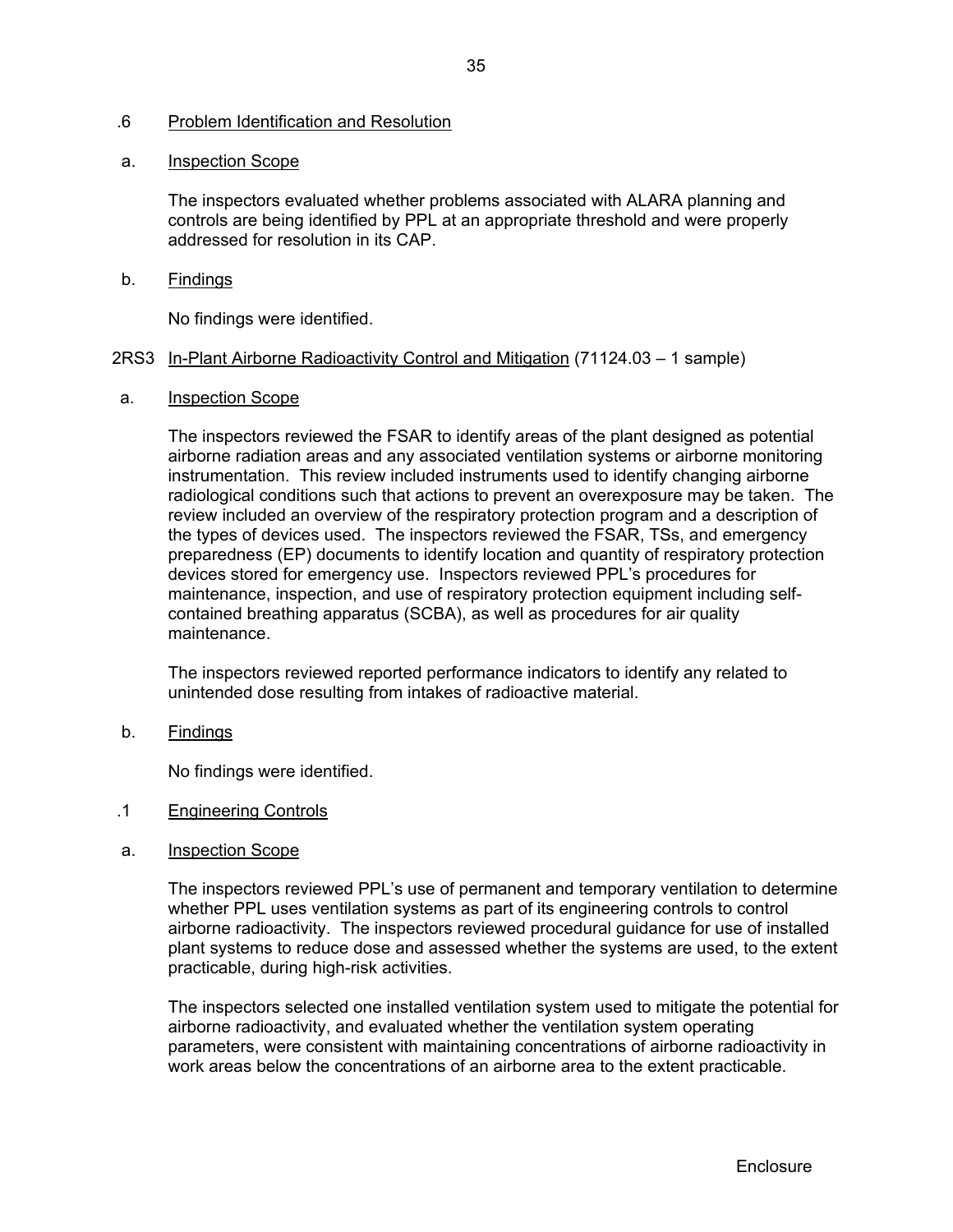The inspectors selected two temporary ventilation system setups used to support work in contaminated areas. The inspectors assessed whether the use of these systems is consistent with PPL procedural guidance and ALARA concept.

The inspectors reviewed airborne monitoring protocols by selecting one installed system used to monitor and warn of changing airborne concentrations in the plant and evaluating whether the alarms and setpoints are sufficient to prompt licensee/worker action to ensure that doses are maintained within the limits of 10 CFR Part 20 and the ALARA concept.

The inspector assessed whether PPL had established threshold criteria for evaluating levels of airborne beta-emitting and alpha-emitting radionuclides.

b. Findings

No findings were identified.

#### 2RS5 Radiation Monitoring Instrumentation (71124.05)

This area was inspected during the week of June 18 through 22, 2012, to verify PPL is assuring the accuracy and operability of radiation monitoring instruments that are used to protect occupational workers and to protect the public from nuclear power plant operations. The inspectors used the requirements in 10 CFR Part 20, 10 CFR Part 50 Appendix A - Criterion 60, "Control of Release of Radioactivity to the Environment and Criterion 64, Monitoring Radioactive Releases," 10 CFR Part 50, Appendix I, "Numerical Guides for Design Objectives and LCO to meet the Criterion ALARA for Radioactive Material in Light-Water - Cooled Nuclear Power Reactor Effluents," 40 CFR Part 190, "Environmental Radiation Protection Standards for Nuclear Power Operations," NUREG 0737, "Clarification of Three Mile Island Corrective Action Requirements," the TS/Offsite Dose Calculation Manual (ODCM), applicable industry standards, and PPL's procedures required by TSs as criteria for determining compliance.

- 1 Inspection Planning
- a. Inspection Scope

The inspectors reviewed the FSAR to identify radiation instruments associated with monitoring area radiation, airborne radioactivity, process streams, and effluents. Additionally, the inspectors reviewed the associated TS requirements for post-accident monitoring instrumentation. The inspectors reviewed a listing of in-service survey instrumentation including air samplers and small article monitors, along with radiation monitoring instruments used to detect and analyze workers' external contamination as well as, external dose. Additionally, the inspectors reviewed personnel contamination monitors and portal monitors including whole-body counters to detect workers' surface and internal contamination. The inspectors assessed whether an adequate number and type of instruments were available to support operations.

The inspectors reviewed PPL and third-party evaluation reports of the radiation monitoring program since the last inspection.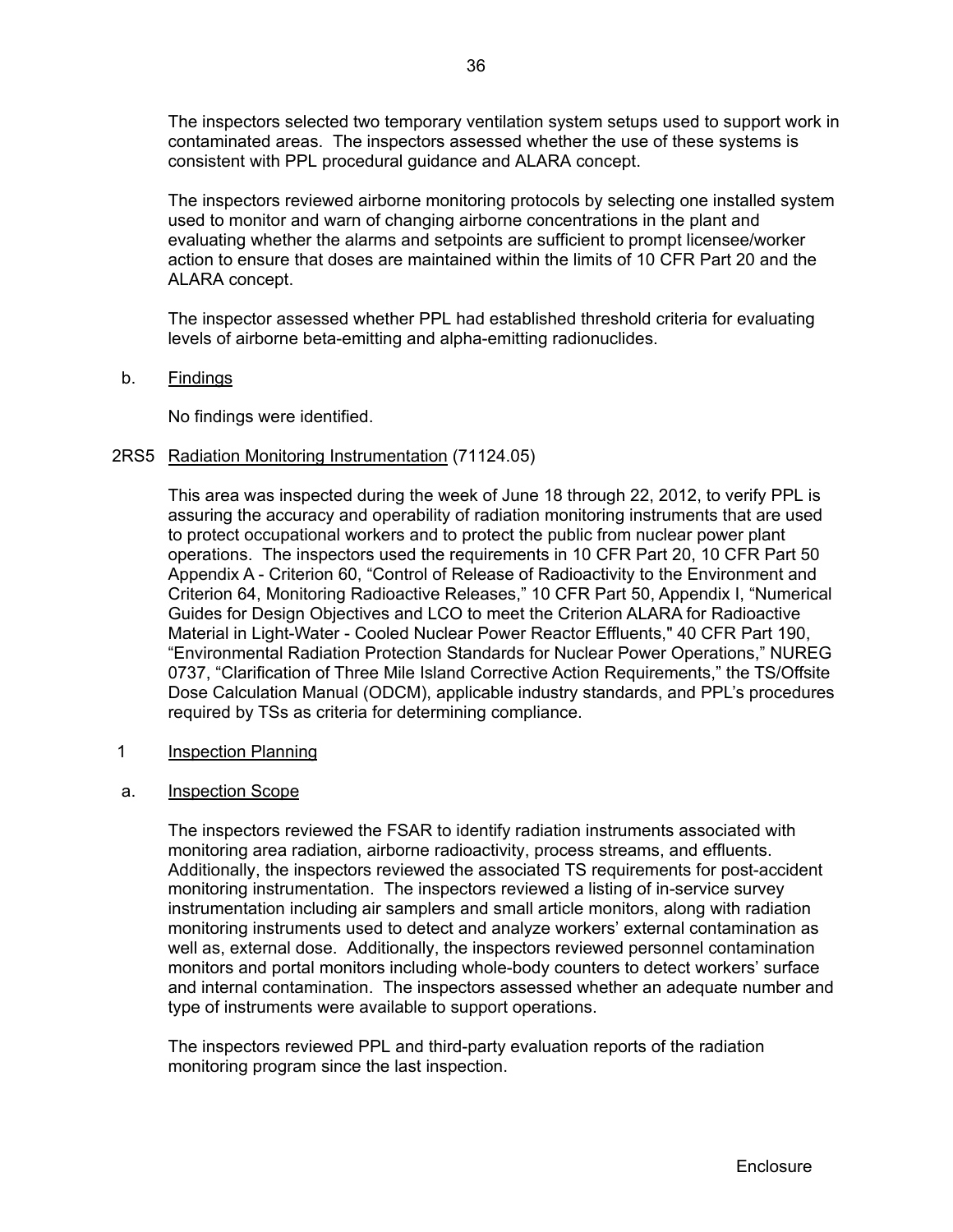The inspectors reviewed procedures that govern instrument source checks and calibrations, focusing on instruments used for monitoring transient high radiological conditions, including instruments used for underwater surveys. The inspectors reviewed the calibration and source check procedures for adequacy. The inspectors reviewed the area radiation monitor alarm setpoint values and bases as provided in the TSs and the FSAR.

The inspectors reviewed effluent monitor alarm setpoint bases and the calculation methods provided in the ODCM.

b Findings

No findings were identified.

- .2 Walkdowns and Observations
- a. Inspection Scope

The inspectors walked down three effluent radiation monitoring systems (RMS), including at least one liquid and one gaseous effluent system. Focus was placed on flow measurement devices and all accessible point-of-discharge liquid and gaseous effluent monitors. The inspectors assessed whether the effluent/process monitor configurations align with what is described in the FSAR.

The inspectors selected ten portable survey instruments in use or available for issuance and assessed calibration and source check stickers for currency, as well as, instrument material condition and operability.

The inspectors observed PPL staff performance as the staff demonstrated source checks for three different types of portable survey instruments. The inspectors assessed whether high-range instruments are source checked on all appropriate scales. The inspectors walked down seven area radiation monitors and five continuous air monitors to determine whether they are appropriately positioned relative to the radiation sources or areas they were intended to monitor. Selectively, the inspectors compared monitor response (via local readout or remote control room indications) with actual area radiological conditions for consistency.

The inspectors selected five personnel contamination monitors, five portal monitors, and two small article monitors and evaluated whether the periodic source checks were performed in accordance with the manufacturer's recommendations and PPL procedures.

b. Findings

No findings were identified.

3. Calibration and Testing Program

Process and Effluent Monitors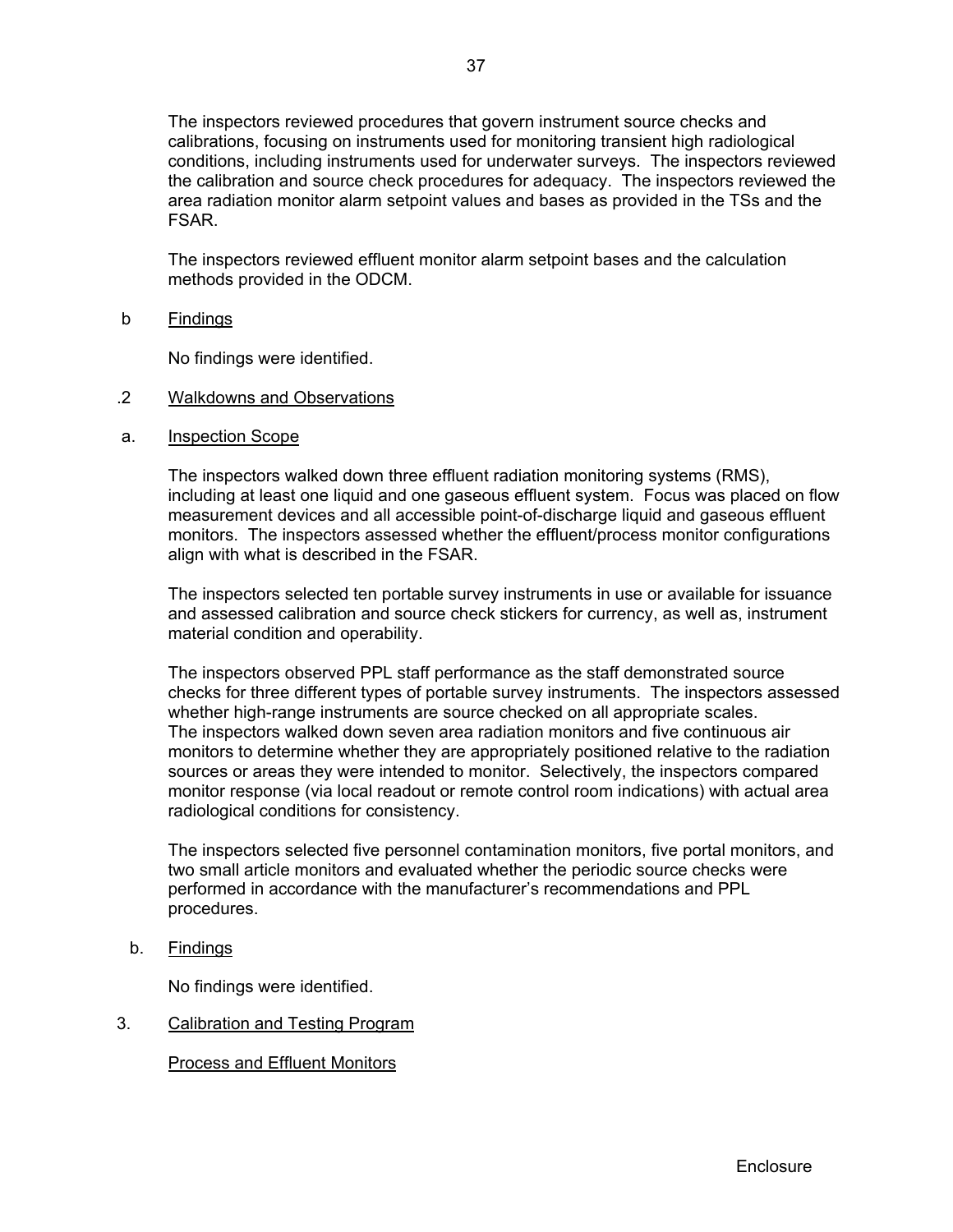#### a. Inspection Scope

The inspectors selected three effluent monitor instruments and evaluated whether channel calibration and functional tests were performed consistent with TSs/ODCM. The inspectors assessed whether: (a) PPL calibrated its monitors with National Institute of Standards and Technology (NIST) traceable sources; (b) the primary calibrations adequately represented the plant nuclide mix; (c) when secondary calibration sources were used, the sources were verified by comparison with the primary calibration source; and (d) PPL's channel calibrations encompassed the instrument's alarm setpoints.

The inspectors assessed whether the effluent monitor alarm setpoints are established as provided in the ODCM and station procedures.

For changes to effluent monitor setpoints, the inspectors evaluated the basis for changes to ensure that an adequate justification existed.

#### b. Findings

No findings were identified.

Laboratory Instrumentation

a. Inspection Scope

The inspectors assessed laboratory analytical instruments used for radiological analyses to determine whether daily performance checks and calibration data indicate that the frequency of the calibrations is adequate and there were no indications of degraded performance.

The inspectors assessed whether appropriate corrective actions were implemented in response to indications of degraded performance.

b. Findings

No findings were identified.

## Whole Body Counter

a. Inspection Scope

The inspectors reviewed the methods and sources used to perform functional checks on the whole body counter (WBC) before daily use and assessed whether check sources were appropriate and align with the plant's isotopic mix.

The inspectors reviewed calibration records for the WBC since the last inspection and evaluated whether calibration sources were representative of the plant radionuclide mix and that appropriate calibration phantom(s) were/was used. The inspectors looked for anomalous results or other indications of instrument performance problems.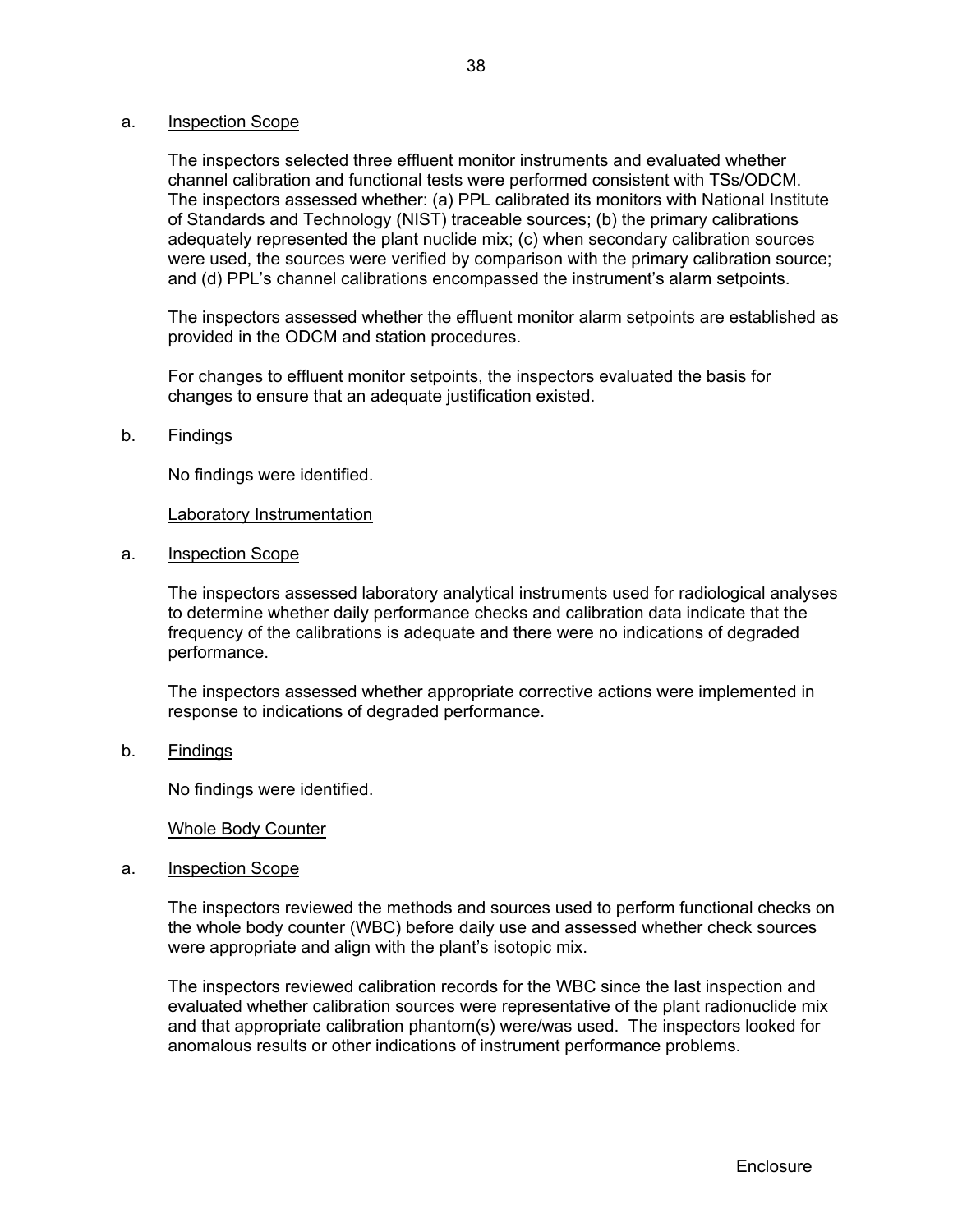### b. Findings

No findings were identified.

## Post-Accident Monitoring Instrumentation

#### a. Inspection Scope

Inspectors reviewed the calibration documentation for the drywell high-range monitors.

The inspectors assessed whether an electronic calibration was completed for all range decades and were also calibrated using an appropriate radiation source.

The inspectors assessed whether calibration acceptance criteria are reasonable, considering the large measuring range and the intended use of the instrument.

The inspectors selected two effluent/process monitors that are relied on by PPL in its EOPs as a basis for triggering emergency action levels (EALs) and subsequent emergency classifications, or to make protective action recommendations during an accident. The inspectors evaluated the calibration and availability of these instruments.

The inspectors reviewed PPL's capability to collect high-range, post-accident effluent samples.

The inspectors did not observe electronic and radiation calibration of those instruments associated with the post accident effluent sampling as no opportunity was available.

b. Findings

No findings were identified.

#### Portal Monitors, Personnel Contamination Monitors, and Small Article Monitors

a. Inspection Scope

The inspectors selected two of each type of these instruments and verified that the alarm setpoint values are reasonable under the circumstances to ensure that licensed material is not released from the site.

The inspectors reviewed the calibration documentation for each selected instrument and reviewed the calibration methods to determine consistency with the manufacturer's recommendations.

b. Findings

No findings were identified.

## Portable Survey Instruments, Area Radiation Monitors, Electronic Dosimetry, and Air Samplers/Continuous Air Monitors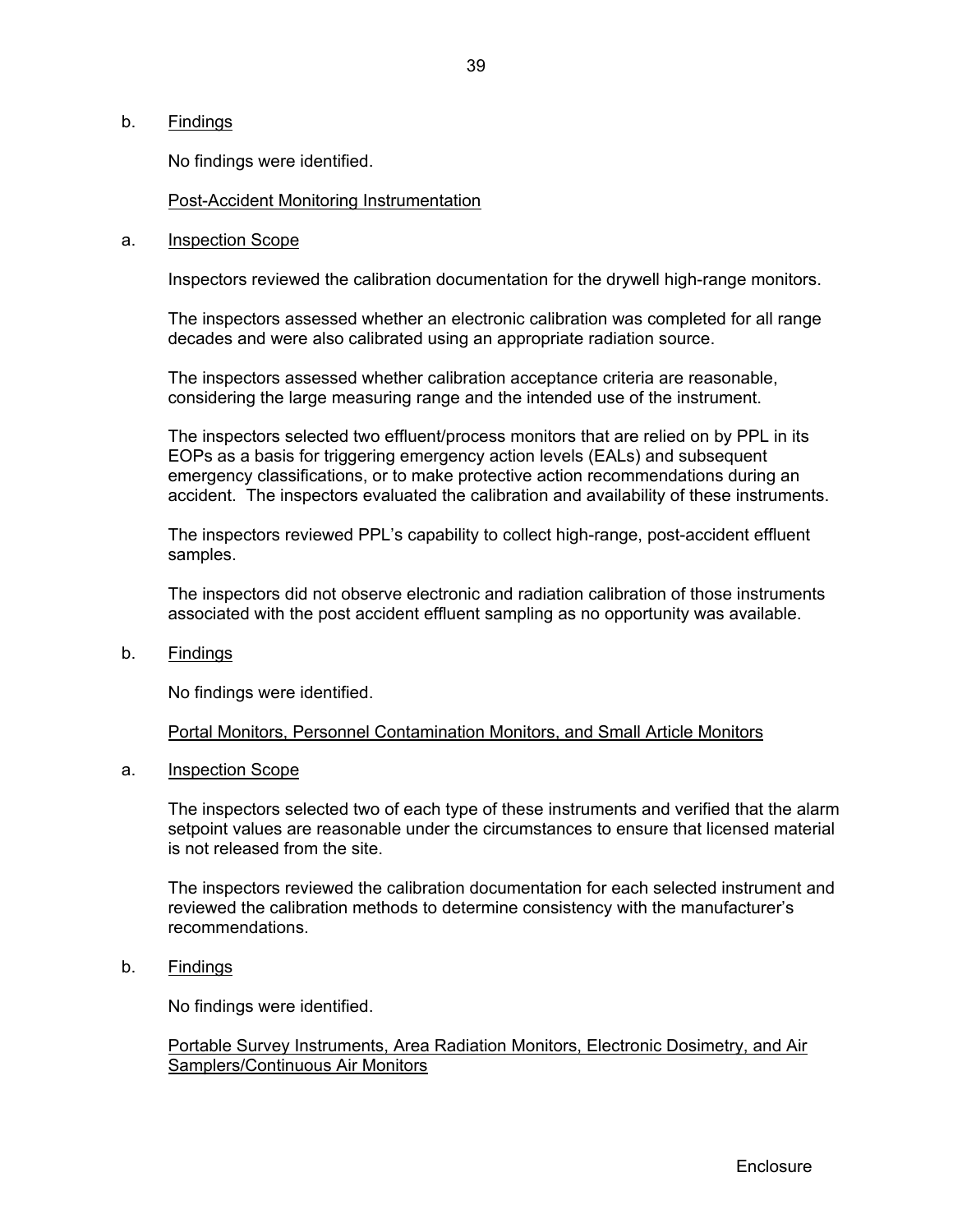#### a. Inspection Scope

The inspectors reviewed calibration documentation for at least one of each type of portable instrument. For portable survey instruments and area radiation monitors, the inspectors reviewed detector measurement geometry and calibration methods and reviewed the use of its instrument calibrator as applicable.

The inspectors were not able to locate any portable survey instruments that did not meet acceptance criteria during calibration or source checks to assess whether PPL had taken appropriate corrective action for instruments found significantly out of calibration (greater than 50 percent). The inspectors did evaluate whether PPL evaluated the possible consequences associated with the use of an instrument that is "out-of calibration" since the last successful calibration or source check.

#### b. Findings

No findings were identified.

#### Instrument Calibrator

a. Inspection Scope

The inspectors reviewed the current radiation output values for PPL's portable survey and area radiation monitor instrument calibrator unit(s). The inspectors assessed whether PPL periodically verifies calibrator output over the range of the exposure rates/dose rates using an ion chamber/electrometer.

The inspectors assessed whether the measuring devices had been calibrated by a facility using NIST traceable sources and whether decay corrective factors for these measuring devices were properly applied by PPL in its output verification.

b. Findings

No findings were identified.

## Calibration and Check Sources

a. Inspection Scope

The inspectors reviewed PPL's source term or waste stream characterization per 10 CFR Part 61, "Licensing Requirements for Land Disposal of Radioactive Waste," to assess whether calibration sources used were representative of the types and energies of radiation encountered in the plant.

b. Findings

No findings were identified.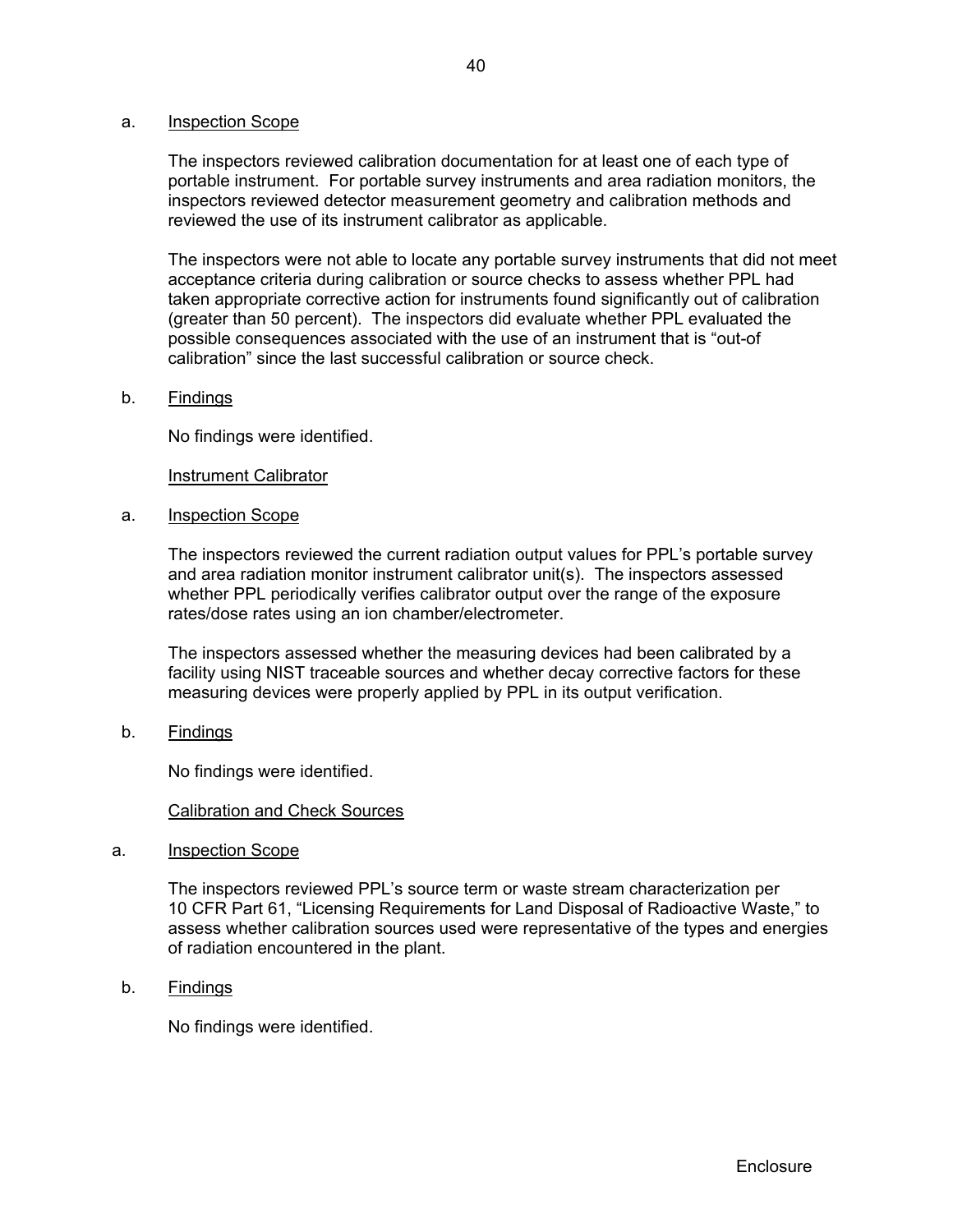## Problem Identification and Resolution

a. Inspection Scope

The inspectors evaluated whether problems associated with radiation monitoring instrumentation were being identified by PPL at an appropriate threshold and were properly addressed for resolution in PPL CAP. The inspectors assessed the appropriateness of the corrective actions for a selected sample of problems documented by PPL that involve radiation monitoring instrumentation.

b. Findings

No findings were identified.

## **4. OTHER ACTIVITIES**

- 4OA1 Performance Indicator Verification (71151 6 samples)
- .1 Mitigating Systems Performance Index (MSPI) (4 samples)
- a. Inspection Scope

The inspectors reviewed PPL's submittal of the Mitigating Systems Performance Index for the following systems for the period of July 2011 through March 2012:

- Units 1 and 2, High Pressure Injection Systems, MS07, July 2011 March 2012
- Units 1 and 2, Cooling Water Systems, MS10, July 2011 March 2012

To determine the accuracy of the performance indicator data reported during those periods, the inspectors used definitions and guidance contained in NEI Document 99-02, "Regulatory Assessment Performance Indicator Guideline," Revision 6. The inspectors also reviewed PPL's operator narrative logs, condition reports, mitigating systems performance index derivation reports, event reports, and NRC integrated inspection reports to validate the accuracy of the submittals.

b. Findings

No findings were identified.

- .2 Reactor Coolant System (RCS) Leak Rate (2 samples)
- a. Inspection Scope

The inspectors reviewed PPL's submittal for the RCS leak rate performance indicator for both Unit 1 and Unit 2 for the period of March 2010 through March 2012. To determine the accuracy of the performance indicator data reported during those periods, the inspectors used definitions and guidance contained in NEI Document 99-02, "Regulatory Assessment Performance Indicator Guideline," Revision 6. The inspectors also reviewed control room logs of daily measurements for RCS leakage, and compared that information to the data reported by the performance indicator. Additionally, the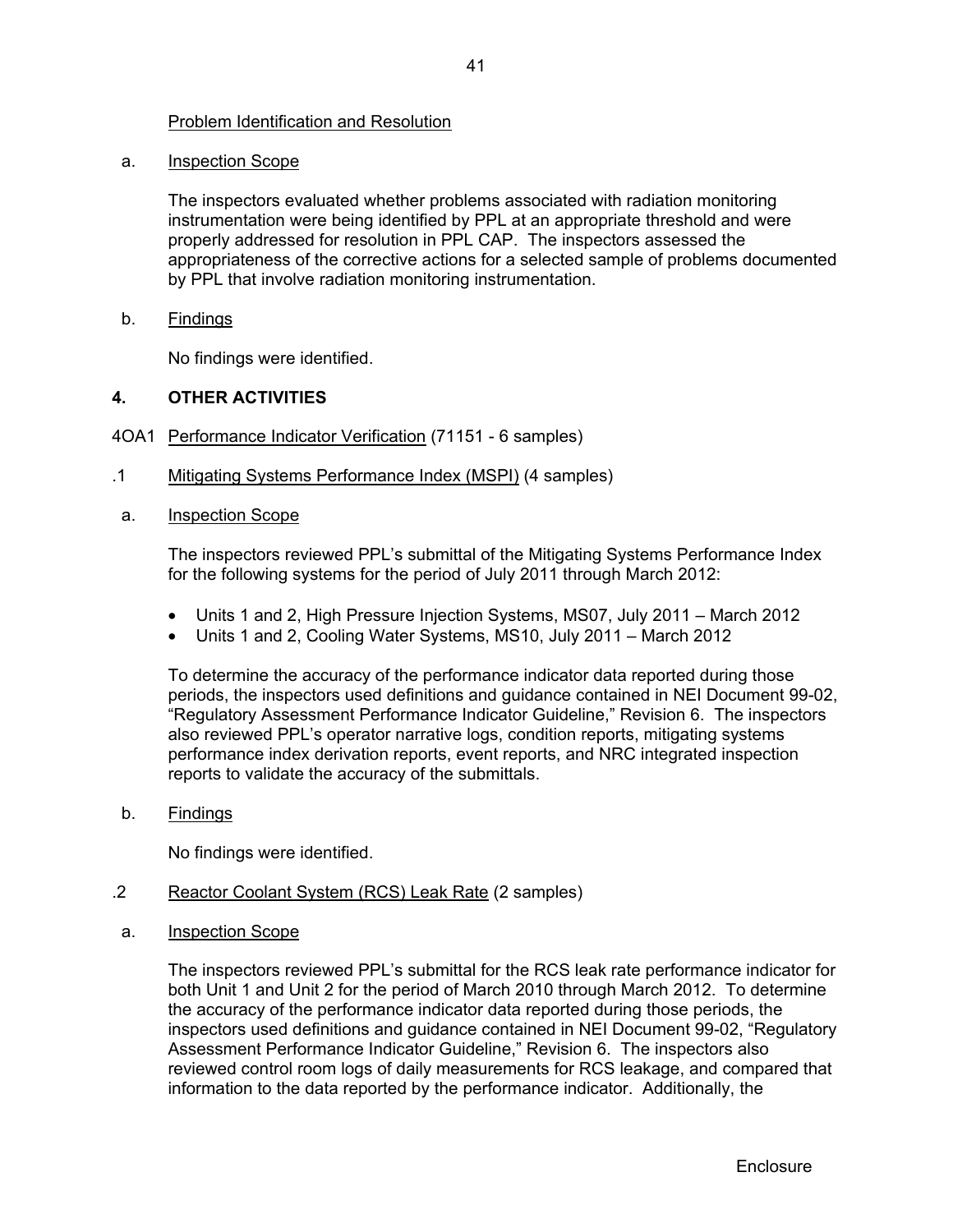inspectors observed surveillance activities that determined the RCS identified leakage rate.

b. Inspection Findings

No findings were identified.

- 4OA2 Problem Identification and Resolution (71152)
- .1 Routine Review of PI&R Activities
- a. Inspection Scope

As specified by IP 71152, "PI&R," the inspectors routinely reviewed issues during baseline inspection activities and plant status reviews to verify that PPL entered issues into the CAP at an appropriate threshold, gave adequate attention to timely corrective actions, and identified and addressed adverse trends. In order to assist with the identification of repetitive equipment failures and specific human performance issues for follow-up, the inspectors performed a daily screening of items entered into the CAP and periodically attended screening meetings.

The inspector reviewed a sample of CRs initiated during ISI examinations this outage for evaluation of problem identification characterization and corrective action(s) that were placed in the corrective action process. Also, one Customer Notification Form (CNF) was reviewed by the inspectors which recorded an indication that was seen last outage on the Unit 1 steam dryer. PPL reviewed results of NDE performed this outage to determine if any change had occurred during this operating cycle. The results of the visual examination performed this outage (CNF In-Vessel Visual Inspection (IVVI) 12-03) confirmed there was no change in the indication size, orientation, and characteristics.

b. Findings

No findings were identified.

## .2 Semi-Annual Trend Review

a. Inspection Scope

The inspectors performed a semi-annual review of site issues, as required by IP 71152, "PI&R," to identify trends that might indicate the existence of more significant safety issues. In this review, the inspectors included repetitive or closely-related issues that may have been documented by PPL outside of the CAP, such as trend reports, performance indicators, major equipment problem lists, system health reports, maintenance rule assessments, and maintenance or corrective action program backlogs. The inspectors also reviewed PPL's CAP database for the first and second quarters of 2012 to assess condition reports written in various subject areas (equipment problems, human performance issues, etc.), as well as individual issues identified during the NRCs daily condition report review (Section 4OA2.1). The inspectors reviewed the PPL quarterly trend report for the first quarter of 2011 through first quarter of 2012, conducted under NDAP-QA-0710, "Station Trending Program," Revision 6, to verify that PPL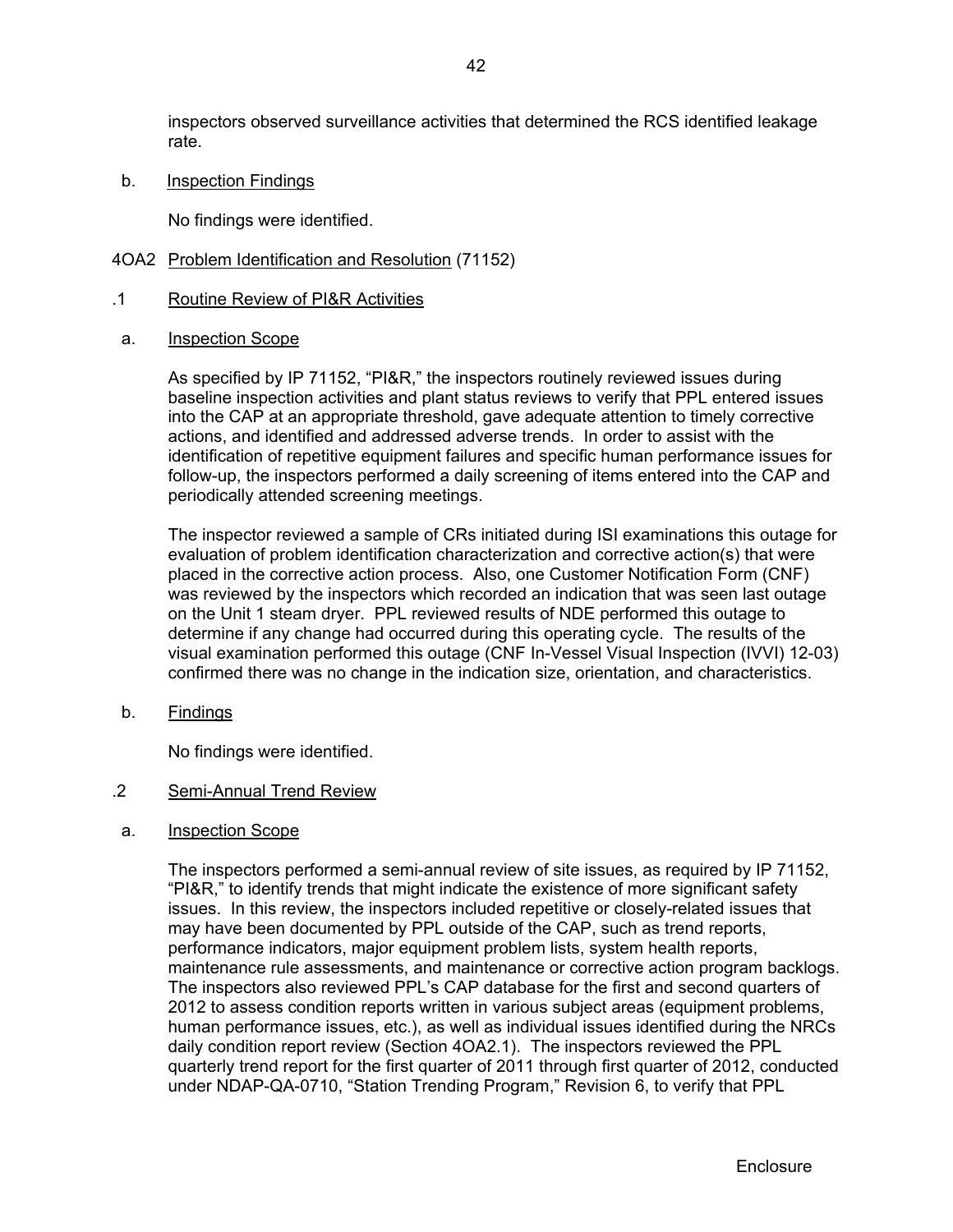personnel were appropriately evaluating and trending adverse conditions in accordance with applicable procedures.

b. Findings and Observations

No findings were identified.

## Substantive Cross-Cut in CAP – Evaluation (P.1(c))

On March 1, 2012, the NRC issued its End-of-Cycle Assessment Letter to PPL regarding Susquehanna performance from January 1, 2011 through December 30, 2011 (ML12061A021). In the letter, the NRC sustained a substantive cross-cutting issue (SCCI) in the CAP component of the PI&R cross-cutting area (CCA). Specifically, there were six findings with a Pl&R cross-cutting aspect of P.1(c) - Evaluation of ldentified Problems - during the assessment period. The same theme was identified in the 2011 Mid-Cycle assessment (ML112430469) and 2010 Annual Assessment letter (ML10260317). As part of the semi-annual trend review, the inspectors reviewed PPL's scope of efforts and progress in addressing the theme. Specific to this inspection, the inspectors reviewed RCAs on performance issues related to operability determinations, and the cross-cutting theme/SCCI in P.1(c). Additionally, the inspectors reviewed PPL's incorporation of a risk-informed screening and evaluation to their CAP.

## RCA 1502875 on Operability Determinations

The inspectors observed that:

- The documentation of one corrective action, to add operability determinations to a departmental improvement matrix, implied it was not completed as intended. The review of the published matrix correspondingly suggested the gap in these evaluations was incorporated into another performance gap in Risk evaluations. PPL provided proof that the gaps were being tracked as two separate issues.
- The due date for a corrective action to develop operability determination training was extended twice and was due in late July. The delivery of that training to Operations staff is scheduled for August and the same training for Engineers remains scheduled for the same late July date for training development.
- An interim effectiveness review originally scheduled for May 18 was rescheduled to July 27. Two extensions of the review were incurred due to reliance on two corrective actions that were delayed one month.
- RCA corrective actions completed or planned included procedural changes regarding documentation of operability reviews, second checks of initial operability determinations by another SRO, development and presentation of initial and continuing training for SROs, and similar training for engineers who perform followup operability evaluations.

## RCA 1461742 on P.1(c) SCCI

 The first interim effectiveness review was due March 29 and was changed to August 24 since three corrective actions were incomplete by their original due date. The inspectors noted that the final interim effectiveness review due on September 27 was not extended to be reflective of the change in the first interim review.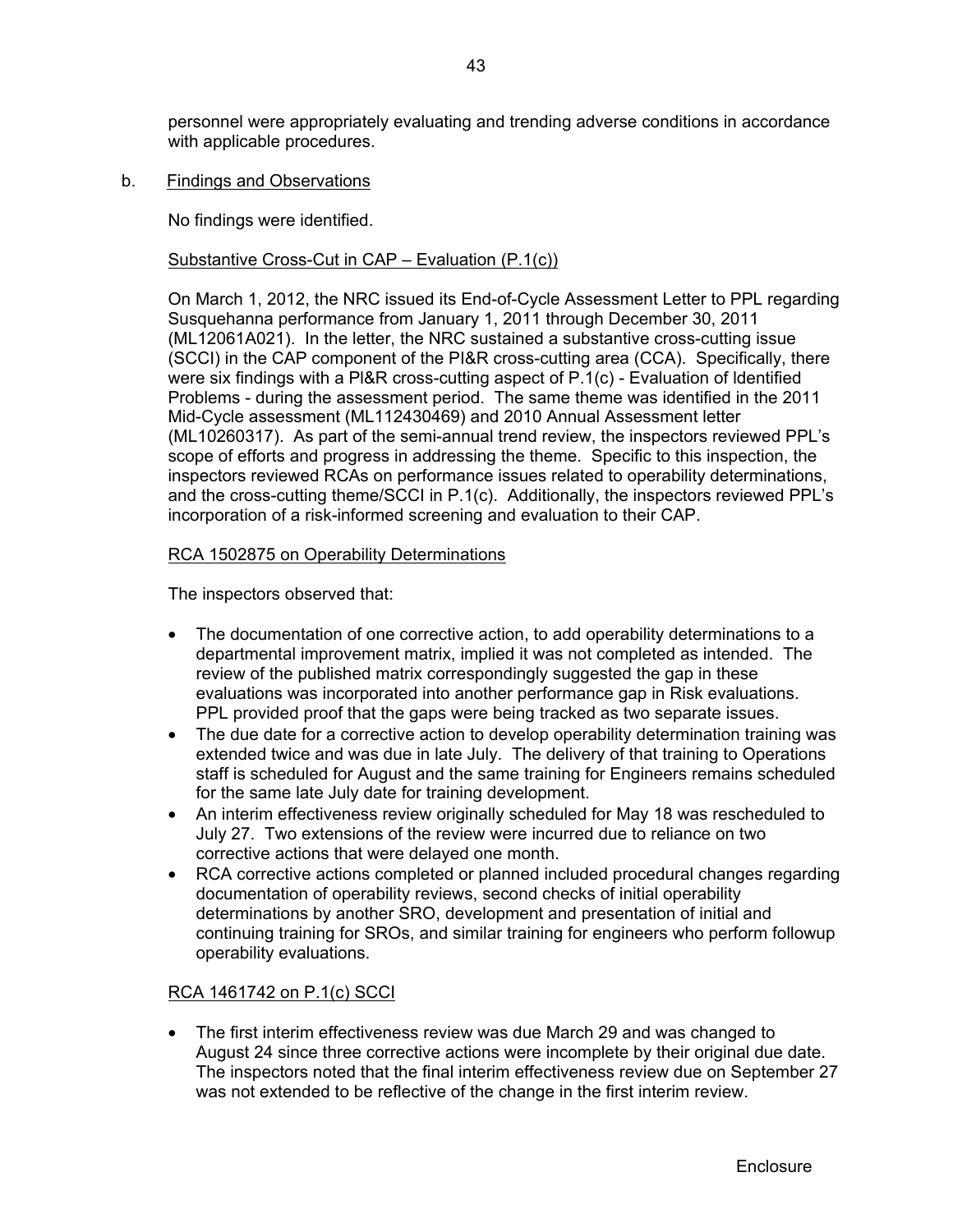RCA corrective actions include additional reviews for CAP extensions; procedural requirements for capturing NRC issues, questions, and deficiencies in CAP; and increased Regulatory Affairs actions and capabilities in CAP.

## Incorporation of Risk-Informed Screening and Evaluation into CAP

 The inspectors compared CRs generated between January and June of 2011 to January and June 2012. There were 3858 CRs generated in the 2011 period and 7132 CRs generated in the 2012 period. This represented an average increase in CRs generated/month of 1.77.

In the 2011 period, RCAs, ACEs, and Evaluations represented 0.26 percent, 2.05 percent, and 21.05 percent of all CRs respectively. In the corresponding 2012 period, the same categories were 0.17 percent, 0.91 percent, and 7.49 percent of all CRs. While the number of RCAs and ACEs remained relatively constant (10 vs. 12, 79 vs. 65), the number of Evaluations dropped from 812 to 534.

Overall, the number of evaluation-type CRs (RCAs, ACEs, and Evaluations) dropped from 23.36 percent to 8.57 percent, or 901 to 611, of all CRs. Of the remaining 2012 period CRs, 4435 were coded as Level 4 Correct CRs and 2163 were coded as Level 4 Closure CRs.

Taken collectively, data regarding the number of CRs generated indicates that, in general, PPL continues to enter issues into the CAP at a low threshold. Other data regarding RCAs, ACEs, and Evaluations reflects, in part, the number of CAP initiatives and changes that PPL has undertaken in the last year.

## Secondary Containment Challenges

The inspectors observed a negative trend associated with the number of secondary containment challenges during their review. PPL's response to some of these issues included completion of an RCA on secondary containment:

- TS 3.6.4.1, "Secondary Containment," was entered on the following dates in 2012 due to a loss, at least, of Zone III HVAC; April 13, April 23, April 30, May 2, May 4, May 5, May 16, May 16, June 4, and June 12
- TS 3.6.4.1, "Secondary Containment," was entered on the following dates in 2012 for a loss of Zone I HVAC
	- $\circ$  April 17 for work on an MSIV and MSV with Zone I aligned to recirculation plenum that resulted in an opening in secondary containment
	- o April 13 and April 23 due to loss of motor control centers 1B270 and 1B280
	- o June 12 due to a loss of differential pressure
- A breach of secondary containment during preparations for a Feed and Bleed of Unit 1 RBCW without entering the associated TS 3.6.4.2
- LER 05000387/2012-003 issued for Unit 1 exceeding its SCBL TS limit during LLRT
- LER 05000387/2012-004 issued in June 2012 regarding the Nitrogen spectacle flange being open greater than its allowed completion times of TS 3.6.4.2
- A recent Green NCV related to SCIVs and TS  $3.6.4.2$  (05000387;388/2011003-01), and a recent Green NCV related to an inadequate TS SR implementing procedure for secondary containment drawdown testing (05000387;388/2012004-05).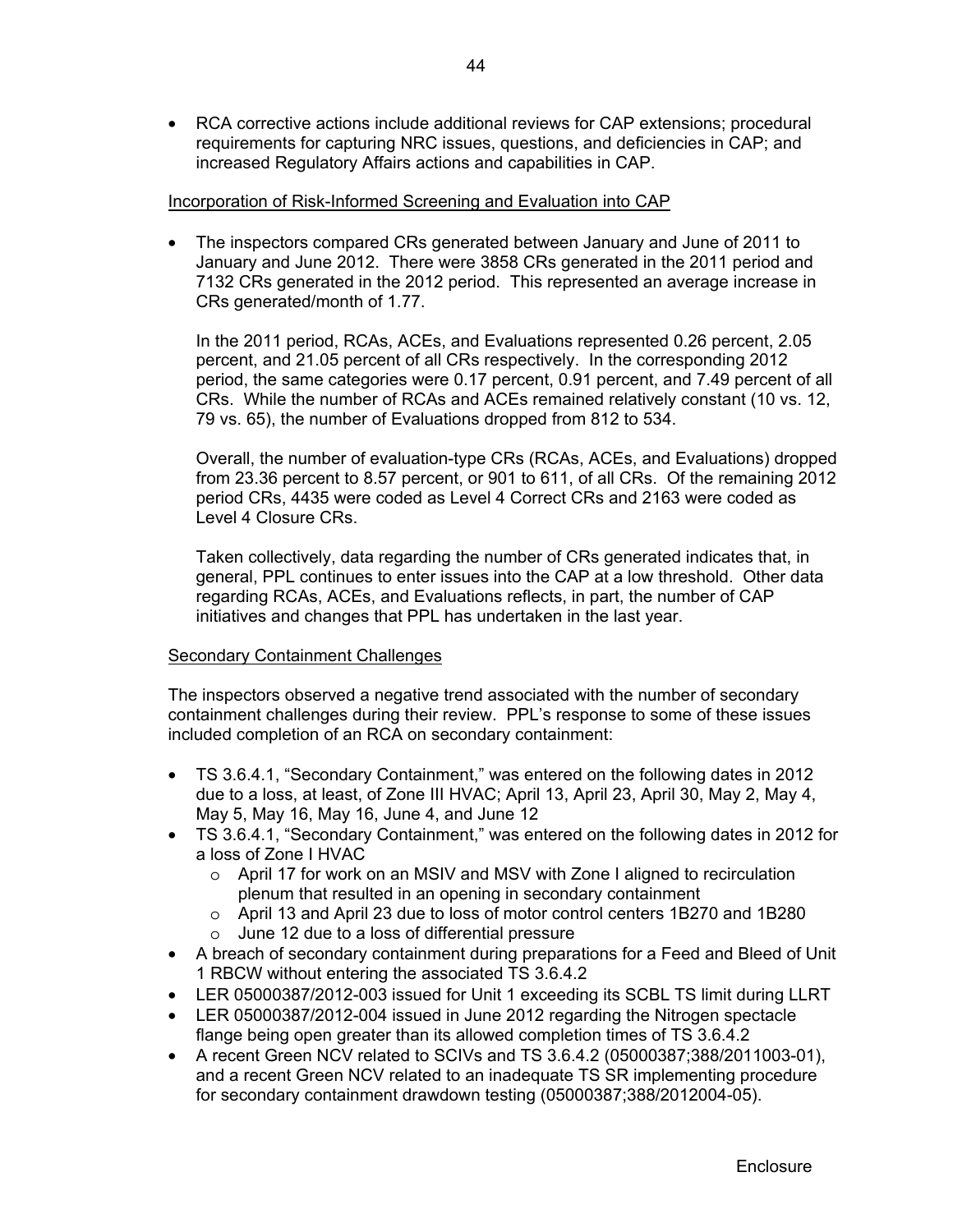## H2O2 Analyzer Challenges

The inspectors observed that PPL entered the TRO for H2O2 inoperability on the following dates for reasons other than maintenance:

- August 4, 2011, '2B' Failed Channel Check Criteria
- September 9, 2011, '2A' Failed Channel Check Criteria
- October 8, 2011, '2A' Failed Channel Check Criteria
- October 14, 2011, '2A' Failed Channel Check Criteria
- February 22, 2012, '2A' TRO 3.0.3/3.3.4C
- February 25, 2012, '1A' H2 Channel upscale
- June 4, 2012, '1A' O2 Channel upscale
- June 13, 2012, '2B' Inoperable
- June 17, 2012, '2B' O2 Cell high and outside agreement criteria

## Pressure Safety Valves (PSVs)

The inspectors observed a observed a negative trend associated with the number of PSVs or pressure relief valves (PRVs) failures over the first two quarters of 2012.

- January 4, PSV11022A, RBCCW 'A' HX leaking
- February 1, PSV20405C FWH 5C shell PSV leaking
- February 14, PSV05730 on liquid nitrogen tank leaking
- March 13, PSV12504A Instrument Air Compressor TBCCW leaking
- March 28, PSV152F012B Core Spray Division II Discharge Header failed high asfound testing
- April 4, PSV10613A RFP Suction Relief Valve failed as-found testing
- April 4, PSV10613B RFP Suction Relief Valve failed as-found testing
- April 19, PSV11213A RHR HX A RHRSW outlet failed high in as-found testing
- April 11, PSV151F025A LPCI Injection loop 'A' failed as-found testing
- April 23, PSV151F029 RHR suction from reactor failed as-found testing
- April 25, PSV151F126 Shutdown cooling suction line failed low in as-found testing
- April 26, PSV15106B RHR HX 'B' failed high in as-found testing
- April 26, PSV151F025B LPCI injection loop 'B' failed high in as-found testing
- April 27, PSV11213B RHR HX 'B' RHRSW outlet failed high as-found testing
- April 29, PSV148F029B SBLC Injection Pump 'A' failed as-found leakage testing
- April 30, PSV151F030A RHR pump 'A' suction failed as-found leakage testing
- May 9, PSV152F032A Core Spray Division I Suction Header failed high in as-found testing

## AR/CRs with a Relay Equipment Issue Code

The inspectors observed a negative trend associated with an increase in the number of CRs that were due to equipment issues. During January to June of 2010, there were 14 CRs with a total for 2010 of 28 CRs. During January to June of 2011, there were 17 CRs with a total for 2011 of 33 CRs. During the first half of 2012, there were a total of 34 CRs. This value exceeds the previous first six months in 2010 and 2011 and already exceeds that for the entire year of 2011.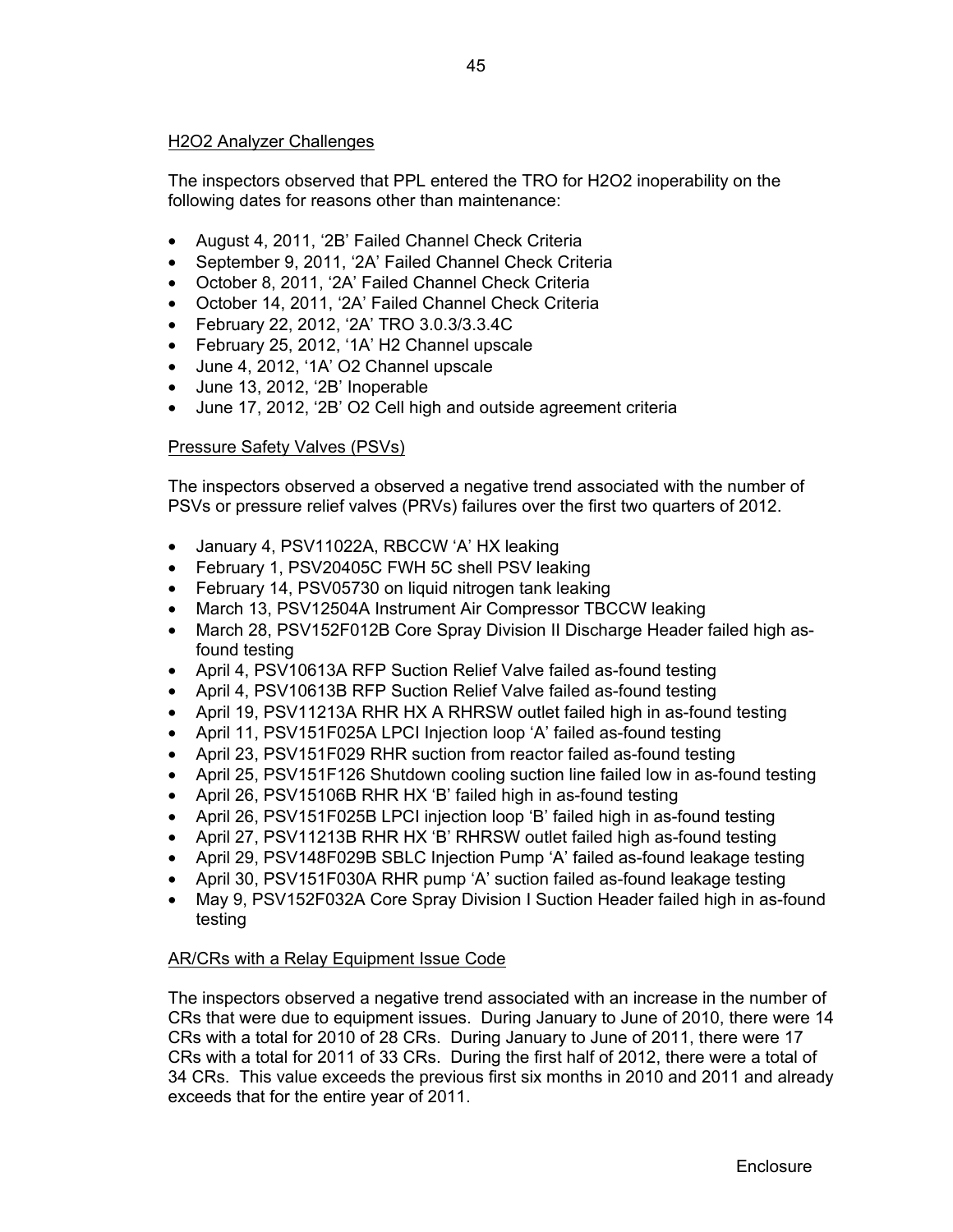## .3 Review of the Human Performance – Resources Procedural Quality H.2(c) SCCI Corrective Actions (71152A - 1 sample)

## a. Inspection Scope

The inspectors reviewed the root cause evaluations and associated corrective actions from the open Human Performance – Resources - Procedural Quality H.2.(c) SCCI. The review included PPL's RCA, ACE, common cause evaluations, and individual CRs related to the 2011 and 2012 inspection findings associated with the (H.2.(c)) SCCI. The review focused on the 2012 operations and maintenance procedure upgrade program, a sample of PPLs current risk significant plant procedures, and the effectiveness of the 2003 - 2004 operations procedure upgrade program related to a prior human performance SCCI. The inspectors also reviewed the current site procedure revision process and the 2012 recovery team procedure upgrade process to determine the effectiveness and trends of both programs.

## b. Findings and Observations

No findings were identified.

 The station wide procedure upgrade program is a primary corrective action that is intended to reduce the probability of additional H.2(c) operations and maintenance human performance errors. PPL has developed the procedure upgrade guideline procedures and has identified the most risk significant procedures that will be revised to improve the format and content. The upgrade review plan was completed in February 2012 and the revised procedures are preliminarily scheduled to be completed by August 2016.

## Procedure Upgrade Project Status

The procedure upgrade program prioritized the current 4667 technical procedures using the safety system association and site probabilistic risk assessment ranking. Plant technical procedures include Operations (surveillances, system operating procedures, off-normal procedures, emergency procedures, drain procedures, test procedures, and alarm response procedures) and Maintenance procedures (surveillances and instructions). The technical procedures were sorted into High priority (722 procedures), Medium priority (902 procedures), and Low priority (346 procedures). The remaining 2697 technical procedures were considered "not elevated risk significant." Only the high, medium, and low priority procedures will be revised using the procedure upgrade process.

The inspectors noted that PPL's risk ranking of the most significant procedures provides a reasonable method to ensure the proper prioritization is applied to the scheduled procedure revisions. Since April 2012, a total of 31 procedures were upgraded, reviewed, approved, and issued. The initial procedure revisions represent a noticeable improvement when compared to the existing plant procedures. The success of the procedure upgrade program is dependent upon a significant amount of effort from the site personnel to ensure the procedure revision schedule goals are met, management support, and continuous focus to ensure the project remains a site priority from start to completion.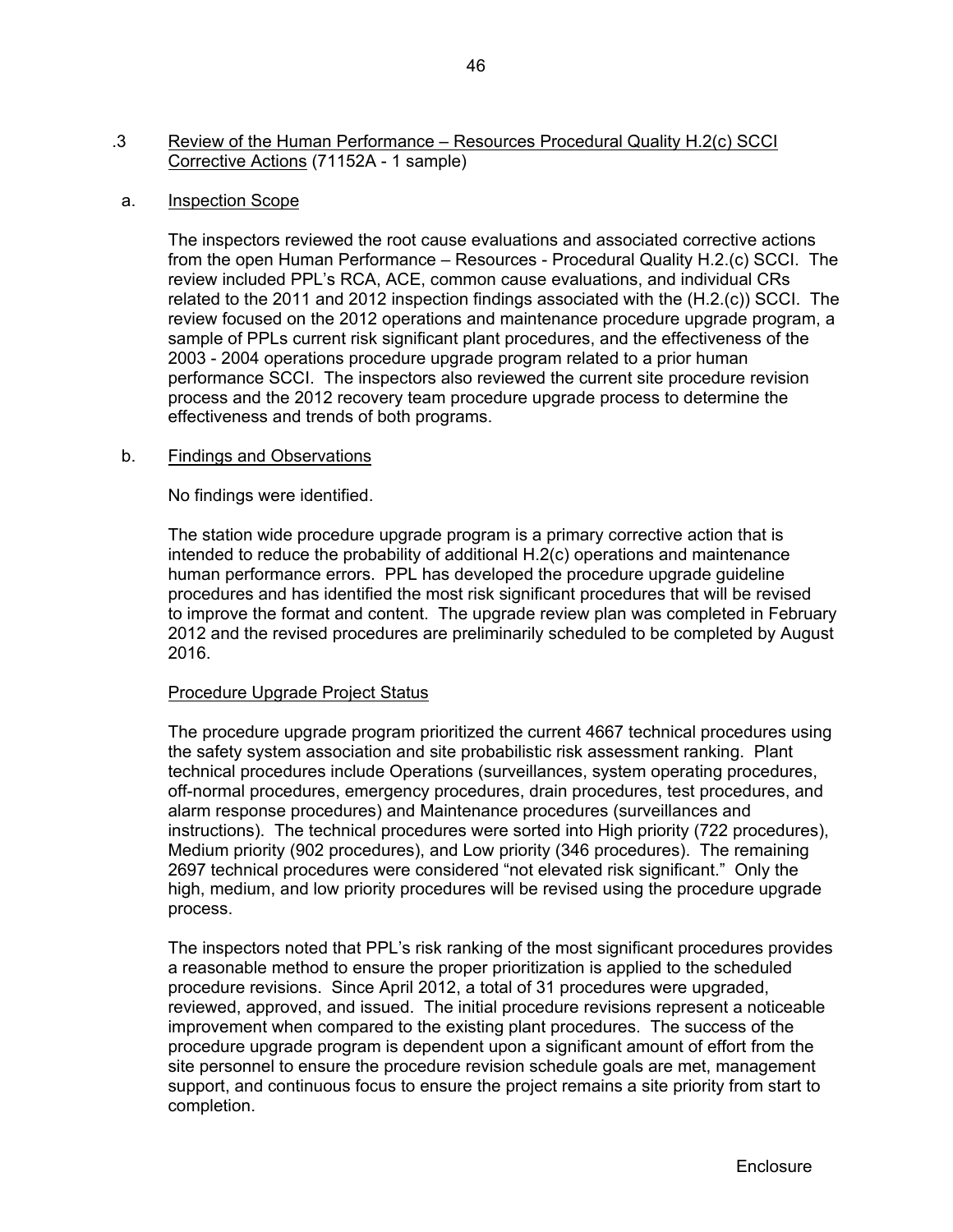The inspectors noted that a recent negative impact on the upgrade program scheduled activities was attributed to the unexpected and extended plant shutdowns during the first half of 2012. As a result, the plant impact has contributed to an increase in procedure change backlogs due to the limited personnel available to walk down and provide feedback on the upgraded procedures.

To summarize, the planned new procedure format and content changes should provide better human factored procedures and consistent written documents related to site personnel's frequently performed risk significant activities. The upgrade project is still in the early stages of implementation and the success of the program to reverse the current human performance procedure negative trend is dependent upon long term station support.

## Existing Site Procedure Review and Revision Process

The inspectors reviewed a sample of eight current ON operating procedures that were not upgraded to the new standard. The inspectors noted some minor procedure deficiencies that were entered into PPL CAP.

The site procedure support group is processing the existing plant procedure change backlog in parallel with the new upgrade program. The number of Operations Procedure Changes Outstanding from January 2012 to date is 1284; Operations Procedure Revisions Open to date 893; and Operations Procedure Changes Completed in 2012 is 391. The Maintenance Procedure Changes Outstanding from January 2012 to date is 575; Maintenance Procedure Revisions Open to date is 465; and Maintenance Procedure Changes Completed in 2012 is 110.

Similar to the procedure upgrade program, the recent unexpected and extended plant shutdowns during the first half of 2012 have contributed to an increase in backlogs due to the limited personnel available to walk down and provide feedback on the existing plant procedures.

## 2003 – 2004 Operations Procedure Upgrade Project to Address Previous Human Performance SCCI

A Human Performance SCCI was identified in 2003 related to eight Green NRC findings that included examples of licensed and non-licensed operators not following procedures and examples of inadequate operating procedure content.

In response to the SCCI, PPL's corrective actions included an operations department procedure upgrade program that was initiated to improve the format and content of the ON, Annunciator Response, and System Operating procedures.

A dedicated procedure upgrade team was formed and initiated a comprehensive long term program to improve the operations procedures. After an initial six month effort to define the procedure upgrade process, the upgrade team revised, reviewed, approved, and issued a limited number of new procedures. Early in the process, the procedure upgrade program encountered numerous delays, inefficiencies, inconsistent resource commitments, and eventually lost management support for the project.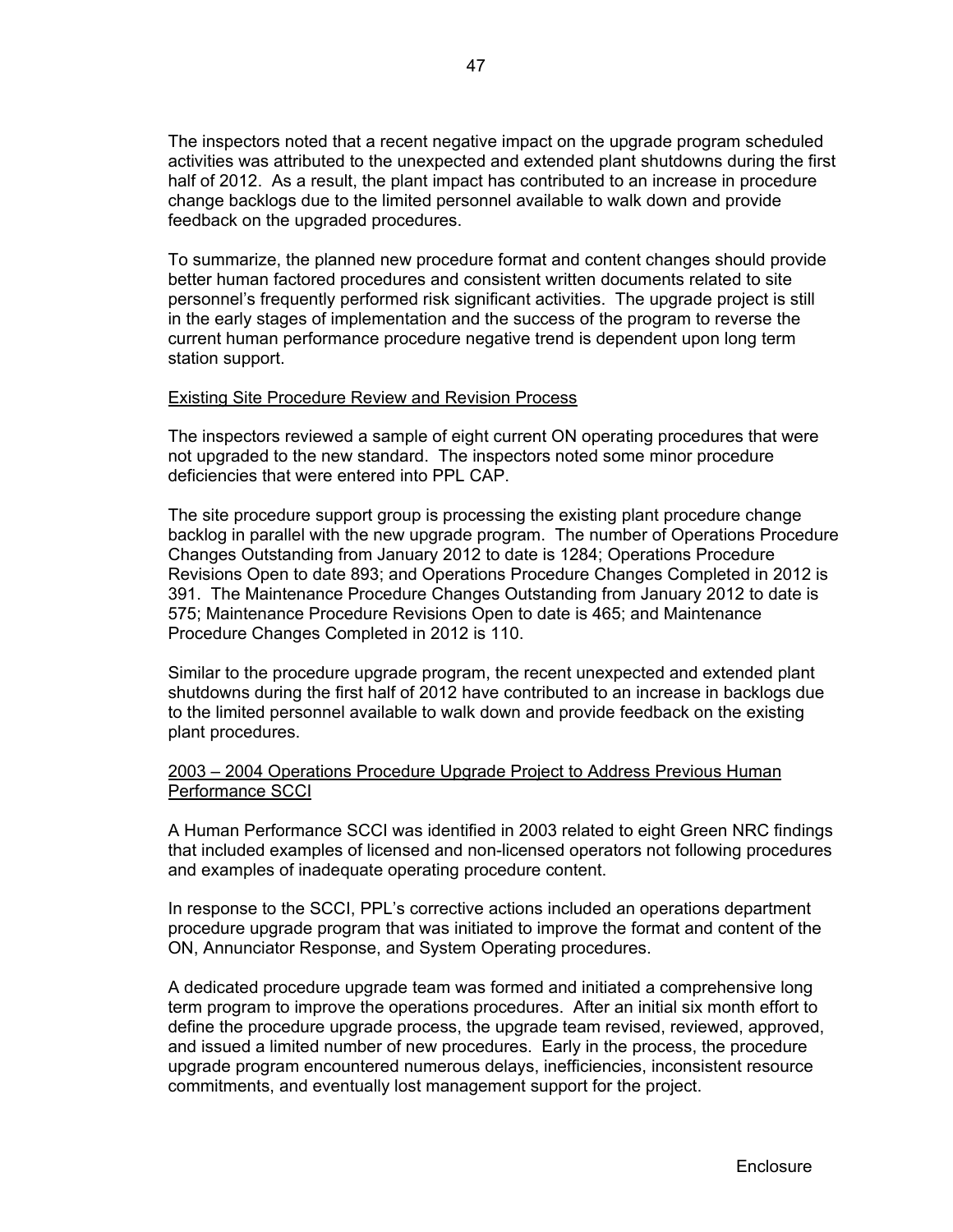The inspectors noted that the lost momentum and initiative to upgrade the operating procedures, in 2004, was a missed opportunity to improve the content and consistent implementation of the operations department procedures; and reduce a contributor to additional human performance errors.

- 4OA3 Event Follow-up (71153 1 sample)
- .1 Loss of One of Two Offsite Power Sources
- a. Inspection Scope

On June 28, at approximately 1:53 p.m., Units 1 and 2 experienced a loss of the T20 startup transformer (T20), one of two offsite power sources, when it shutdown automatically. All ESS electrical busses fed by T20 automatically transferred to the other offsite power source (T10). Additionally, startup bus 20, which is normally fed from T20, automatically transferred to T10. The resident inspectors' response included immediately reporting to the control room to observe plant and PPL staff response and evaluation of the event, and general walkdown inspections of the T10, T20, and auxiliary bus equipment. PPL submitted ENS report 48055 for an unplanned, valid actuation of systems that mitigate the consequences of an accident.

b. Findings

No findings were identified.

- 4OA5 Other Activities
- . 1 (Closed) NRC Temporary Instruction (TI) 2515/182 Review of the Implementation of the Industry Initiative to Control Degradation of Underground Piping and Tanks
	- a. Inspection Scope

PPL's buried piping and underground piping and tanks program was inspected in accordance with TI paragraphs 03.01.a through 03.01.c and verified all applicable aspects of NEI 09-14, "Guideline for the Management of Buried Piping Integrity," Revision 1, as set forth in Table 1 of the TI. Phase I of this TI is considered complete.

b. Findings

No findings were identified.

- .2 Follow Up for Three or More SL IV Traditional Enforcement Violations in the Same Area in a 12-Month Period (92723 – 1 sample)
- a. Inspection Scope

On February 9, 2011, in the 4th quarter 2010 resident inspection report (ML110400284), the NRC issued a SL IV violation of 10 CFR 50.9(a), "Completeness and Accuracy of Information," when MSPIs were not updated to reflect a change in PPL's MSPI basis document. This failure affected all five MSPIs on each unit and resulted in inaccurate reporting of MSPI values to the NRC for three consecutive quarters during 2010. After the correct values were updated, no PIs crossed the Green/White threshold.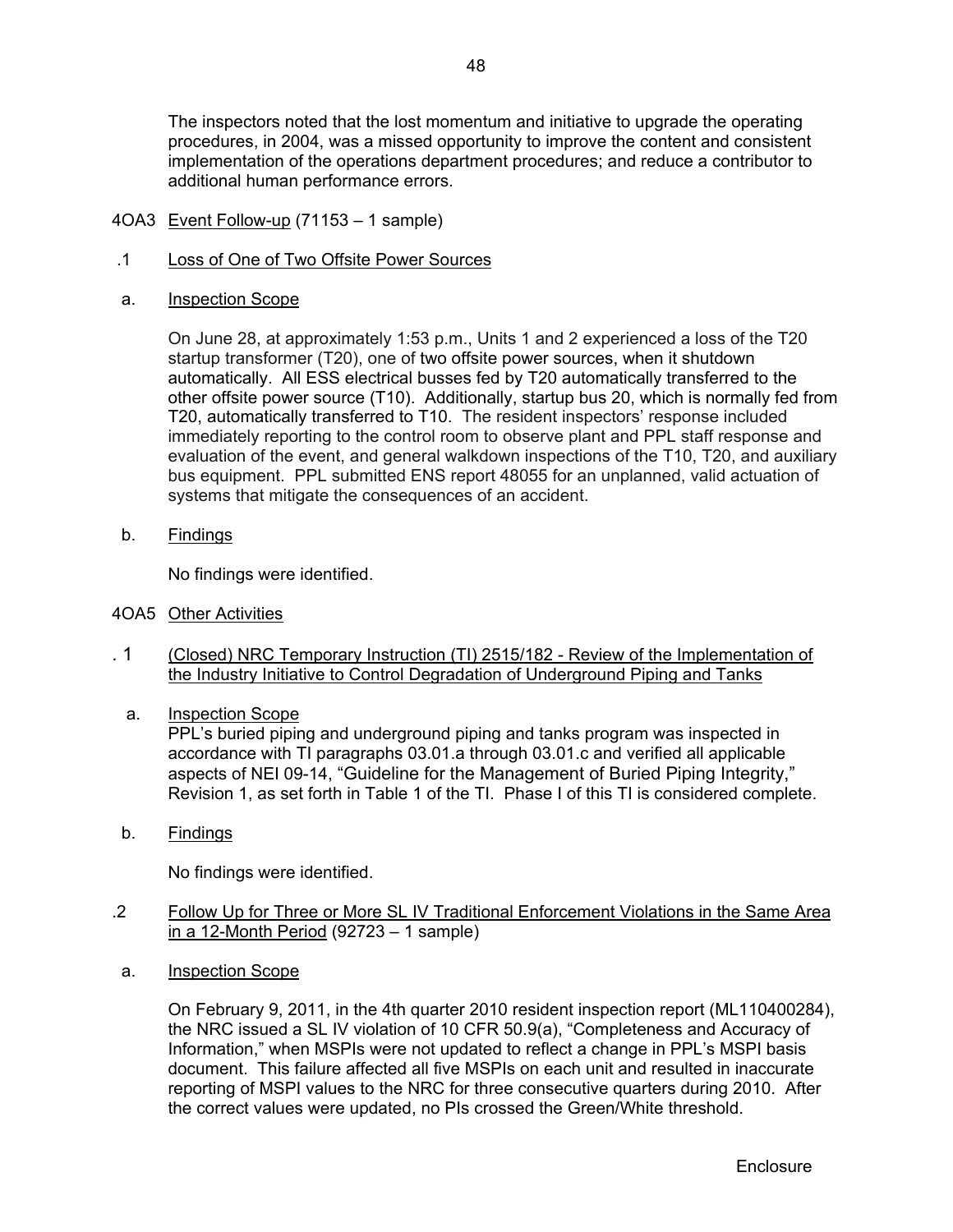On November 8, 2011, in the 3rd quarter 2011 resident inspection report (ML113120409), the NRC issued a SL IV violation of 10 CFR 50.9(a), "Completeness and Accuracy of Information," when PPL inaccurately reported reactor coolant system (RCS) leakage values under the RCS leakage Pl, BI02, from inception of the Pl in April 2000 through June 2011. Since Susquehanna Units 1 and 2 do not have a TS limit for identified leakage, PPL should have used their maximum RCS total leakage calculation for each month and their TS limit for total leakage which is 25 gallons per minute. While PPL was correctly using the TS limit for total leakage in the Pl, inspectors determined that PPL was incorrectly using their maximum identified leakage value resulting in a non-conservative Pl value for both units. Upon review of all historical RCS Pl data for Units 1 and 2, PPL noted slight reductions in margin, but no data crossed the Green/White threshold.

In the same report, the NRC issued a SL IV NOV of 10 CFR 55.25, "lncapacitation Because of Disability or lllness," for failing to notify the NRC of a known permanent change in medical status of a licensed operator, and 10 CFR 55.3, "License Requirements," for failing to ensure that an individual license holder, in the capacity of a reactor operator (RO), met the medical prerequisites prior to performing licensed operator duties. Specifically, biennial medical examinations conducted on April 16, 2009 and April 19, 2011 identified that an RO did not meet the health requirements stated in ANSI/ANS 3.4-1983, Section 5.4.5, "Eyes." However, PPL did not inform the NRC or request an amended license for the RO until August 2011. Therefore, the RO performed licensed duties without an NRC-approved, amended license from April 2009 through August 2011, until the NRC identified this issue. Upon notification, PPL submitted, and the NRC approved, a conditional license to address the disqualifying medical condition.

Therefore, during the 12-month period from the 4th quarter 2010 to 3rd quarter 2011, there were three traditional enforcement violations of SL lV significance which impacted the regulatory process. In response, the NRC elected to conduct an lP 92723 inspection and formally informed PPL of its intent via an NRC Annual Assessment letter dated March 1, 2012 (ML 12061A021).

The inspectors reviewed the ACE performed for each violation, an RCA conducted in response to a licensee-identified SL-IV violation in the 4th quarter of 2011 (ML 12045A383), a common cause analysis, related corrective actions, procedures, and relevant references to provide assurance that the causes of multiple traditional enforcement violations are understood by PPL, provide assurance that the extent of condition and extent of cause of multiple traditional enforcement violations are identified, and to provide assurance that PPL corrective actions to traditional enforcement violations are sufficient to address the causes. The inspectors conducted interviews with Plant Analysis, Quality Assurance (QA), Operations, Training, and Chemistry department personnel.

The inspectors also reviewed the lP 92702 follow-up inspection for the violation regarding inaccurately submitted MSPI data (ML112220409) and PPL's written response to the SL IV NOV related to a licensed operator medical issue. This included PPL's written response (ML113420338) on December 10, 2009, describing the action taken to restore compliance and the actions planned to prevent recurrence.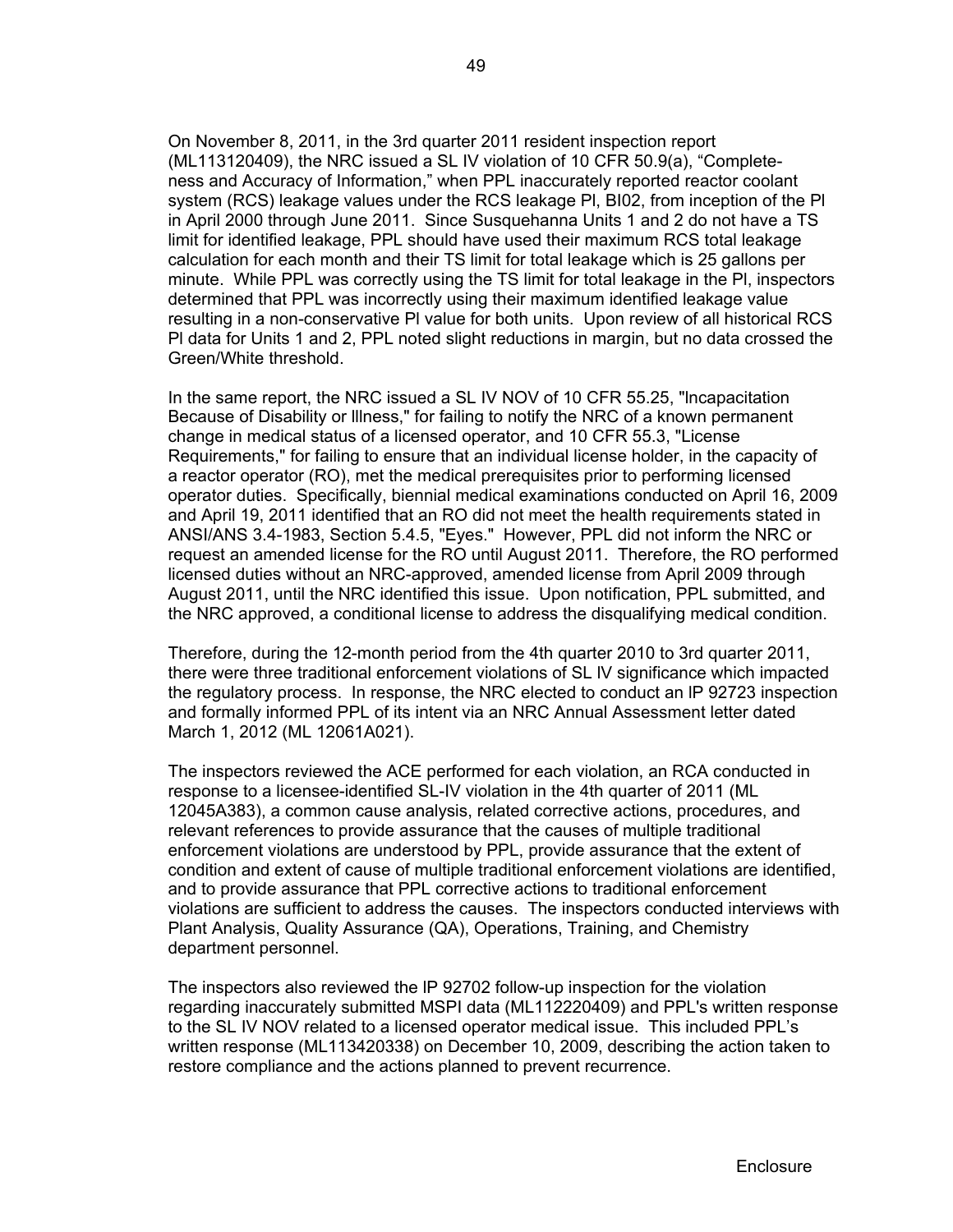#### b. Findings and Observations

No findings were identified.

In general, the inspectors determined that PPL had appropriately evaluated each issue, developed appropriate corrective actions, and implemented those actions in a timely manner. Corrective actions included revising procedures to better clarify requirements and expectations, training of personnel and management about these requirements and expectations, and ensuring accuracy of submitted PI data and licensed operator records. This review was limited to the traditional enforcement issues discussed above and did not include other issues resulting from additional PPL self-assessment activities.

The inspectors observed that the ACEs performed for the inaccurate MSPI and RCS leakage PI data submittals failed to evaluate prior opportunities to identify the problems as precursors. A total of three QA audits had reviewed the RCS leakage PI, did not identify the issue, and determined that the RCS leakage PI data was collected and reported in accordance with NEI 99-02 guidance. Also, MSPI data had never been evaluated during a QA audit.

PPL received a licensee-identified SL-IV violation in the  $4<sup>th</sup>$  quarter 2011 Resident Inspection Report (ML12045A383) when an RO was removed from the requalification program for a period of six months and returned to licensed duties after three months of makeup training without obtaining NRC review. PPL recognized that previous corrective actions, extent of condition, and extent of cause evaluations of operator medical records were not broad enough to identify that the issues extended beyond medical requirements and subsequently performed an RCA. The inspectors determined that the corrective actions, extent of cause and extent of condition evaluations were reasonable as augmented by the expanded scope of the RCA.

## 4OA6 Meetings, Including Exit

On July 18, 2012, the inspectors presented inspection results to Mr. T. Rausch, Chief Nuclear Officer, and other members of his staff. PPL acknowledged the findings. No proprietary information is contained in this report.

## 4OA7 Licensee-Identified Violations

No findings were identified.

ATTACHMENT: SUPPLEMENTAL INFORMATION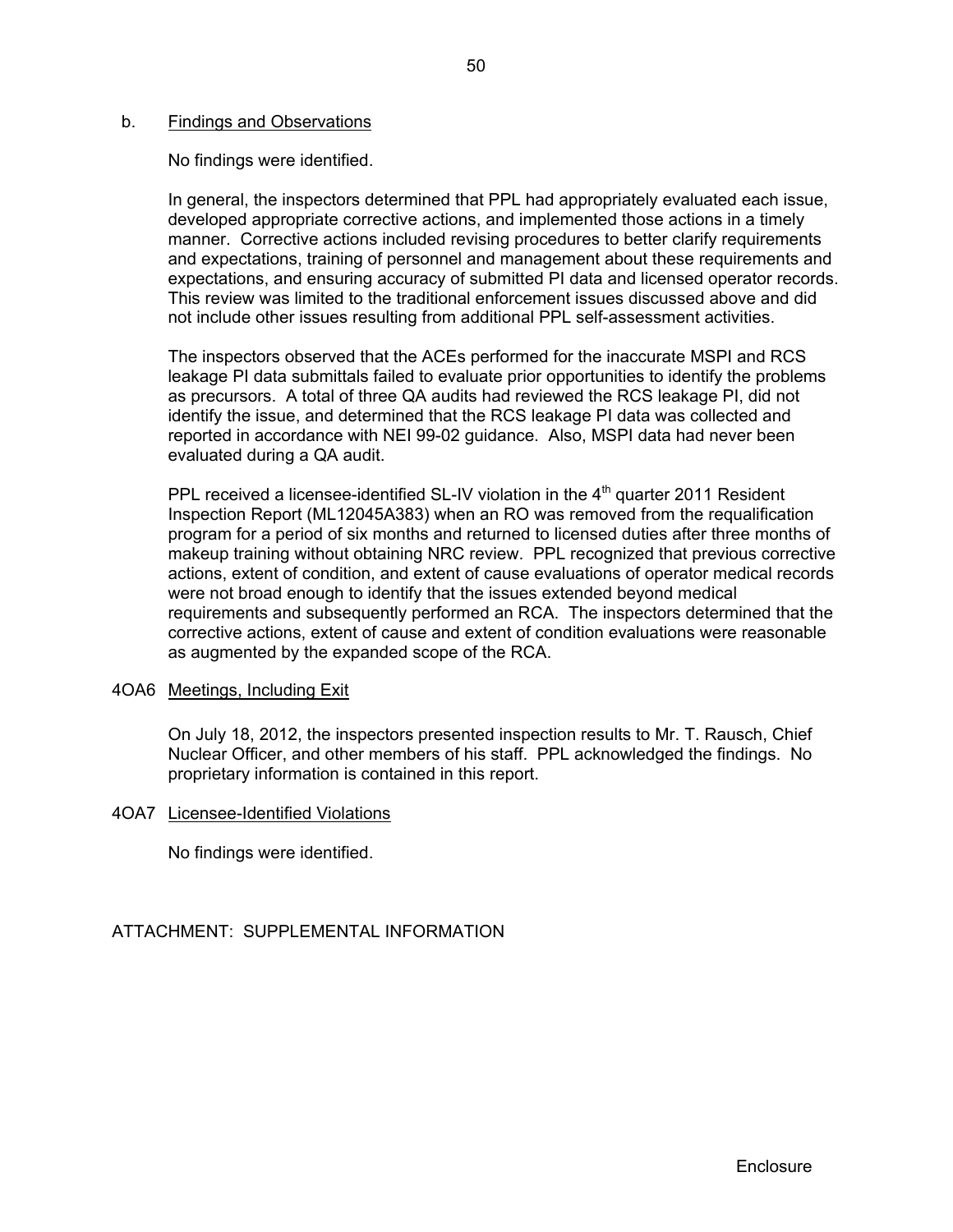## **SUPPLEMENTAL INFORMATION**

## **KEY POINTS OF CONTACT**

### Licensee Personnel

- J. Bakshi, Senior Engineer, BP Risk Ranking
- L. Casella, Cathodic Protection Engineer
- R. Collier, System Engineer
- T. DeBortoli, Director, Program Excellence
- R. Edwards, Support Engineer
- D. Filchner, Nuclear Regulatory Affairs (NRA)
- D. Flyte, PM, BP&T
- R. Franssen, GM, Engineering
- C. Goff, Training Manager
- K. Griffith, Operations Training Supervisor
- A. Iliadis, General Manager, Operations
- R. Kessler, Radiation Operations Supervisor
- R. Linden, ISI Specialist
- D. Linebach, EM, ECT NDE Level III
- D. Lock, Manager Nuclear Maintenance
- C. Manges, Sr. Engineer, Regulatory Assurance
- D. McGann, QA Supervisor, Audits
- D. Mitchell, PE, BP&T
- P. O'Malley, Manager QA
- B. O'Rourke, NRA
- B. Payne, Senior Technology Specialist
- S. Peterkin, RPM
- T. Rausch, CNO
- J. Petrilla, NRA
- B. Rhoads, Manager, Plant Chemistry/Environmental
- R. Rodriguez-Gillroy, Radiation Operations Supervisor
- S. Sienkiewicz, ISI Supervisor
- S. Skoras, Plant Analysis
- W. Snyder, Electrical Leader
- J. Sukal, Performance Improvement
- C. Young, Operations

## NRC Personnel

- D. Orr, Senior Reactor Inspector
- K. Scales, NRC Operations Engineer
- C. Schulten, Nuclear Reactor Regulation (NRR)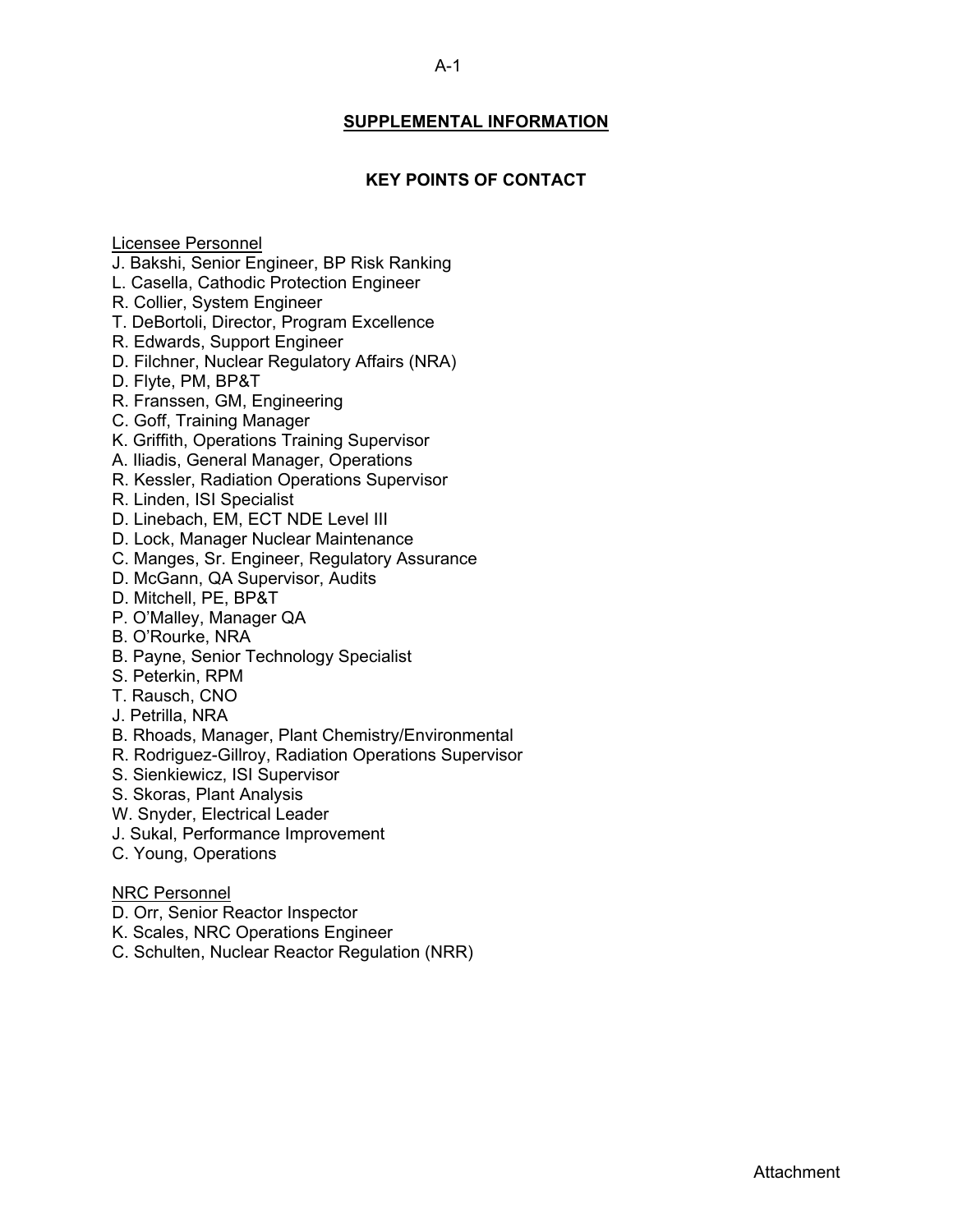## **LIST OF ITEMS OPENED, CLOSED, AND DISCUSSED**

**Opened** 

None.

Opened/Closed

| 05000387/2012003-01     | <b>NCV</b>  | Failure to Prevent Recurrence of Secondary<br>Containment Bypass Leakage Significant<br><b>Condition Adverse to Quality (Section</b><br>1R12.1) |
|-------------------------|-------------|-------------------------------------------------------------------------------------------------------------------------------------------------|
| 05000387/2012003-02     | <b>NCV</b>  | Failure to Correct MSIV Seat Leakage<br>(Section 1R12.2)                                                                                        |
| 05000387/2012003-02     | <b>SLIV</b> | Violation of 10 CFR 50.73(a)(2)(i)(B),<br>Failure to Report Condition Prohibited by<br>TSs (Section 1R12.3)                                     |
| 05000387;388/2012003-04 | <b>NCV</b>  | <b>Improperly Performed Maintenance Impacts</b><br>Secondary Containment (Section 1R15)                                                         |
| 05000387/2012003-05     | <b>NCV</b>  | <b>Failure to Follow Radiation Protection</b><br>Procedures (Section 2RS.2)                                                                     |
| 2515/182                | TI          | Review of the Implementation of the<br>Industry Initiative to Control Degradation of<br><b>Underground Piping and Tanks (Section</b><br>40A5.1) |

**Closed** None.

## **LIST OF DOCUMENTS REVIEWED**

(Not Referenced in the Report)

## **Section 1R01: Adverse Weather Protection**

Procedures: NDAP-00-0334, Summer Operation Preparations, Revision 5 GO-100-014, Unit 1 Hot Weather Operation, Revision 6 GO-200-014, Unit 2 Hot Weather Operation, Revision 3 OI-AD-029, Emergency Load Control, Revision 15

Condition Reports: 1420287, 1420299, 1420340, 1420904, 804730, 957471, 1269156, 1272638, 1272641, 1579977\*, 1575139, 1585274\*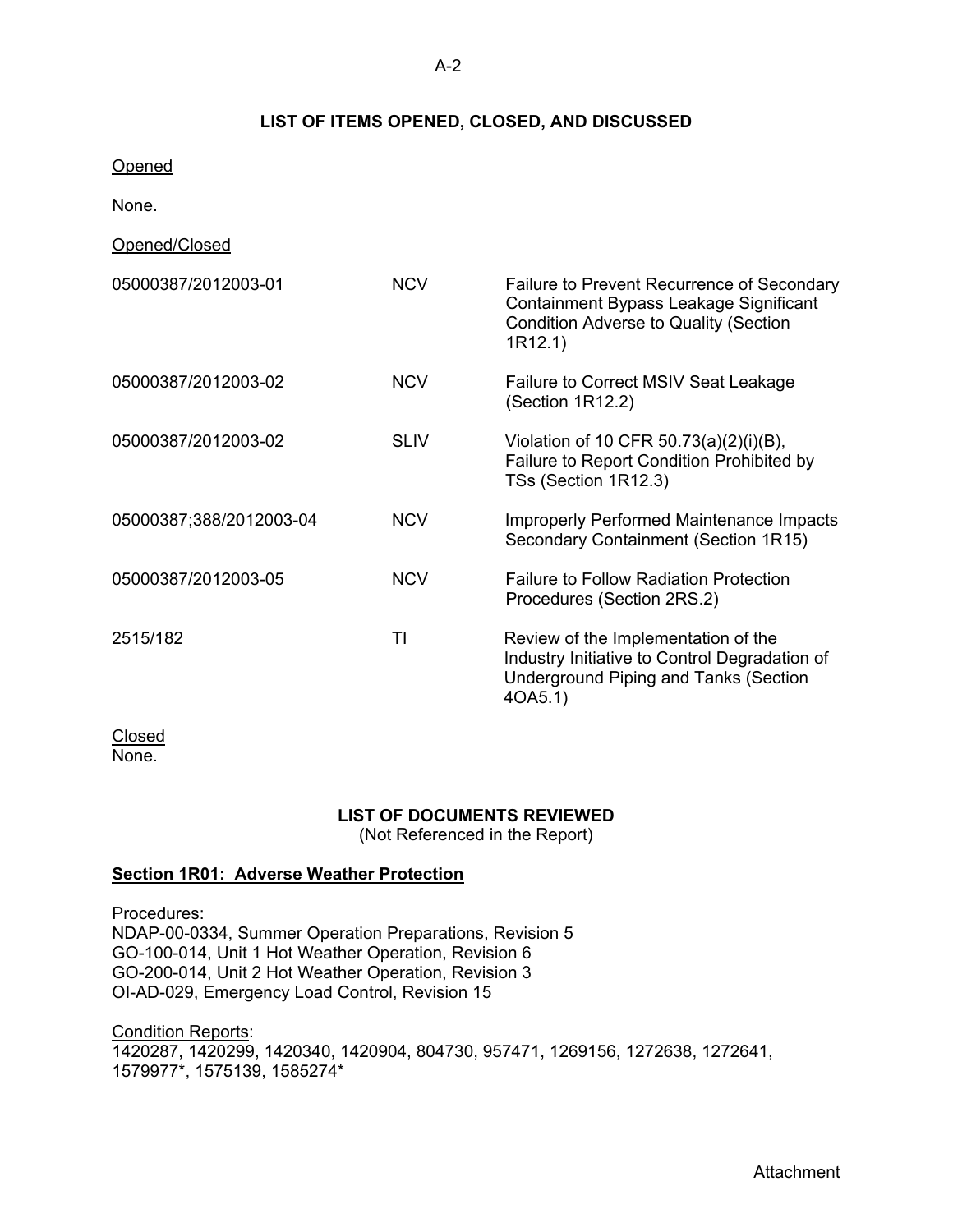Miscellaneous: Information Notice (IN) 93-17

#### **Section 1R04: Equipment Alignment**

Procedures:

TP-135-011, Refuel Outage Decay Heat (DH) Removal and Tie in of the SDHR Temporary Cooling Equipment, Revision 9 ON-135-001, Loss of FPC Coolant Inventory, Revision 33 OP-149-003, RHR Operation in FPC Mode, Revision 23 OP-011-001, SDHR System, Revision 23 CL-149-0019, Unit 1 RHR System Common, Revision 6 CL-149-0018, Unit 1 RHR System Common, Revision 17 CL-149-0011, Unit 1 RHR System Division I, Revision 14 CL-149-0017, Unit 1 RHR System Common, Revision 6 CL-149-0012, Unit 1 RHR System Division I, Revision 22 CL-149-0011, Unit 1 RHR System Division I, Electrical, Revision 12 CL-149-0018, Unit 1 RHR System Common, Mechanical, Revision 12 OP-149-001, RHR System, Revision 41 CL-149-0012, Unit 1 RHR System Division I, Mechanical, Revision 17 CL-149-0013, Unit 1 RHR System Division I, Mechanical, Revision 7 CL-251-004, Unit 2 Core Spray System Division 2, Electrical, Revision 7 CL-251-005, Unit 2 Core Spray System Division 2, Mechanical, Revision 13 OP-024-001, Diesel Generators, Revision 63 SO-024-001A, Monthly DG 'A' Operability Test, Revision 9 CL-024-0011, DG 'A' Electrical CL-024-0012, DG 'A' Mechanical

#### Condition Reports (\* NRC identified):

1552014\*, 1552242, 1545605, 1551888, 1551515, 1550357, 1550333, 1550355, 1545967, 1384196, 1383755, 1380166, 1391729, 1397048, 1554956\*, 1554355\*, 1554340\*, 1554373\*, 1554253, 1516699, 1550577, 1561863, 1562427, 1562978, 1563193, 1568346, 1570173, 1592499\*, 1592498\*, 1592572\*

#### Calculations:

EC-STRV-2018, EDG Structure

#### Drawings:

M-1536, Sheet 1, SDHR, Revision 0 M-110, Sheet 1, "Unit 1 P&ID Service Water (SW)," Revision 43 M-187, Sheet 1, "Unit 1 P&ID RB Chilled Water," Revision 45 M-146, Sheet 1, "Unit 1 P&ID CRD Part A," Revision 40 E-105951, Sheet 1 of 5 and Sheet 2 of 5, Unit 2 M-151, Sheet 1, "Unit 1 RHR," Revision 66 M-151, Sheet 2, "Unit 1 RHR," Revision 53 M-2152, Sheet 1, Unit 2 P&ID Core Spray, Revision 27

Miscellaneous:

LO 11-001-1524634-0 and 55-001-1525914-0 EC-070-0526, "SGTS Drawdown Analysis," Revision 2 TM-OP-049-ST, RHR System Training Student Text, Revision 7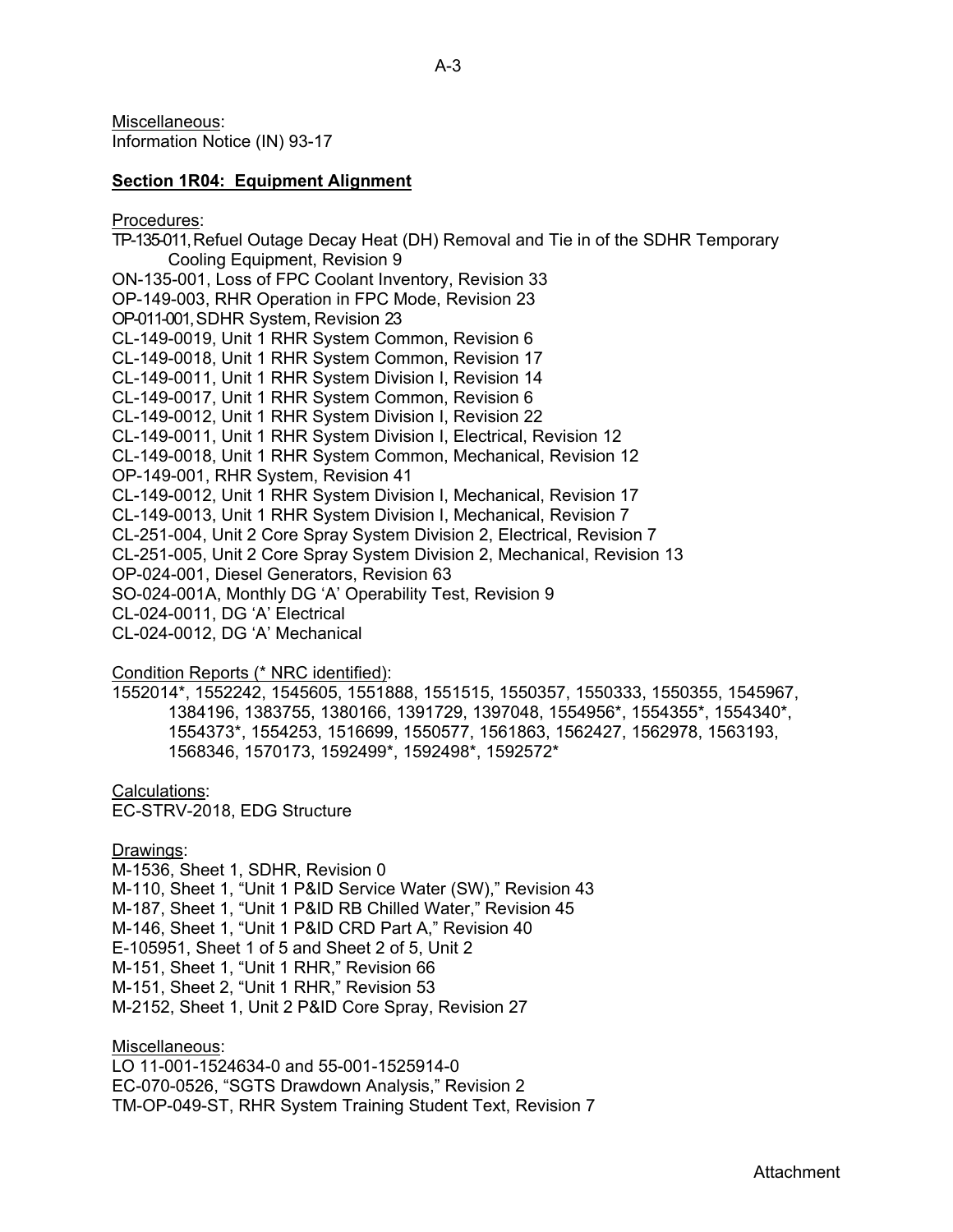## **Section 1R05: Fire Protection**

Procedures: FPP-113, Condenser Mezzanine (I-211) Fire Zone 1-33C, Elevation 699', Revision 1 FPP-113-100, Drywell (I-400), I-516, I-607) Fire Zone 1-4F, Elevation 704' thru 807', Revision 3 FPP-213-248, Containment Access Area (11-401) Decontainment Station (11-404-405) Revision 5 FPP-213-250, Switchgear Rooms (11-406-407) Fire Zone 2-4 C/D, and Fire Zone 2-4A-N,W,S, Elevation 769', Revision 6 FP-013-189, DG Bay 'A', Fire Zone 0-41A, Revision 4 FP-013-192, DG Bay 'B', Fire Zone 0-41B, Revision 4 FP-013-195, DG Bay 'C', Fire Zone 0-41C, Revision 5 FP-013-198, DG Bay 'D', Fire Zone 0-41D, Revision 4 FP-213-239, RCIC Pump Room (II-12) Fire Zone 2-1D, Elevation 645'-0", Revision 7

Condition Reports (\*NRC identified): 1580221\*, 1579996\*, 1579998\*

Work Orders: 1531079, 1222631

Miscellaneous: 2-TR-12-0106

#### **Section 1R06: Flood Protection Measures**

Procedures:

NDAP-QA-0409, Door, Floor Plug, and Hatch Control, Revision 8 OP-269-004, Liquid Radwaste Collection, Revision 16

Condition Reports (\* NRC identified): 1547251, 1547252, 1546931, 1569952\*

Work Orders: 1548043, 1547153, 1548319, 520928, 1235513, 1548312, 1332442

Drawing: M-2161, Unit 2 Liquid Radwaste Collection, Revision 29

Miscellaneous: EC-RISK-0539, Internal Flooding Analysis for PRA, Revision 1

## **Section 1R7: Heat Sink Performance**:

Condition Reports: 1566034, 1564501

Work Orders: 1286759, 1261349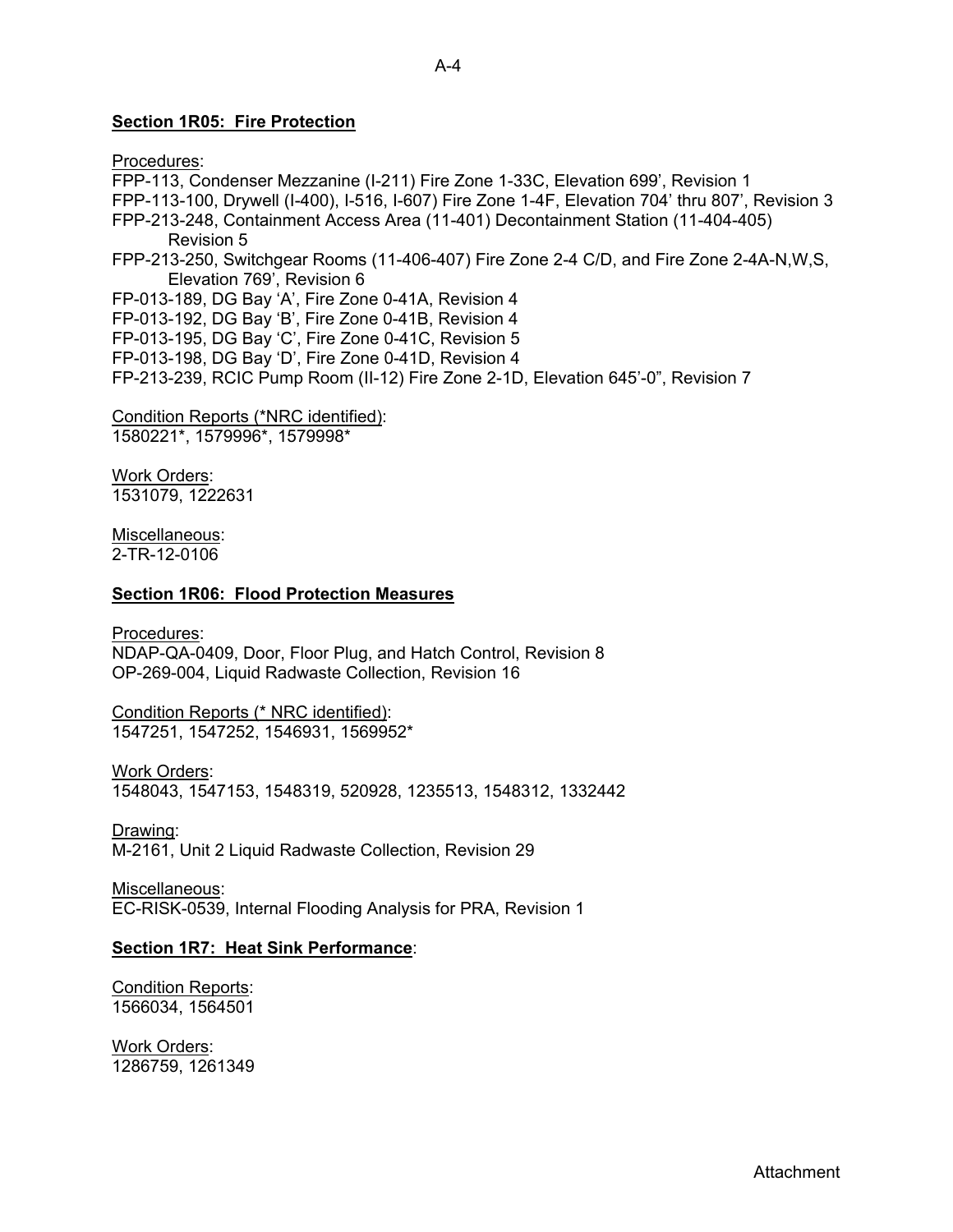## **Section 1R08: Inservice Inspection Activities**

Procedures:

- NDE-LP-001, Color Contrast Liquid Penetrant Examination, Revision 4
- NDE-MT-001, Wet and Dry Magnetic Particle Examination, Revision 5
- NDE-UT-001, Manual Ultrasonic Examination of Austenitic Pipe Welds, Revision 10
- NDE-UT-002, Manual Ultrasonic Examination of Ferritic Welds, Revision 6

NDE-VT-001, Procedure to Visually Determine Condition of Component, Revision 4

NDE-VT-003, Visual Examination VT-3, Revision 9

NDE-VT-005, Underwater Remote Visual Examination of RPV Internals, Revision 8 NEPM-QA-1165, RPV Internals ISI Examinations, Revision 6

- MT-AD-522, Repair, Alteration and Replacement of ASME Components, Revision 10
- NDAP-QA-1214, Nuclear Program for ASME Code, Section XI Repair or Replacement, Revision 8

Condition Reports: 1552937, 1553985, 1554270, 1554279, 1554308, 1554267,

Work Orders: 1408700, 1466113, 1372552, 1466070

Miscellaneous:

PT-12-001, Liquid Penetrant Test Results of Four Integrally Attached Pipe Lugs RCIC System MT-12-001, Magnetic Particle Test Results of Three Welds Attaching Pipe to CS Pump BOP-PT-11-323, Liquid Penetrant Test Results of Repaired Steam Leak on Valve HV10111 UT-12-031 Ultrasonic Test Results of Piping Replacement of HPCI Piping Weld Procedure Specification (WPS) N-A-IA-MA-11, Manual Gas Tungsten (GTAW) and

Shielded Metal (SMAW) Welding of Carbon Steel, Revision 9 WPS N-A-IA-MA-88, GTAW and SMAW Welding of Stainless Steel, Revision 5 PQR 02-01, Weld PQR for N-A-IA-MA-11 PQR 82-05, Weld PQR for N-A-IA-MA-88

## **Section 1R11: Licensed Operator Requalification Program**

Procedure:

GO-100-002, "Plant Startup, Heat and Power Operation," Revision 72

Condition Report (\* NRC identified): 1589204

Miscellaneous: Startup Control Rod Sequence dated May 11, 2012 Simulator Scenario OP002, 12-04-01A, June 25, 2012, Revision 0 EP-PS-126-7, Tab 7, Emergency Notification Report, June 25, 2012

## **Section 1R12: Maintenance Effectiveness**

Condition Report: 1581998\*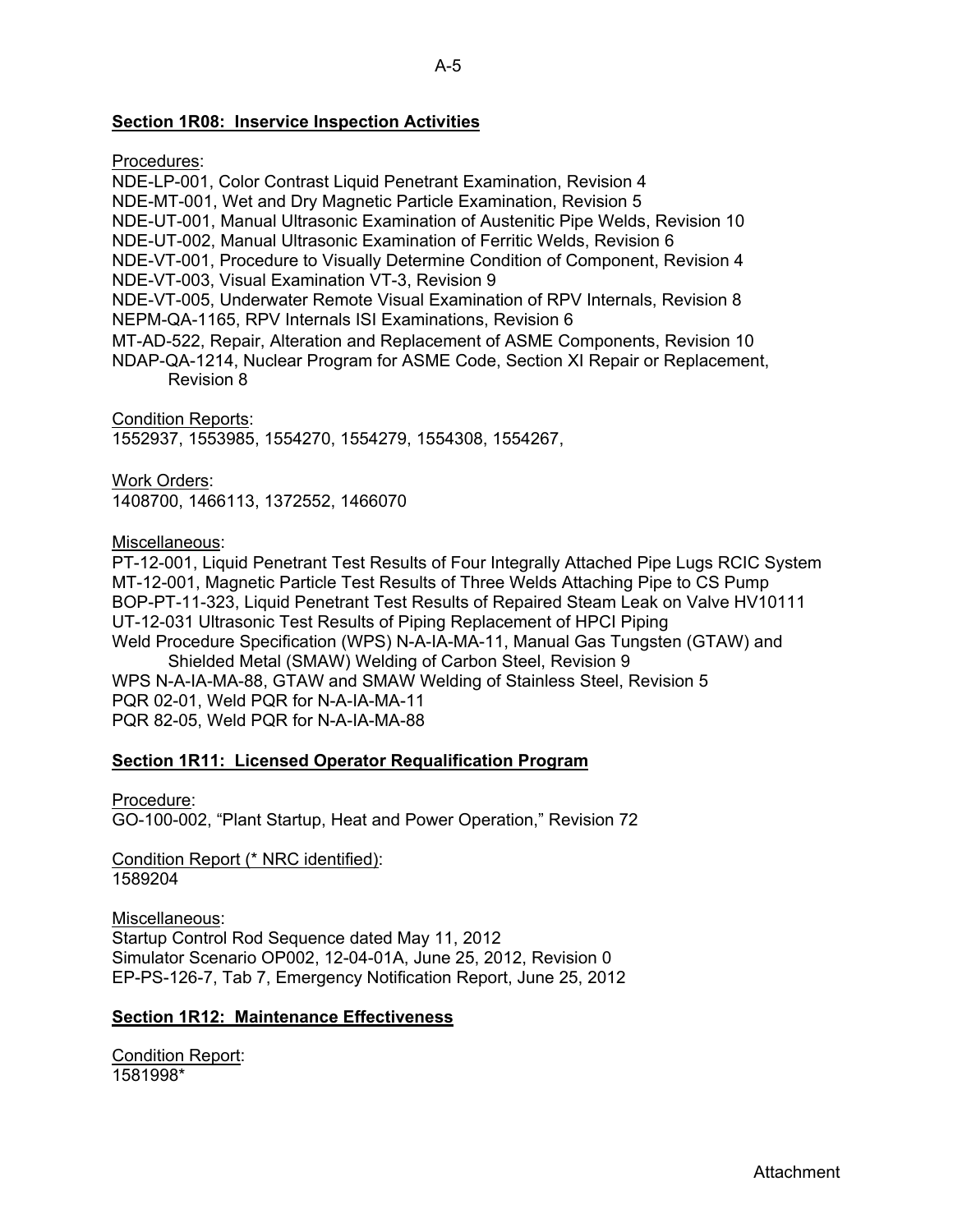## **Section 1R13: Maintenance Risk Assessments and Emergent Work Control**

#### Procedures:

ME-0RF-160, Reactor Recirculation Outlet Nozzle and JP Plug Installation and Removal, Revision 8

ME-1RF-102, JP Disassembly/Reassembly, Revision 2

NDAP-QA-0326, Operations with Potential for Drawing Reactor Vessel, Revision 12

## Condition Reports:

1547517, 1548034, 1554927, 1553985, 1553583, 1553585, 1553586, 1553587, 1552938, 1552694, 1552653, 1552342, 1552543, 1552343, 1552575, 1527693, 1551775, 1551918, 1548100, 1544275, 1574391\*, 1560885\*, 1560887\*, 1567787\*, 1568467\*, 1563578, 1244620, 1510028, 1500306, 1121863, 1300210, 1497853, 1565814, 1579347\*

Work Order: 1555821

Miscellaneous: Unit 2 Risk Profile for 1A201 4kV Bus Outage 50.59 SD 61031 ML11277A279 (EGM-11-003) EC-RISK-1097, Risk Assessment and Requirements for JP Removal/Repairs, Revision 4

## **Section 1R15: Operability Evaluations**

Procedures:

TP-105-006, "Load Center 1B210 Outage Coordination Procedure," Revision 7 EO-100-103, Primary Containment Control, Revision 9 ON-100-009, "Control Room Evacuation," Revision 24 OP-149-0859, "Appendix R Analysis for a Control Room Fire," Revision 24 NDAP-QA-0312, Control of LCOs, TROs, and SFDP, Revision 16

## Condition Reports (\* NRC-identified):

1555821, 1559725, 1558743, 1558754, 1558783,1556620, 1556337, 1559401, 1559601, 559391, 1573977, 1551474, 1572814, 1249170, 1579347\*, 1551282, 1551325, 1556505, 1569959, 1570043, 1551351, 1551542, 1561863, 1563021, 1561863, 1562195, 1562305, 1562800, 1584874, 1584930, 1591382\*, 333189, 1560235, 1567683, 1560298\*, 1558764, 1558718, 1558992, 1514040, 1560298, 1597637, 1595276

Work Orders: 1305834, 1551325, 1551337

#### Drawings:

C-331, Sheet 1, Units 1 and 2 RB Primary Containment General Arrangement, Revision 10 C-1932 Sheet 4, Reactor/Primary Containment Composite Overview, Revision 1 FF-105801, Sheet 4A, DG Control Schematic Starting Sequence, Revision 1 FF-105801, Sheet 5A, DG Control Schematic Starting Sequence, Revision 0 M-151, Sheet 1, "Unit 1 P&ID RHR," Revision 66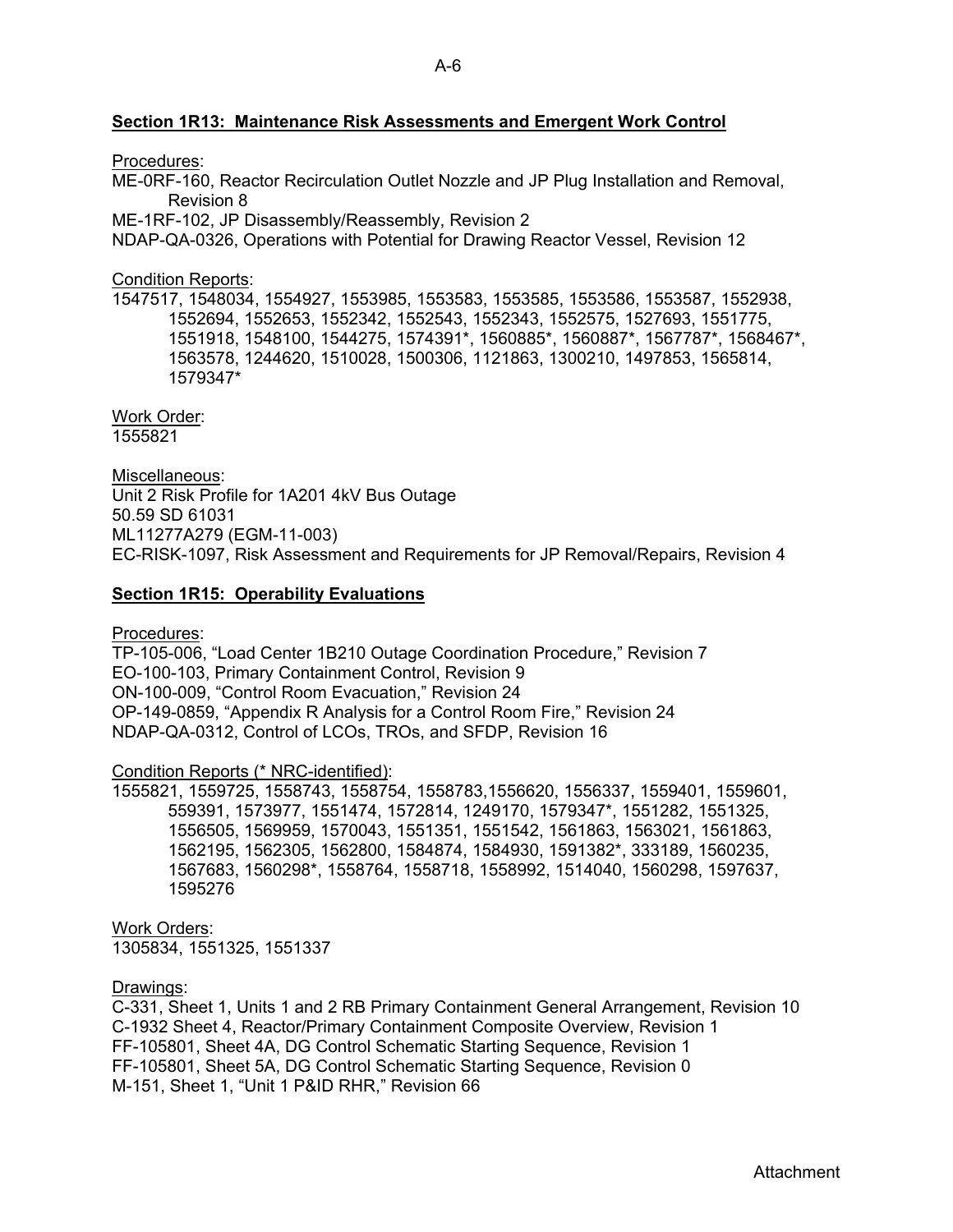C-283, Sheet 1, "SSES Units 1 and 2 RB Liner Rate Suppression Chamber Details," Revision 14

Miscellaneous:

- EC-070-1023, Air In-Leakage into Secondary Containment through an Open Unit 1 MSIV and Turbine Stop Valve, Revision 0
- EC-SQRT-1378, "Stress and Seismic Analysis of Recirculation Section Piping Plug for SSES 50.59 SD 01031, PCWO 737813, 1255497, and 1367983, Revision 0

NL-00-008, Reactor Recirculation Outlet and JP Plugs 50.59 SE, Revision 1

- EGM, "Dispositioning Boiling Water Reactor Licensee Noncompliance with TS Containment Requirements during Operations with a Potential for Draining the Reactor Vessel," ML11251A230
- MFP-QA-5250, Control Structure PLRT and RB NLRT Boundary Breaches and Penetration Seals, Revision 9

Outage Logs for April 17, 2012

PLA-6817, License Amendment Request for TS 3.8.7 and 3.7.1, dated March 8, 2012

- PLA-6148, License Amendment Request for TS 3.8.1
- E-103, Sheet 3, "Schematic Diagram 4.16 kV Bus 1A Incoming Feeder Breaker from ESS Trans 201 – Unit 1" EDCN 15
- E-103, Sheet 2, "Unit 1 Schematic Diagram 4.16 kV Bus 1A Auxiliary Relay Control," Revision 29
- FSAR Text 3.8

Unit 1 Operator Logs for April 18, 2012 FSAR 7.4.1.3 FSAR 8.2, 6.3

TS 3.6.4.1, 5.5.11

NUREG-1022, Revision 2

## **Section 1R18: Permanent Plant Modifications**

Procedure:

OP-249-003, "RHR Operation In Fuel Pool Cooling Mode," Revisions 0 and 22

Condition Reports (\* NRC identified):

1243436, 1558977, 1561772\*, 1559279\*,1557122, 1557256, 1556647, 1556576, 1558318, 1557485, 1556044, 1557457

Calculations:

IDCN 35 for EC 1386053 EC-1386053, Install Two New SCBL Test Boundaries on Unit 1 RHR System EC-1589495, Modify VRR-B31-1 Decontamination Connection, Revision 2 EC-1590173, Modify VRR-B31-2 Decontamination Connection, Revision 1

Drawing: M-151, RHR, Revision 64

Miscellaneous: FSAR Table 6.2-15 50.59 SD 01143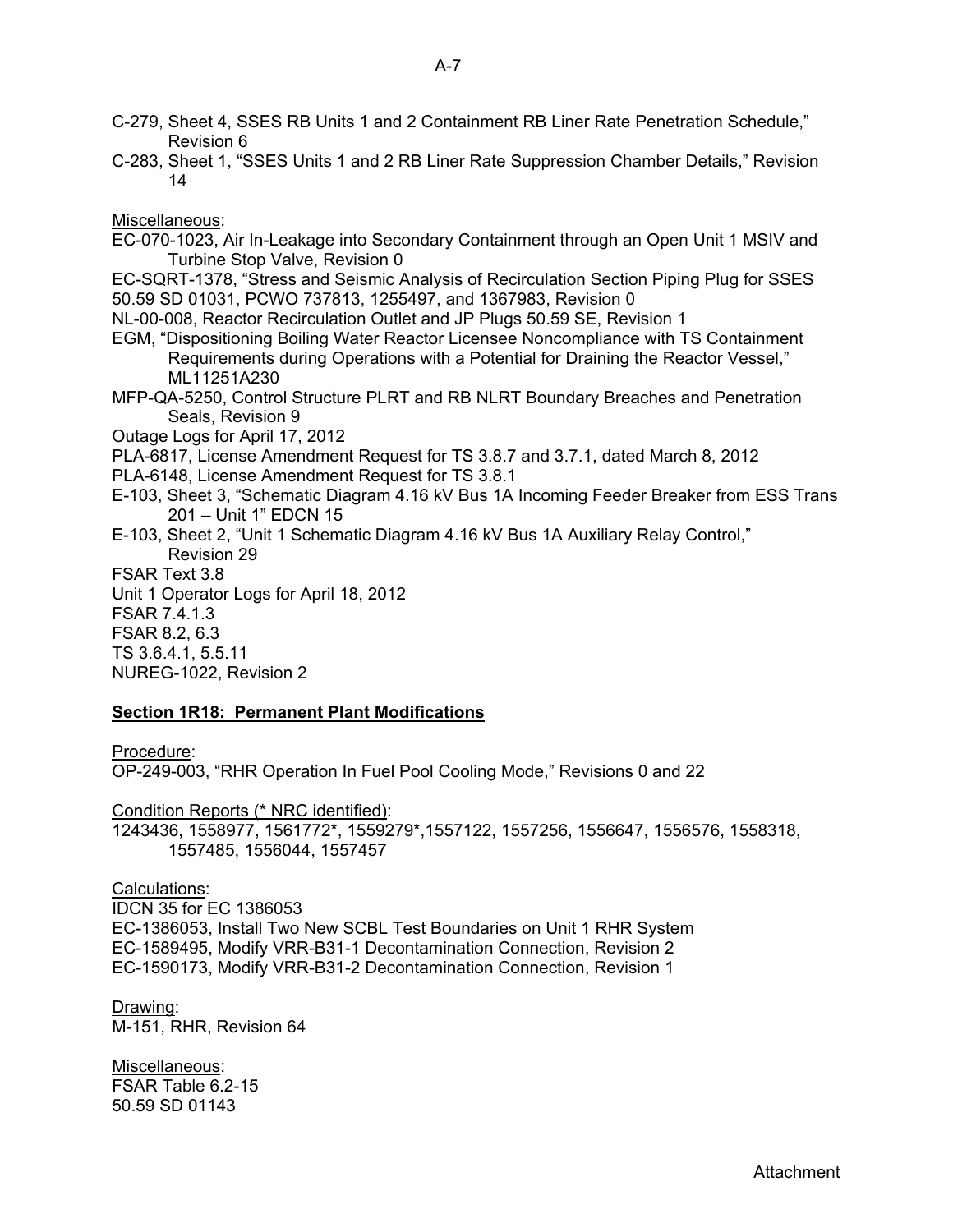LDCN 4965, Discussion for the Temporary SDHR and RBCW SCIVs and Pipe Breaches LDCN 4977, Install Two New SCBL Test Boundaries on Unit 1 RHR System P49.1, RHR System Pre-Startup Testing, Revision 2 50.59 SD 01223

#### **Section 1R19: Post-Maintenance Testing**

#### Procedures:

ON-135-001, Revision 33

ME-1RF-004, Reactor Cavity Inflatable Seal Tests, Revision 7

ME-ORF-100, Reactor Cavity Seal Ring Replacement, Revision 7

MT-GE-014, GE DC Switchgear Inspection and Breaker Maintenance, Revision 22

TP-149-080, "Initial Start and Run-in of New or Repaired RHR Pump Motor," Revision 2

SO-149-802, "Quarterly RHR System Flow Verification Division II," Revision 21

TP-164-044, "Maintenance Run of the 1A Reactor Recirculation M/G Drive Motor 15134A," Revision 2

SO-027-001B, "BEGD Surveillance," Revision 9

OP-027-001, "EDGs," Revision 63

TP-164-045, Local System Leakage Test of Reactor Recirculation LOOPs A and B, Revisions 0, 1, and 2

#### Condition Reports (\*NRC-identified):

1550753, 1550753, 1572695\*, 1572698\*, 1310481, 1554977, 1559891, 1554977, 1562375\*, 1562001\*, 1310042, 1564793, 1530699, 1554062, 1554073, 1549781, 1548437, 1545998, 1545574, 1545529, 1583531, 1583529, 1582935, 1581007, 1581034, 1579496, 1578569, 1578492, 1581722, 1517794, 1517792, 1437492, 1591938\*

## Work Orders:

1279937, 1551033

## Work Requests:

M80270, 576239, 1551038, 1551123, 1441235, 1282544, 1283711, 1282185

Drawings:

C-392, Sheet 1, Reactor Cavity Seal Ring, Revision 14

- C-392, Sheet 2, Primary Containment Reactor Cavity Seal Details and Specification Requirements, Revision 0
- M-153, Sheet 2, Fuel Pool Cooling and Clean-Up

## Miscellaneous:

EC-035-0528, Evaluation of NCR 98-085 for Reactor Cavity Seals Service Life IE-Bulletin 84-03 IERP 85011 PLIS 18928 GES-6000A EC-1 Series Trip Device RSCN 82-733 IDM 262, 125 VDC and 250 VDC Load Centers, Revision 13 E-11, Sheet 1, Single Line Meter and Relay Diagram 125 and 250 VDC System, Revision 19 EC-SOPC-0504, Relay Setting for RCIC and Isolation Valves, Revision 0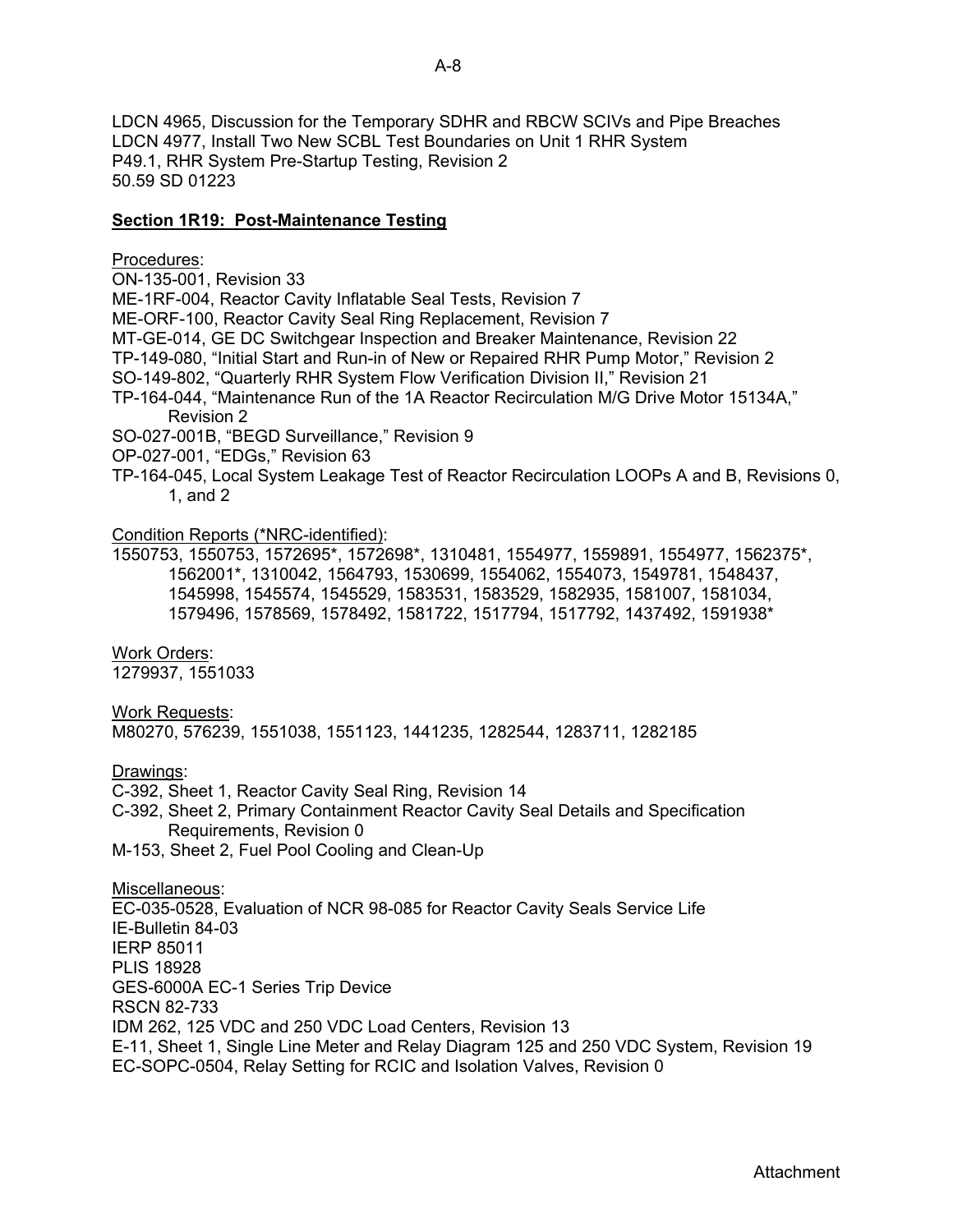## **Section 1R20: Refueling and Other Outage Activities**

Procedures:

GO-100-010, Emergency Core Cooling System (ECCS)/DH Removal in Mode 4, 5, or Defueled GO-100-005, Plant Shutdown to Hot/Cold Shutdown, Revision 53 GO-100-006, Cold Shutdown, Defueled and Refueling, Revision 45 SI-251-301, Quarterly Calibration of Drywell Pressure Channels, PS-E11-2N011A,B,C,D (Core Spray, HPCI, LPCI Permissive), Revision 17 TM-OP-024A-ST, EDG E, Revision 10 SO-024-014, Monthly DG 'E' Operability Test, Revision 33 GO-100-002, "Plant Startup, Heatup and Power Operation," Revision 72 GO-100-012, "Power Maneuvers," Revision 41 GO-100-002, Plant Startup, Heatup and Power Operation, Revision 76 Condition Reports (\*NRC identified):

1552014\*, 1552361\*, 1554955\*, 15555316, 1555966\*, 1555935\*, 1572575\*, 1575799\*, 1578209\*, 1581148, 1585430\*, 1585470\*, 1585851, 1587637, 1585329, 1587971\*, 1593077, 1592584\*, 1593069\*, 1593070, 1593074, 1593513\*, 1593517, 1593080, 1593073, 1593085\*, 1593086\*, 1593088\*, 1593090\*

Miscellaneous:

NFE-1-18-002, Unit 1 Cycle 18 Core Map U1C18 Core Verification Videos Startup Control Rod Sequence Unit 1, Cycle 1 Sequence A2, dated June 22, 2012

## **Section 1R22: Surveillance Testing**

Procedures: SE-159-027, "LLRT of Feedwater Line B Penetration Number X9B and Check Valve Operability Tests (SCBL)," Revision 19 TM-OP-024-ST, "EDGs A-D," Revision 9 FSAR 9.5.6.4, 8.3.1.4.11.2, 8.3.1.4.11.4 FSAR Chapter 14 SR 3.8.1.7 SO-024-001B, Monthly DG 'B' Operability Test, Revision 9 SE-100-007, "ESW/RHRSW Functional Test at 1C201B," Revision 7 SO-253-004, "Quarterly SBLL Flow Verification," Revision 37 ST-6-041-202-2, MSIV Cold Shutdown Valve Test, Revision 19 SO-284-006, MSIV Stroke Timing, Revision 3 SO-184-006, MSIV Stroke Timing, Revisions 3 and 4 SO-216-A03, Quarterly RHRSW System Flow Verification Division I

Condition Reports (\* NRC identified):

1553976\*, 1553975\*, 1526185, 1554881\*, 1551282, 1573993, 1575066, 1573969, 1573725, 1573732, 1579029\*, 1579028\*, 1578931, 1550609, 1576373\*, 1585302

Work Orders:

1536622, 645054, 776896, 815791, 856001, 1062237, 1172419, 727057, 758055, 913780, 991462, 1063656, 1266836, 1307688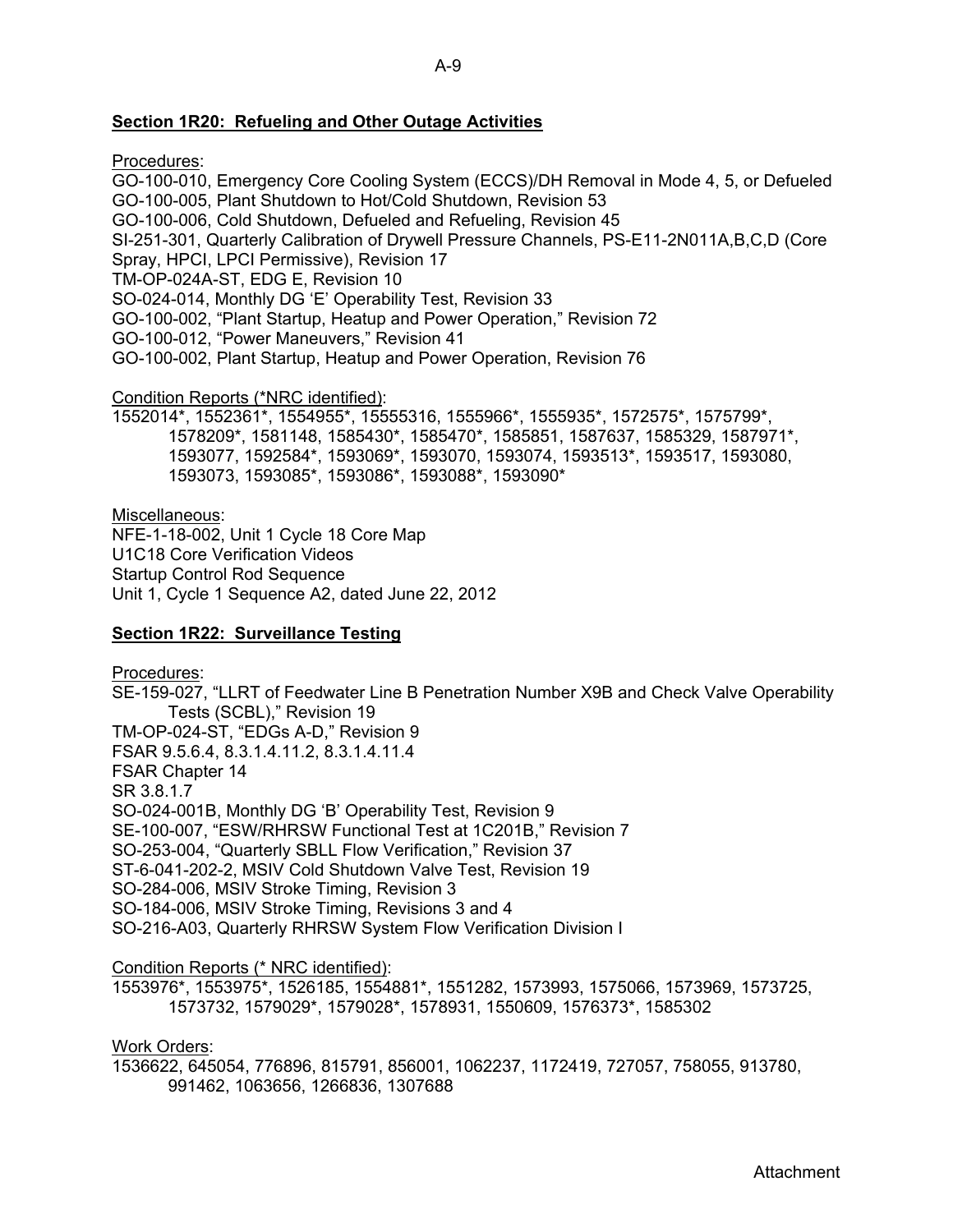Drawings:

E-146, Sheet 4, "Common Schematic Diagram ESW Pump B," Revision 37 J-111, Sheet 2A, "Common Logic Diagram ESW System LOOP B ESW Pumps," Revision 5 E-146, Sheet 7, "Common Seismic Diagram ESW Pump D," Revision 23 E-146, Sheet 8, "Common Seismic Diagram ESW Pump 0P504D," Revision 40

Miscellaneous: LDCN 4984, "Change to TS Bases Section 3.6.4.2" RG 1.108 ASME O & M Code 3521(c) SSES-Inservice Test (IST) PLN-200.0 NUREG-1482, Guidelines for ISI at Nuclear Power Plants, Revision 1 EC-083-0518, MSIV Stroke Time Testing – Adjustment Factor, Revision 0 IR 05000353/2003003 LERS 05000353/2002-03-002, 05000237/2011-003-00 IN-97-16, Preconditioning of Plant SSCs Before ASME Code IST or TS Surveillance Testing IERP 97061, Preconditioning of Plant SSCs Before ASME Code IST or TS Surveillance Testing

## **Section 1EP4: Emergency Action Level and Emergency Plan Changes**

Procedure:

EP-TP-001, "EAL Classification Levels," Revision 5

## **Section 2RS1: Radiological Hazard Assessment and Exposure Controls**

Procedures:

HP-AL-400, RWP ALARA Reviews and Evaluations, Revision 16

HP-TP-310, Barricading, Posting and Labeling, Revision 39

HP-TP-311, Locking and Key Control, Revision 33

HP-TP-602, Free Release Surveys, Revision 30

NDAP-QA-0627, Radioactive Contamination Control, Revision 32

Work Orders:

- 2012-1001, RPV Disassembly, Fuel Moves and General Refuel Floor Work Activities, Revision 000
- 2012-1002, ISI (In Service Inspection) (In Vessel, Dryer, Separator); CRB, and LPRM (Low Power Radiation Monitor) Exchange, Revision 000

2012-1306, General Entry/ Work in the Drywell, Revision 000

2012-1320, Scaffolding Work in the Drywell, Revision 000

2012-1372, ISI: Piping/Hangers/Erosion Corrosion outside of Bio-shield (Nozzle) Doors and N9 Nozzle (Inside Nozzle Door), Revision 000

Miscellaneous:

UNIT 1 Drywell, March 31, 2012

UNIT 1 Drywell 779, March 31, 2012

- UNIT 1 Drywell 767, April 1, 2012
- UNIT 1 Drywell 752, April 1, 2012
- UNIT 1 Drywell 738, April 1, 2012
- UNIT 1 Drywell 719, April 1, 2012
- UNIT 1 Drywell 704, April 1, 2012
- UNIT 1 Drywell 704 Flush of 51A Valve, April 2, 2012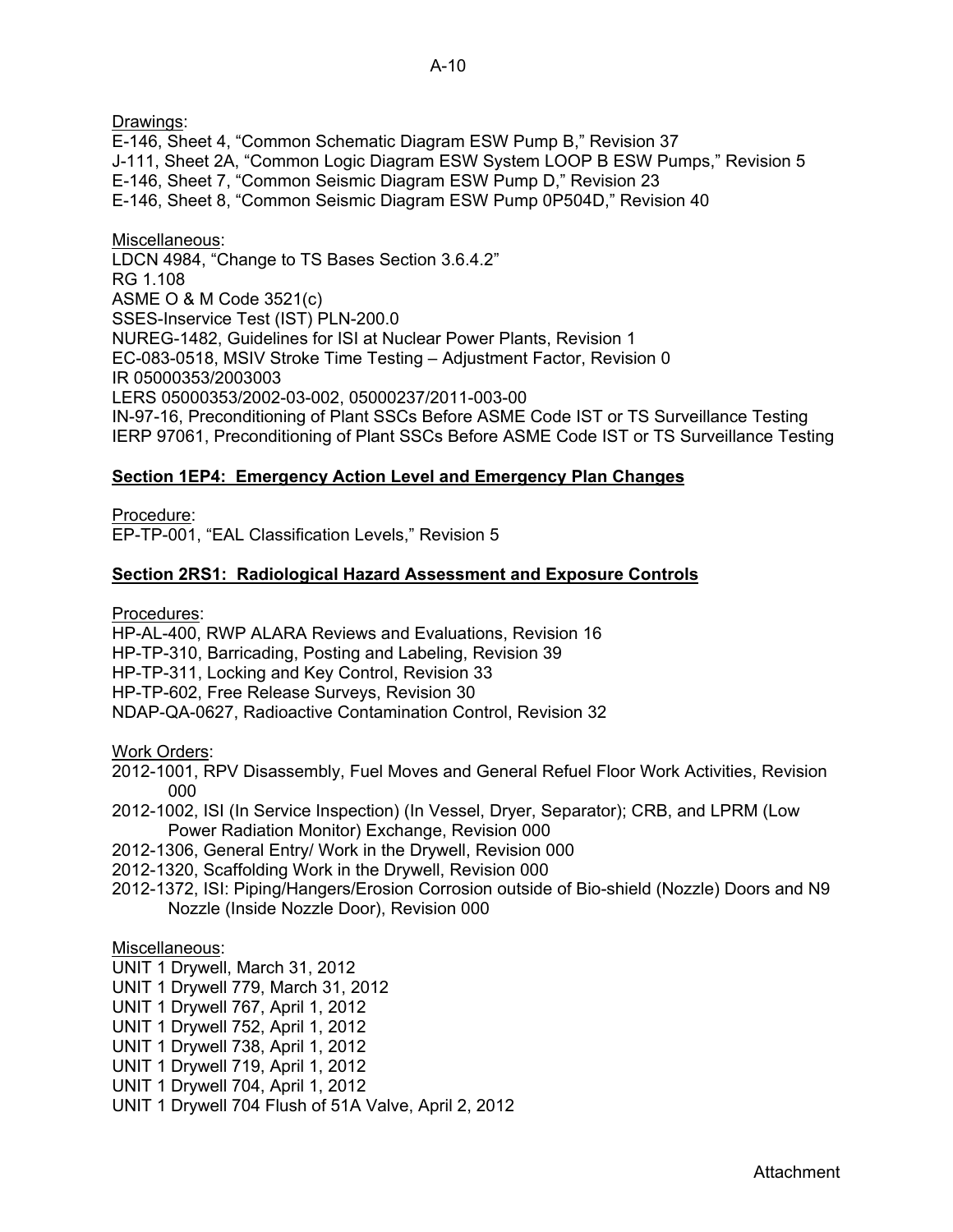UNIT 1 Drywell 738, April 1, 2012 UNIT 1 Drywell 752, April 1, 2012 UNIT 1 Drywell 767, April 1, 2012 UNIT 1 Drywell 704, April 2, 2012 UNIT 1 Drywell 704, April 8, 2012 UNIT 1 Drywell 704, April 9, 2012 UNIT 1 Drywell 719 Shoot Out Steel, April 6, 2012 UNIT 1 Drywell 719 Carousel/Chute/L/D Area, April 7, 2012 UNIT 1 Drywell Under Vessel, April 8, 2012 UNIT 1 Drywell 719 Carousel/Chute/L/D Area, April 10, 2012 UNIT 1 RB 719 CRD Repair, April 10, 2012 UNIT 1 CRDs, 54-31, 58-27, 46-19, April 10, 2012, Time not provided UNIT 1 CRDs, 7776, 7805, 5465, 9171, April 10, 2012 UNIT 1 CRDs, 7772, 4353, 9488, 8177, April 10, 2012 UNIT 1 CRDs, 5431, 5827, 4619, 3819, April 10, 2012 UNIT 1 CRDs, 4611, 3023, 0223, 0227, April 11, 2012 UNIT 1 CRDs, 3851, 4255, 5443, 5835, April 11, 2012 UNIT 1 RB 719 CRD Repair, April 11, 2012 UNIT 1 CRDs, 02-27, 38-51, 42-55, 54-43, April 11, 2012 UNIT 1 CRDs, 38-19, 46-11, 30-23, 02-23, April 11, 2012 UNIT 1 CRD, 58-35

## **Section 2RS2: Occupational ALARA Planning and Control**

#### Procedures:

NDAP-QA-1191, ALARA Program and Policy, Revision 14 HP-AL-400, RWP ALARA Reviews and Evaluations, Revision 16

Work Orders/ ALARA Review:

2012-1001, 2012-1002, 2012-1003 Refuel Floor Activities 2012-1350, CRD Rebuild Room 2012-1351, CRD Rebuild Room; CRD Exchange 2012-1352, Under Vessel Preparation Work 2012-1353, CRD Exchange; Under Vessel Work 2012-1320, Scaffolding Work in the Drywell 2012-1372, ISI

Miscellaneous: Station ALARA Committee Meeting Minutes, January 30, 2012 Station ALARA Committee Meeting Agenda, January 30, 2012, February 13, 2012, March 12, 2012, March 14, 2012

#### **Section 2RS3: In-Plant Airborne Radioactivity Control and Mitigation**

Procedures:

HP-TP-720, Airborne Concentration Sampling and Evaluation, Revision 38 HP-TP-721, Gamma-to-Alpha Ratio Determinations, Revision 10

Work Orders: 1351, CRD Exchange, Bullpen, April 10, 2012 1351, CRD Exchange, CRD Room at Spud, April 10, 2012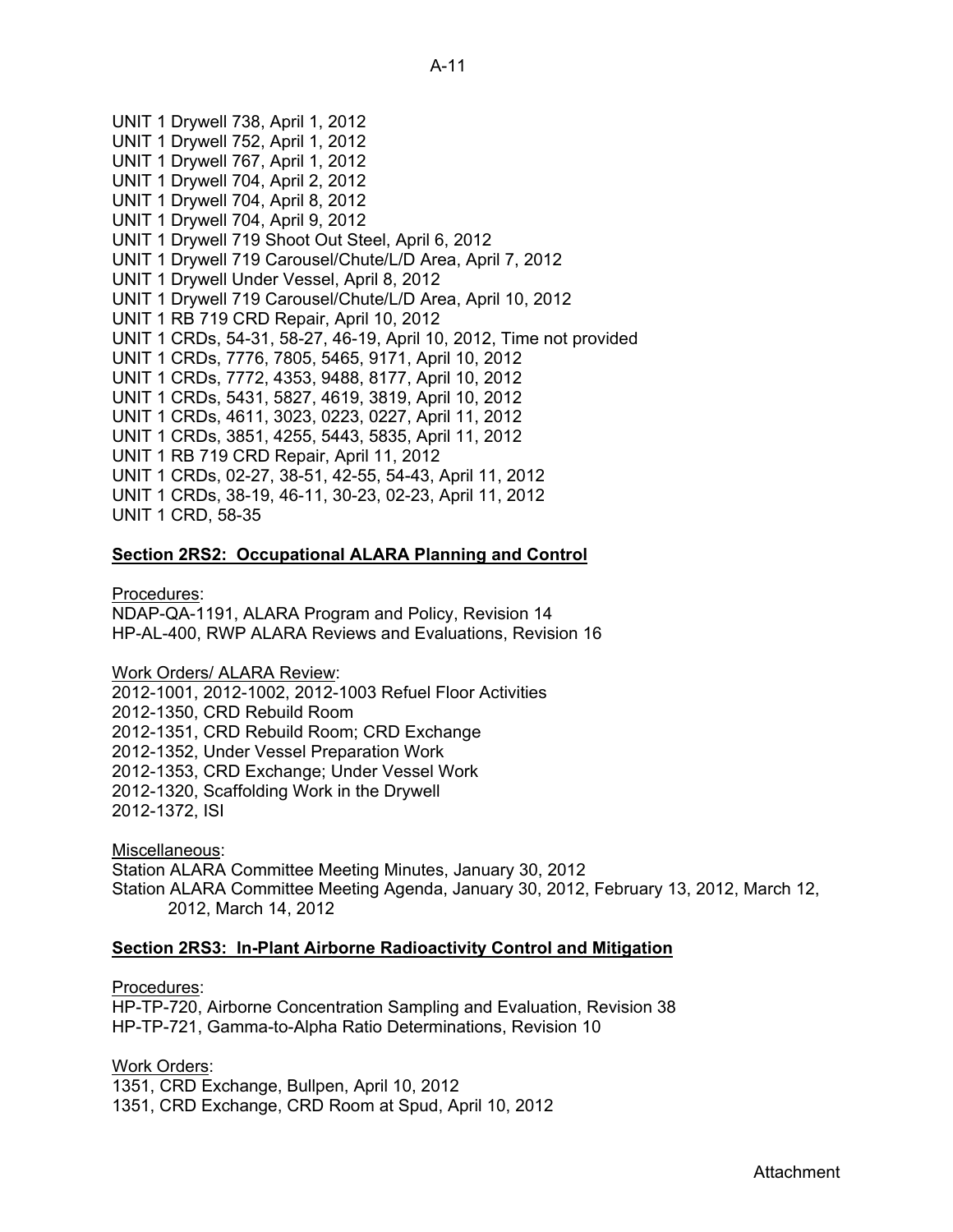1351, CRD Exchange, CRD Room at Flange, April 10, 2012 1351, CRD Exchange, CRD Room at Spud, April 10, 2012 1351, CRD Exchange, Bullpen, April 10, 2012 1351, CRD Exchange, CRD Room at Flange, April 10 1351, CRD Exchange, Bullpen, April 10, 2012 1351, CRD Exchange, CRD Room, April 10, 2012 1351, CRD Exchange, Bullpen, April 11, 2012 1351, CRD Exchange , CRD Room, April 11, 2012 1352, Relamp/Add External Cords, Under Vessel, April 4, 2012 1352, Verify Tags, Under Vessel, April 5, 2012 1352, Under Vessel, April 5, 2012 1352, Under Vessel, April 6, 2012 1352, Under Vessel, April 6, 2012 1352, Pull Shoot Out Steel, Under Vessel, April 6, 2012 1352, Pull Shoot Out Steel, Under Vessel, April 6, 2012 1352, Grab Sample (Backup), Under Vessel, April 6, 2012 1352, Pull Shoot Out Steel, Under Vessel, April 7, 2012 1352, GE CRD Laydown, April 7, 2012 1352, GE Under Vessel, April 7, 2012 1352, Pull Shoot Out Steel, Under Vessel, April 7, 2012 1352, Stack Shoot Out Steel Under Vessel, April 7, 2012l 1352, Uncoupling CRDs, Under Vessel, April 7, 2012 1352, Uncoupling CRDs, Under Vessel, April 7, 2012 1352, Prep & Staging for CRD Rmv, Under Vessel, April 7, 2012 1352, Uncoupling CRDs, Under Vessel, April 8, 2012 1353, De-Torque CRD, Under Vessel, April 10, 2012 1353, CRD Exchange, Under Vessel, April 10, 2012 1353, CRD Exchange, Under Vessel, April 10, 2012 1353, CRD Exchange, Under Vessel, April 10, 2012 1353, CRD Exchange, Under Vessel, April 11, 2012 1353, Torque CRDs, Under Vessel, April 11, 2012 1353, Torque CRDs, Under Vessel, April 11, 2012

## **Section 4OA1: Performance Indicator Verification**

Condition Reports (\* NRC identified):

1560195\*, 1357297, 1357373, 1517915, 1519893, 1473764, 1518018, 1357372, 1584156, 1514465, 1503444, 1300832, 1415683, 1591516, 1590559

Miscellaneous:

PL-NF-06-002, SSES Mitigating System Performance Index Basis Document, Revision 7 NEI-99-02, Regulatory Assessment Performance Indicator Guideline, Revision 6

## **Section 4OA2: Identification and Resolution of Problems**

Procedures:

SI-SO-006, Duties and Responsibilities of the Search Officer/Vehicle Escort Officer, Revision 45 ON-231-003, "ICS Component Failure(s)," Revision 3

ON-200-101, "Scram, Scram Imminent," Revision 23

ON-243-001, "Main condenser Vacuum and Offgas System Off-Normal Operation," Revision 32

ON-269-001, "Flooding In Turbine Building," Revision 5

ON-256-001, "Unanticipated Reactivity Change," Revision 23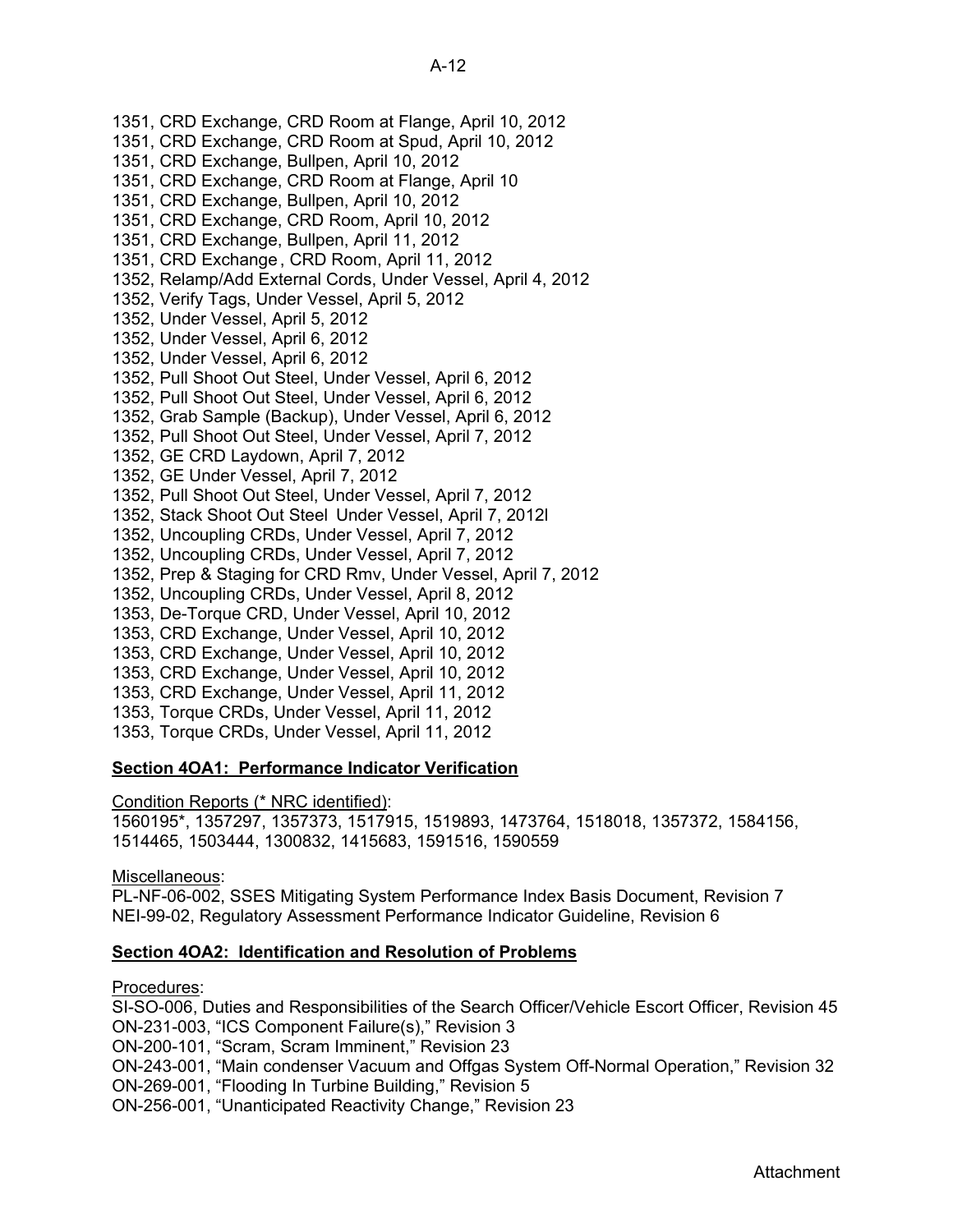ON-235-001, "Loss of Fuel Pool Cooling/Coolant Inventory," Revision 34

NDAP-QA-0710, "Station Trending Program," Revision 6

NDAP-00-0708, "Corrective Action Review Board," Revision 12

SO-054-A08, "Comprehensive ESW Flow Verification Loop A, Current Procedure," Revision 4

- SO-054-A08, "Comprehensive ESW Flow Verification Loop A, Upgraded Procedure," Revision 5 MT-093-001, "Low Pressure Turbine Disassembly Inspection and Reassembly, Current Procedure," Revision 5
- MT-093-001, "Low Pressure Turbine Disassembly Inspection and Reassembly," Upgraded Procedure," Revision 6

## Condition Reports (\* NRC identified):

1551279\*, 1555139\*, 1556927\*, 1556893\*, 1555748\*, 1544227\*, 1473771\*, 1494585\*, 1544227\*, 1473771\*, 1494585\*, 1570550\*, 1569952\*, 1584391\*, 1575176\*, 1585795\*, 1587831\*, 1591516\*, 1590559\*, 1461742, 1502875, 1543463, 1346952, 1346952, 1491612, 1346952, 1413375, 1413375, 1461612, 1389530, 1421356, 1421356, 1453671, 1431750, 1431750, 1532611, 1453725, 1453725, 1413375, 1602763\*, 1604800\*, 1602765\*, 1601760\*, 1603916\*

## Miscellaneous:

System Health Reports for September to December 2011, June to August 2011, January to May 2011, September to December 2010, May to August 2010, January to April 2010, September to December 2009, June to August 2009, January to May 2009

Operations Logs for Unit 1 and Unit 2

PPL Performance Metrics for May 2012

Station Quarterly Trend Report for 1<sup>st</sup> Quarter 2011through 1<sup>st</sup> Quarter 2012

Station PIIM dated May 30, 2012

SCCI Recovery Project Plan P.1(c) dated May 2012, Revision 2

NRC Inspection Report 50-387&388/2011003

NRC Inspection Report 50-387&388/2011403

NRC Inspection Report 50-387&388/2011004

NRC Letter

PPL Station Excellence Plan Procedure Upgrade Status dated July 2012

- NRC March 23, 2003, Annual Assessment Letter SSES (REPORT 50-387/03-01, 50-388/03-01)
- NRC August 27, 2003, Mid-Cycle Performance Review and Inspection Plan SSES Units 1 and 2

NRC March 3, 2004, Annual Assessment Letter – SSES (REPORT 05000387/2004001 AND 05000388/2004001)

## **Section 4OA3: Event Followup**

Procedure:

ON-149-001, Loss of RHR Shutdown Cooling Mode, Revision 25

## **Section 4OA5: Other Activities**

Procedures:

M-1001, Revision 1, External Surface Treatment of Underground Steel Pipe, Revision 1 C1011, Site Preparation and Earthwork, Revision 0 NSEP-QA-402, Underground Piping and Tanks Examinations, Revision 2 NSEP-QA-403, Underground Piping and Tanks Inspections, Revision 1 NSEP-QA-0483, Underground Piping and Tanks Program, Revision 4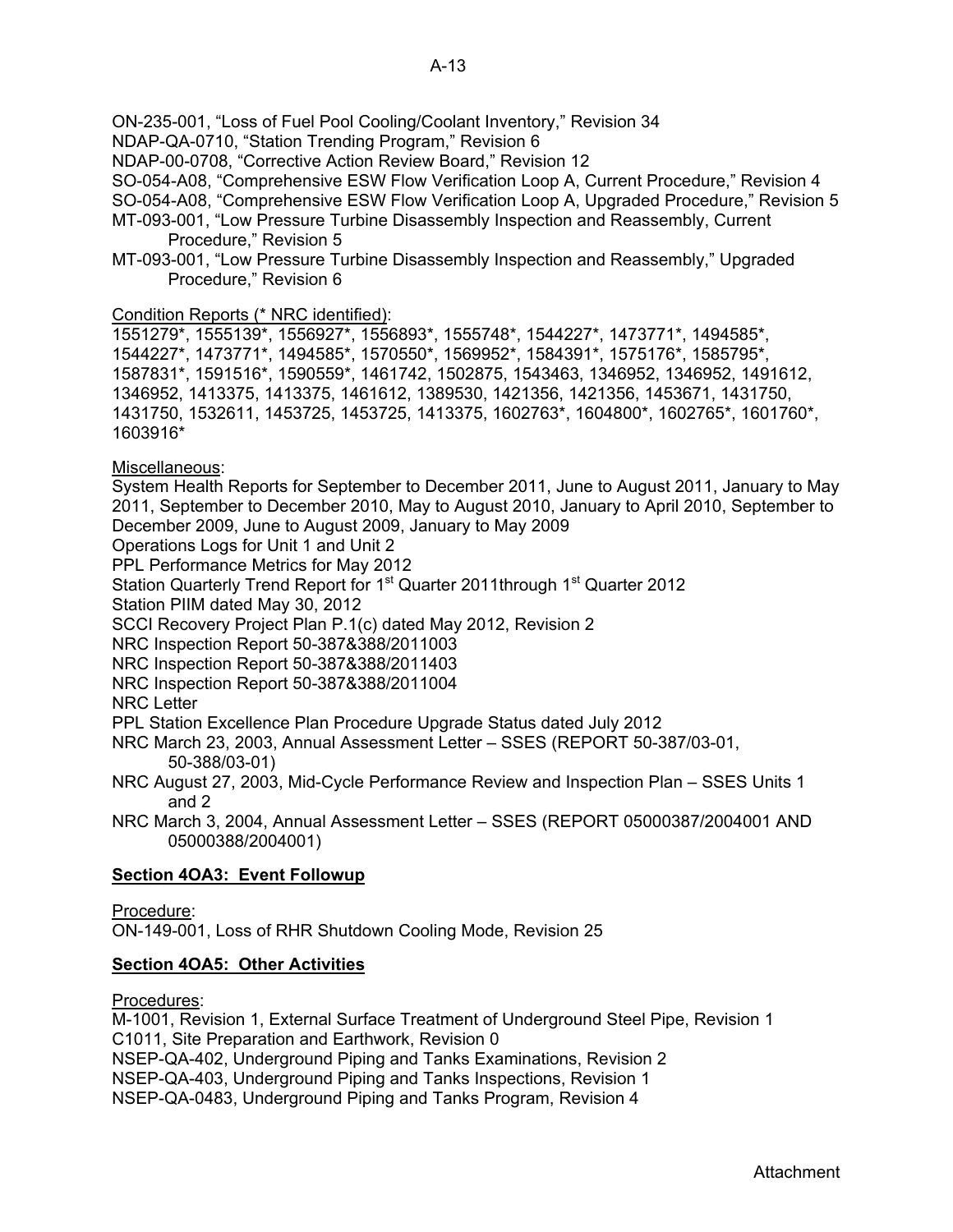NDAP-00-0752, Cause Analysis, Revision 15 NDAP-QA-0737, ROP Performance Indicators, Revision 8 NDAP-QA-0737, ROP Performance Indicators, Revision 9

## Condition Reports and Action Requests:

1436499, 1541702, 1541715, 1541717, 1541718, 1526429, 1526430, 1502093, 1452571, 1440010, 1440013, 1440017, 1417342, 1328561, 1359308, 1356823, 1448124, 1450138, 1501282, 1516317, 1516764, 1532634, 1541393, 1541928, 1546986, 1547666, 1549492, 1567769, 1592583\*, 1592585\*, 1592587\*

#### Work Orders:

## Calculations:

EC-BPIP-1001, Underground Piping and Tanks Program Risk Ranking (154 pages), Revision 2 EPRI BPWORKS 2.0, Computer Code for Buried Pipe Risk Ranking

EC-BPIP-1002, Pipe Segment Grouping for the Underground Piping Program Revision 0

PP&L Contract No. 283955-C Design Calculations for Cathodic Protection of Yard Piping and Underground Tanks

#### Drawings:

BP-C-1, Buried Pipe Overview of Selected Lines and Tanks, Revision 1

- E6717-1, Replacement Cathodic Protection Project, Site Plan, General Notes, Revision 1
- S-4-829, Prestressed Concrete Cylinder Pipe with R&S Expansion Joint, SP-5, 42" Pipe, Revision A
- S-3-408, Prestressed Concrete, Embedded Cylinder, 48" Diameter Pipe, Revision A

## Miscellaneous:

ISI/IST QA Internal Audit 1344050 Report December 2011, Including the Buried Piping Program Underground Piping and Tanks Integrity Initiative Inspection Plan, September 10, 2011, Revision 1

- Structural Evaluation of Prestressed Concrete Cylinder Pipe by Pure Technologies US, Inc. Standard Operating Procedures for Electromagnetic Data Analysis, Pure Technologies,
	- Revision November, 2009
- Standard Operating Procedures for Electromagnetic Field Calibration, Pure Technologies, Revision November, 2009
- Monitoring Well Data Sheets for May 8-10, 2012
- Audit Checklist for Audit 1343688, TSs and License Conditions
- Audit Checklist for Audit 527456, Engineering
- QA Internal Audit Report 527456, Engineering, August 8, 2005 September 13, 2005
- QA Internal Audit Report 1146654, Operations, October 26, 2009 November 13, 2009
- QA Internal Audit Report 1343688, TSs and License Conditions, March 12, 2012 March 27, 2012
- QA Internal Audit Report 1343689,Training and Qualification, June 6, 2011 July 8, 2011
- QA Independent Assessment Basis Document, Chemistry Audit Area, Revision 7
- QA Independent Assessment Basis Document, Effluents Audit Area, Revision 7
- QA Independent Assessment Basis Document, Emergency Preparedness Audit Area, Revision 6
- QA Independent Assessment Basis Document, Engineering Audit Area, Revision 7
- QA Independent Assessment Basis Document, Operations Audit Area, Revision 5
- QA Independent Assessment Basis Document, Radiation Protection Audit Area, Revision 6
- QA Independent Assessment Basis Document, TSs and License Conditions Audit Area, Revision 7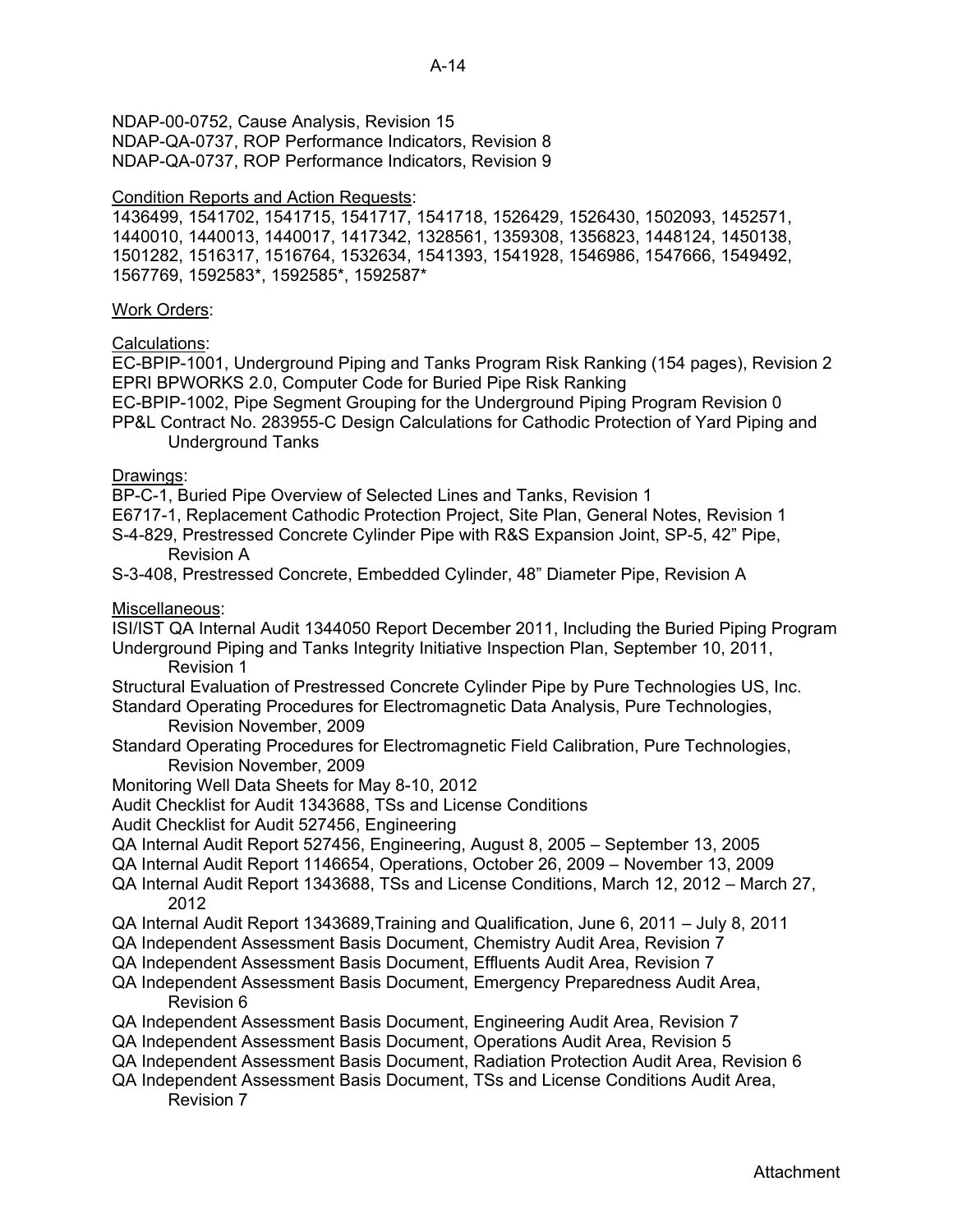# **LIST OF ACRONYMS**

| AC           | <b>Alternating Current</b>                       |
|--------------|--------------------------------------------------|
| <b>ACE</b>   | <b>Apparent Cause Evaluation</b>                 |
| <b>ADAMS</b> | Agencywide Document and Access Management System |
| ALARA        | As Low As Is Reasonably Achievable               |
| <b>ANS</b>   | Alert and Notification System                    |
| AR           | <b>Action Report</b>                             |
| AR           | <b>Action Request</b>                            |
| <b>ASME</b>  | American Society of Mechanical Engineers         |
| <b>CAM</b>   | <b>Continuous Air Monitors</b>                   |
| CAP          | <b>Corrective Action Program</b>                 |
| CAQ          | <b>Condition Adverse to Quality</b>              |
| <b>CCA</b>   | Cross-Cutting Area                               |
| <b>CFR</b>   | <b>Code of Federal Regulations</b>               |
| <b>CNF</b>   | <b>Customer Notification Forms</b>               |
| <b>CNO</b>   | <b>Chief Nuclear Officer</b>                     |
| CR           | <b>Condition Report</b>                          |
| <b>CRB</b>   | <b>Control Rod Blades</b>                        |
| <b>CRD</b>   | <b>Control Rod Drive</b>                         |
| <b>CS</b>    | Core Spray                                       |
| <b>CS</b>    | <b>Control Structure</b>                         |
| <b>DEP</b>   | Drill and Exercise Performance                   |
| DG           | <b>Diesel Generator</b>                          |
| DH           | Decay Heat                                       |
| EAL          | <b>Emergency Action Level</b>                    |
| ECCS         | <b>Emergency Core Cooling System</b>             |
| <b>EDG</b>   | <b>Emergency Diesel Generator</b>                |
| <b>ENS</b>   | <b>Emergency Notification System</b>             |
| <b>EOP</b>   | <b>Emergency Operating Procedure</b>             |
| EP           | <b>Emergency Preparedness</b>                    |
| <b>EPD</b>   | <b>Electronic Personnel Dosimeter</b>            |
| <b>EPIP</b>  |                                                  |
| EPU          | <b>Emergency Plan Implementing Procedure</b>     |
| <b>ERO</b>   | <b>Extended Power Uprate</b>                     |
|              | <b>Emergency Response Organization</b>           |
| <b>ESS</b>   | <b>Engineering Safeguard System</b>              |
| <b>ESW</b>   | <b>Emergency Service Water</b>                   |
| <b>EWR</b>   | <b>Engineering Work Request</b>                  |
| FIN          | Finding                                          |
| <b>FPC</b>   | <b>Fuel Pool Cooling</b>                         |
| <b>FSAR</b>  | [SSES] Final Safety Analysis Report              |
| <b>GE</b>    | <b>General Electric</b>                          |
| <b>GTAW</b>  | <b>Gas Tungsten Arc Welding</b>                  |
| HP           | <b>Health Physics</b>                            |
| <b>HPCI</b>  | <b>High Pressure Coolant Injection</b>           |
| <b>HRA</b>   | <b>High Radiation Area</b>                       |
| HV           | <b>High Voltage</b>                              |
| <b>HVAC</b>  | Heating, Ventilation and Air-Conditioning        |
| НX           | <b>Heat Exchanger</b>                            |
| <b>IMC</b>   | <b>Inspection Manual Chapter</b>                 |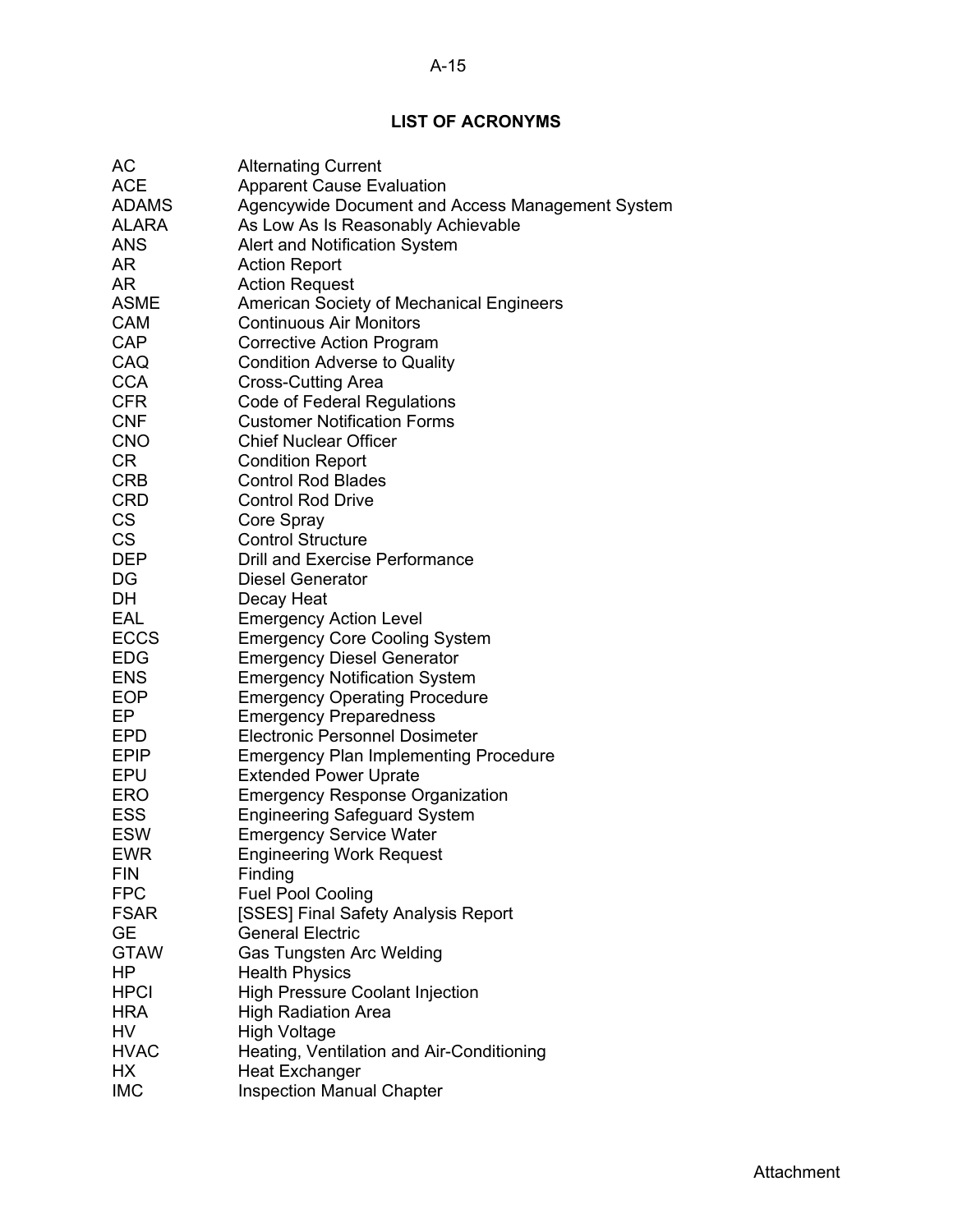| IN           | <b>Information Notice</b>                                                   |
|--------------|-----------------------------------------------------------------------------|
| IP           | <b>Inspection Procedure</b>                                                 |
| IR           | <b>NRC Inspection Report</b>                                                |
| <b>ISI</b>   | Inservice Inspection                                                        |
| <b>IST</b>   | <b>Inservice Testing</b>                                                    |
| <b>IVVI</b>  | In-Vessel Visual Inspection                                                 |
| JP           | Jet Pump                                                                    |
| kV           | Kilovolts                                                                   |
|              |                                                                             |
| <b>LCO</b>   | Limiting Condition for Operation                                            |
| <b>LER</b>   | <b>Licensee Event Report</b>                                                |
| LLRT         | <b>Local Leak Rate Test</b>                                                 |
| <b>LOCA</b>  | <b>Loss of Coolant Accident</b>                                             |
| <b>LPRM</b>  | <b>Low Power Radiation Monitor</b>                                          |
| ΜG           | <b>Motor Generator</b>                                                      |
| <b>MSIV</b>  | <b>Main Steam Isolation Valve</b>                                           |
| <b>MSPI</b>  | Mitigating Systems Performance Index                                        |
| <b>MSO</b>   | <b>Multiple Spurious Activations</b>                                        |
| <b>MSV</b>   | Main Stop Valve                                                             |
| МT           | <b>Magnetic Particle Testing</b>                                            |
| <b>NCV</b>   | <b>Non-Cited Violation</b>                                                  |
| <b>NDAP</b>  | <b>Nuclear Department Administrative Procedure</b>                          |
| <b>NDE</b>   | <b>Non-Destructive Examination</b>                                          |
| <b>NDT</b>   | <b>Non-Destructive Test</b>                                                 |
| <b>NEI</b>   | <b>Nuclear Energy Institute</b>                                             |
| <b>NIST</b>  | National Institute of Standards and Technology                              |
| <b>NRA</b>   | <b>Nuclear Regulatory Affairs</b>                                           |
| <b>NRC</b>   | <b>Nuclear Regulatory Commission</b>                                        |
| <b>NRR</b>   | Office of Nuclear Reactor Regulation                                        |
| <b>NSIR</b>  |                                                                             |
| OA           | Office of Nuclear Security and Incident Response<br><b>Other Activities</b> |
|              |                                                                             |
| <b>ODCM</b>  | <b>Offsite Dose Calculation Manual</b>                                      |
| <b>OE</b>    | <b>Operating Experience</b>                                                 |
| <b>ON</b>    | Off-Normal                                                                  |
| <b>OOS</b>   | Out-of-Service                                                              |
| <b>OPDRV</b> | Operation with a Potential for Draining the Reactor Vessel                  |
| <b>PARS</b>  | <b>Publicly Available Records</b>                                           |
| <b>PCIV</b>  | <b>Primary Containment Isolation Valve</b>                                  |
| PDI          | <b>Performance Demonstration Initiative</b>                                 |
| PF           | <b>Power Factor</b>                                                         |
| PI           | [NRC] Performance Indicator                                                 |
| <b>PING</b>  | Particulate, Iodine and Noble Gas                                           |
| PI&R         | <b>Problem Identification and Resolution</b>                                |
| <b>PMT</b>   | Post-Maintenance Test                                                       |
| <b>PPL</b>   | PPL Susquehanna, LLC                                                        |
| <b>PQR</b>   | <b>Procedure Qualification Record</b>                                       |
| <b>PRV</b>   | <b>Pressure Relief Valve</b>                                                |
| <b>PSV</b>   | <b>Pressure Safety Valve</b>                                                |
| PT           | <b>Penetrant Test</b>                                                       |
| QA           | <b>Quality Assurance</b>                                                    |
| <b>RB</b>    | <b>Reactor Building</b>                                                     |
| <b>RCA</b>   | Radiologically Controlled Area                                              |
|              |                                                                             |